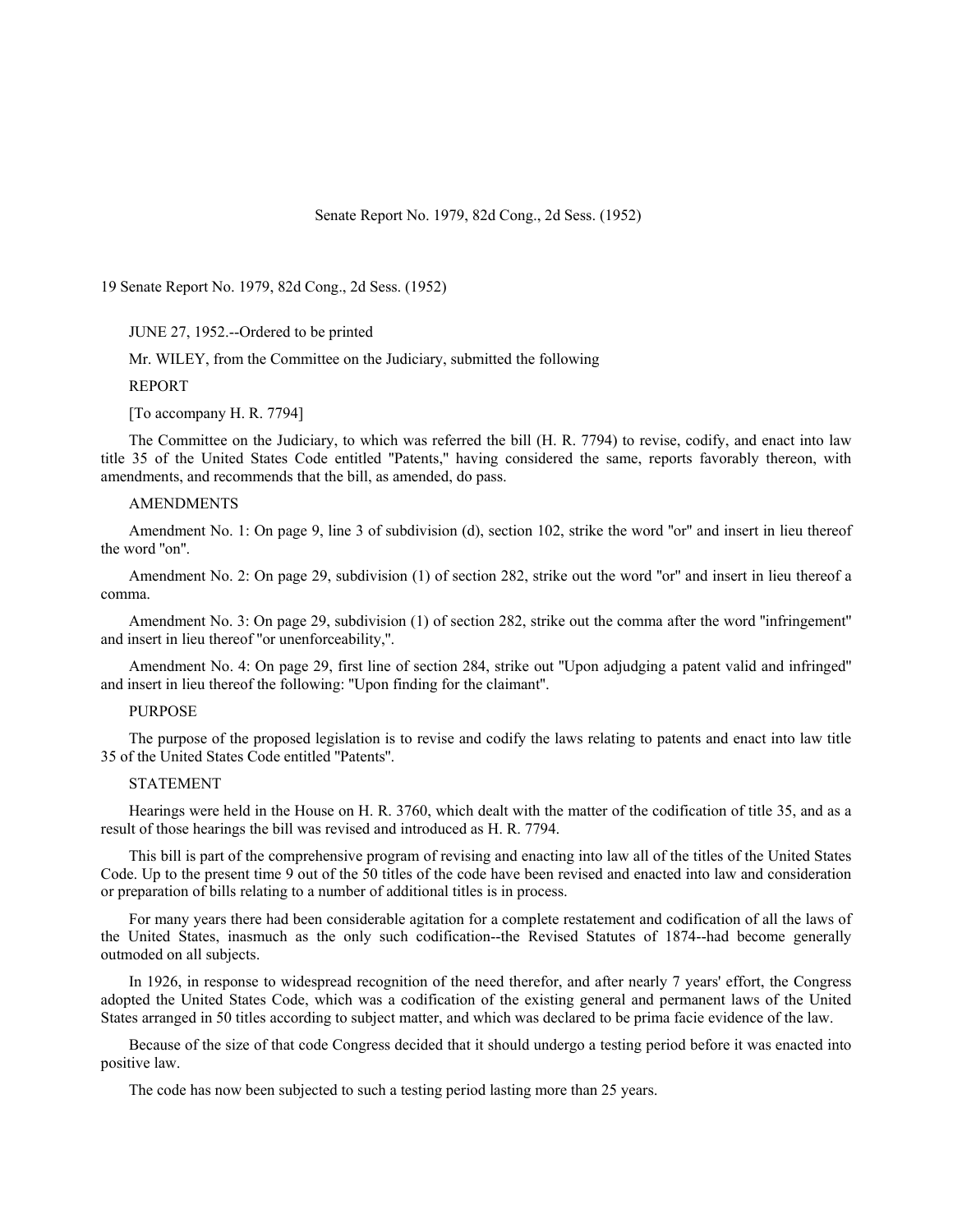The present patent laws consist of about 60 sections of the Revised Statutes of 1874, together with a large number of acts of Congress passed since that date revising various sections of the Revised Statutes or making new enactments not related to any section of the Revised Statutes.

Since the sections of the Revised Statutes relating to patents were merely a compilation of the act of July 8, 1870, 16 Stat. 198, our present patent law is essentially the act of 1870 with subsequent amendatory and supplemental enactments.

The last general revision of the patent laws was the act of July 8, 1870, which was enacted as part of a program to revise and consolidate all the laws of the United States then under way. In 1866 Congress passed a law providing for a commission to revise and consolidate the statutes of the United States. The Commission which was appointed to perform this work prepared a preliminary draft of the part relating to patents and copyrights in 1868, and a second preliminary draft in 1869. The following year a draft of the statutes relating to patents and copyrights as revised, simplified, arranged, and consolidated by the Commission was reported to Congress, and at the same time referred to the Committee on Patents; a bill was introduced by the chairman a few days later.

The object of the Commission on revision of the laws was only to revise, arrange, and consolidate the statutes in force and the draft reported from the Commission presumably was for this purpose only.

The probable reason for referring the matter to the Committee on Patents was that during this same period there had been suggestions for amending the patent laws in substance and it appears that the Committee on Patents studied the draft of the Commission and changed it by various amendments affecting matters of substance. The bill thus introduced was enacted on July 8, 1870, 16 Stat. 198, and included the subjects of copyrights and trade-marks as well as patents.

When the Revised Statutes, as in force on December 1, 1873, were enacted on June 22, 1874, the sections of the act of 1870 were distributed in various parts of the Revised Statutes.

As has already been stated, the present patent laws consist of the Patent Act of 1870 with subsequent enactments adding to or changing various sections of that original act. The first patent law was enacted in the second session of the First Congress in 1790. When the first Congress met, one of its very first items of business was the consideration of patents and copyrights, and the first patent bill was H. R. 10 of the First Congress.

The patent laws are enacted by Congress in accordance with the power granted by article I, section 8, of the Constitution which provides that:

''The congress shall have the power ... to promote the progress of science and useful arts, by securing for limited times to authors and inventors the exclusive right to their respective writings and discoveries.''

This provision was unanimously adopted by the Constitutional Convention following suggestions for Federal jurisdication over both patents and copyrights which had been made in the Convention by James Madison of Virginia and Charles Pinckney of South Carolina. Each proposed separate provisions relating to patents and to copyrights which were merged by the Drafting Committee of the Convention into the general statement we now have, which was adopted without any dissenting voice.

The background, the balanced construction, and the usage current then and later, indicate that the constitutional provision is really two provisions merged into one. The purpose of the first provision is to promote the progress of science by securing for limited times to authors the exclusive right to their writings, the word "science" in this connection having the meaning of knowledge in general, which is one of its meanings today. The other provision is that Congress has the power to promote the progress of useful arts by securing for limited times to inventors the exclusive right to their discoveries. The first patent law and all patent laws up to a much later period were entitled ''Acts to promote the progress of useful arts.''

The first patent law, which was enacted on April 10, 1790, vested the jurisdiction to issue patents in a Board consisting of the Secretary of State, the Attorney General, and the Secretary of War. The person principally interested and the leader of the group was the Secretary of State, Thomas Jefferson, who was personally deeply interested in the subject matter of patent law. Jefferson was not a patentee himself, but he was the inventor of a number of devices, most of them being ''gadgets.''

This first law made the power of the Board to issue patents absolute, and also provided for various things that would be necessary in a general patent law.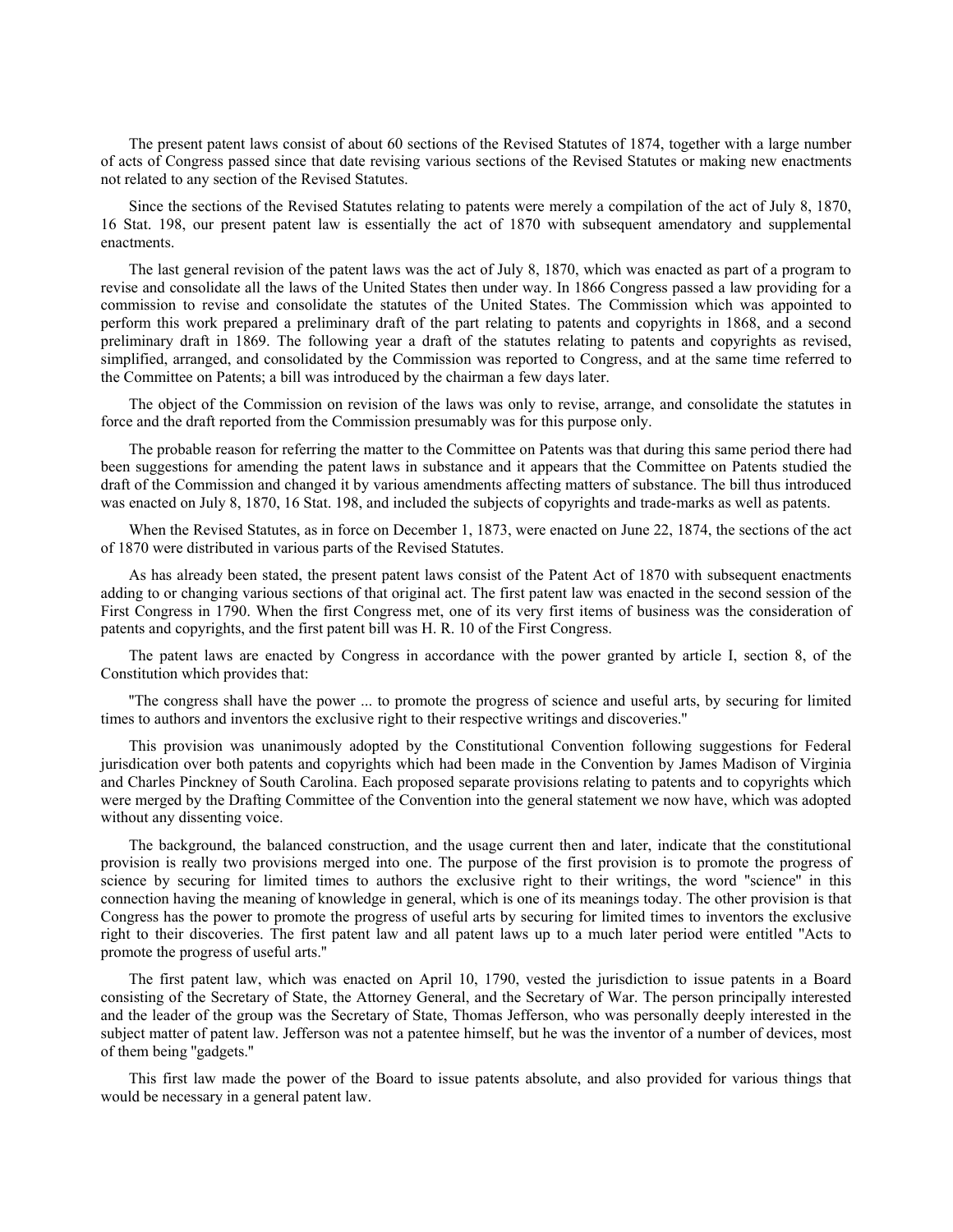While the Board, and particularly Thomas Jefferson, was quite favorable to the granting of patents, and granted them with great consideration, the other duties of members of this Board, in view of their high offices, made it impossible for them to devote much time to this work, and as a result the law was changed in 1793 to make the granting of patents a clerical function. Under the act of 1793 patents were granted to anyone who applied on fulfilling the formal requirements and filing the necessary papers and fees.

This law continued in force until 1836 when the dissatisfaction with the granting of patents without any examination as to novelty or other matters led to the appointment of a select committee by the Senate which introduced a bill that became the new law which was enacted on July 4, 1836. This new law contains the fundamental principles of our present patent law. It created a Patent Office with a Commissioner of Patents at the head, and examiners with the function of examining applications for patents and with the power to refuse patents, which was not present in the previous law. The law had many other provisions in it relating to details of procedure, enforcement of patents, and matters of that sort.

Amendments were made to this act of 1836 at various times until 1870 when the law was completely revised in the manner above referred to.

The present bill in a sense, then, is the second revision and codification of patent laws.

A detailed description of the provisions of H. R. 7794 as set forth in House Report No. 1923, Eighty-second Congress, is as follows:

Although the principal purpose of the bill is the codification of title 35, United States Code, and involves simplification and clarification of language and arrangement, and elimination of obsolete and redundant provisions there are a number of changes in substantive statutory law. These will be explained in some detail in the revision notes keyed to each section which appear in the appendix of this report. The major changes or innovations in the title consist of incorporating a requirement for invention in § 103 and the judicial doctrine of contributory infringement in § 271.

The bill divides the statutes into three parts. The first part contains the sections of the law relating to the Patent Office generally, its powers and duties and some ancillary matters of that kind. The second part consists of the sections relating to the conditions under which a patent may be obtained and the procedure in obtaining patents. The third part contains the sections relating to the patents themselves and the protection of rights under patents, and matters relating to that phase of the subject.

Stated generally, these three parts relate to, first, the Patent Office, second, obtaining a patent, and third, the patent itself. Of course it has not been possible to maintain this three-part division strictly and there may be some overlapping of the three phases of the subject. In each part the sections are arranged in several chapters of more or less homogeneous subject matter, with chapter headings.

The organization of the bill and the arrangement of the sections are such that new future amendments can readily find their place in the organization. Catch lines of parts, chapters, and sections are provided for convenience of reference.

The first chapter in part I relates to the Patent Office and covers the establishment of the Patent Office, its seal, officers and employees, restrictions on officers and employees as to interest in patents, bond of the Commissioner, duties of the Commissioner, the Board of Appeals, the Patent Office library, etc. Very little change is introduced in these sections. There is one change in section 3, relating to a temporary successor to the Commissioner when the office is vacant, filling a gap in the present law. There is a change in section 4 relating to the disability of Patent Office employees to obtain patents.

The next chapter collects some of the details relating to procedure in the Patent Office of general application with no important changes.

The next group, sections 31, 32, and 33 relate to practice before the Patent Office. In them the language of the prior statutes has been rearranged and divided into several sections. There has been no change in substance in these sections, except in the third of this group which is a criminal provision for unauthorized practice. The language has been considerably simplified, and the maximum fine has been raised from \$ 100 to \$ 1,000.

In the next group of sections, relating to Patent Office fees, there have been a few readjustments in some minor fees, and an upward change in the fee for an appeal to the Board of Appeals.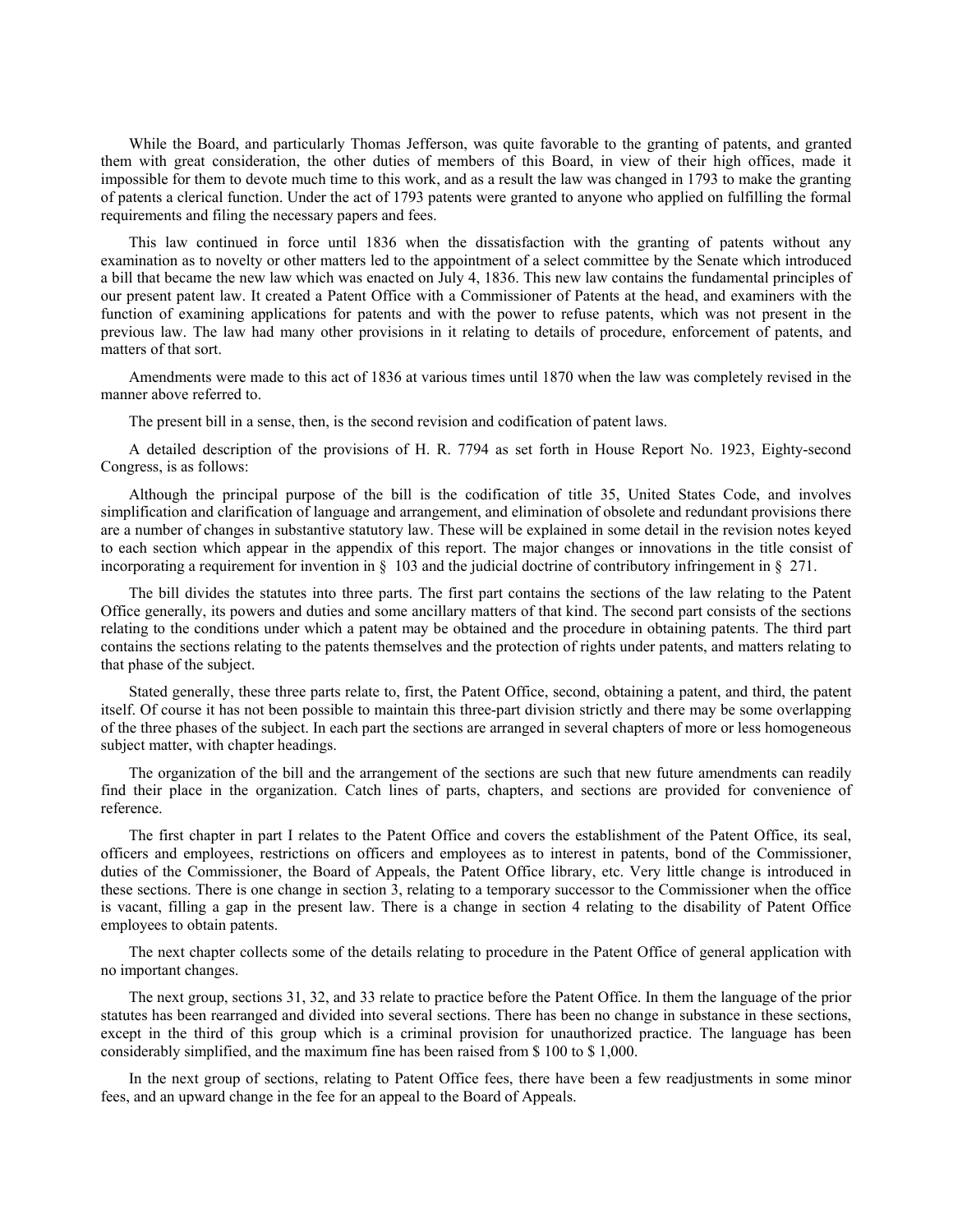The sections of the first part apply to the Patent Office as such, and, except for provisions specific to patents, include trade-marks as well as patents, where they relate to organizational and procedural matters, since the registration of trade-marks is handled by the Patent Office.

Part II relates to patentability of inventions and the grant of patents.

Referring first to section 101, this section specifies the type of material which can be the subject matter of a patent. The present law states that any person who has invented or discovered any ''new and useful art, machine, manufacture, or composition of matter, or any new or useful improvement thereof'' may obtain a patent. That language has been preserved except that the word ''art'' which appears in the present statute has been changed to the word ''process.'' ''Art'' in this place in the present statute has a different meaning than the words ''useful art'' in the Constitution, and a different meaning than the use of the word "art" in other places in the statutes, and it is interpreted by the courts to be practically synonymous with process or method. The word ''process'' has been used to avoid the necessity of explanation that the word ''art'' as used in this place means ''process or method,'' and that it does not mean the same thing as the word ''art'' in other places.

The definition of ''process'' has been added in section 100 to make it clear that ''process or method'' is meant, and also to clarify the present law as to the patentability of certain types of processes or methods as to which some insubstantial doubts have been expressed.

Section 101 sets forth the subject matter that can be patented, ''subject to the conditions and requirements of this title.'' The conditions under which a patent may be obtained follow, and section 102 covers the conditions relating to novelty.

A person may have ''invented'' a machine or a manufacture, which may include anything under the sun that is made by man, but it is not necessarily patentable under section 101 unless the conditions of the title are fulfilled.

Section 102 in paragraphs (a), (b), and (c) repeats the conditions in the existing law relating to novelty.

Subsection (a) is the language of the existing law, recognizing that the interpretation by the courts excludes various kinds of private knowledge not known to the public.

Paragraph (d) relating to a bar to patentability when the inventor has previously obtained a patent in a foreign country, represents a liberalizing change in the existing law.

Subsection (e) is another well-recognized condition imposed by a decision of the Supreme Court which was not expressed in the existing law; for the purpose of anticipating subsequent inventors, a patent disclosing the subject matter speaks from the filing date of the application disclosing the subject matter.

Subsection (f) merely emphasizes that it is the inventor that applies for the patent.

Subsection (g) relates to the question of priority of invention between rival inventors.

Section 102, in general, may be said to describe the statutory novelty required for patentability, and includes, in effect, an amplification and definition of ''new'' in section 101.

Section 103, for the first time in our statute, provides a condition which exists in the law and has existed for more than 100 years, but only by reason of decisions of the courts. An invention which has been made, and which is new in the sense that the same thing has not been made before, may still not be patentable if the difference between the new thing and what was known before is not considered sufficiently great to warrant a patent. That has been expressed in a large variety of ways in decisions of the courts and in writings. Section 103 states this requirement in the title. It refers to the difference between the subject matter sought to be patented and the prior art, meaning what was known before as described in section 102. If this difference is such that the subject matter as a whole would have been obvious at the time to a person skilled in the art, then the subject matter cannot be patented.

That provision paraphrases language which has often been used in decisions of the courts, and the section is added to the statute for uniformity and definiteness. This section should have a stabilizing effect and minimize great departures which have appeared in some cases.

The next group of sections relates to the application for a patent.

Sections 116 and 118 introduce a new element in our statutes. The existing statute is very strict in requiring that only the inventor may apply for a patent. These two sections provide for certain types of situations where it may be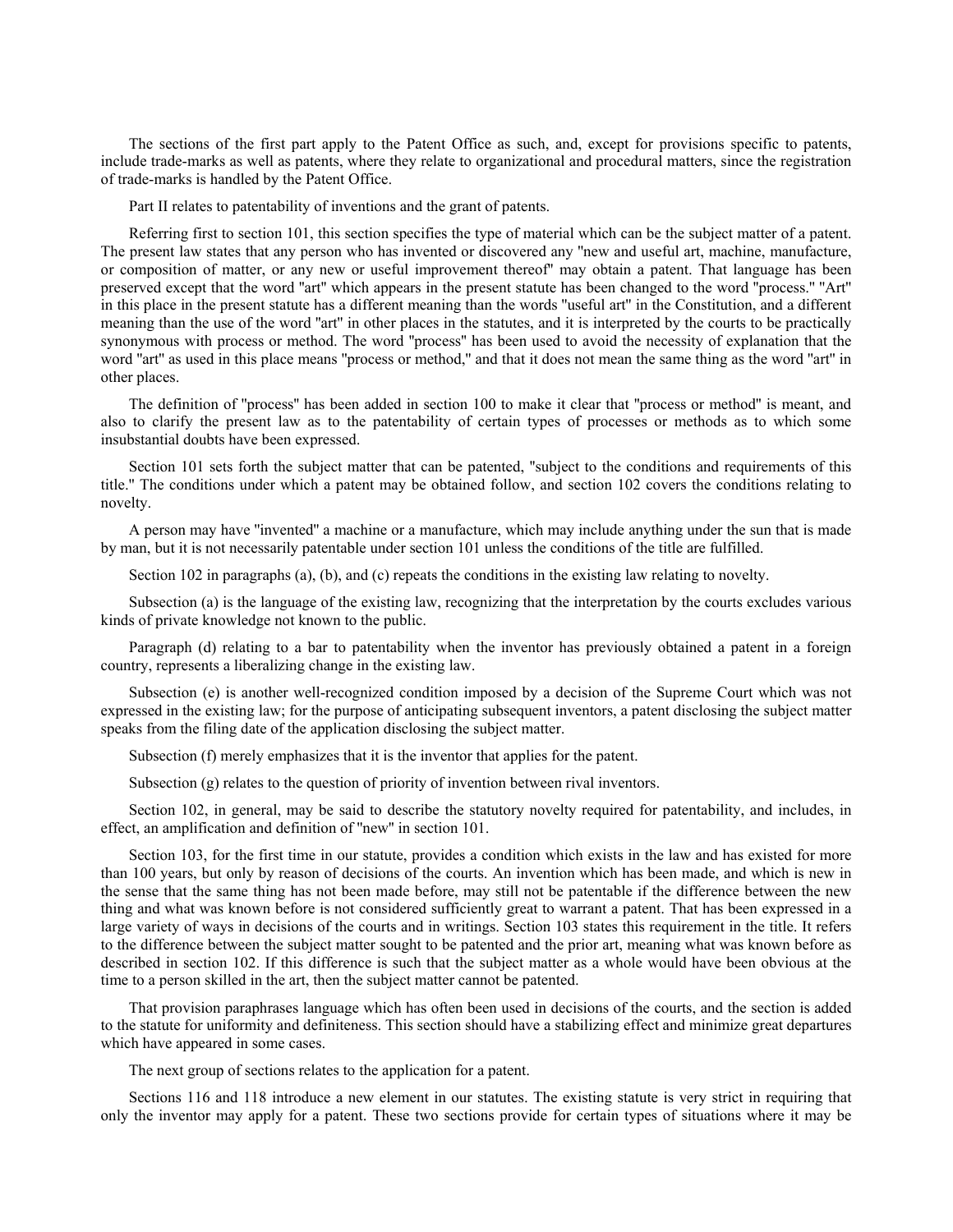impossible for the inventor himself to apply, or where, in the case of a joint invention, one of the joint applicants has been inadvertently erroneously included, or a joint inventor inadvertently excluded; the sections provide all the safeguards necessary for the inventor.

Section 119 introduces a minor change.

Sections 120 and 121 express in the statute certain matters which exist in the law today but which had not before been written into the statute, and in so doing make some minor changes in the concepts involved.

Section 122 incorporates into the title the rule of secrecy of patent applications which has existed in the Patent Office for generations.

The next chapter relates to the examination of the application in the Patent Office; rejection by the examiner, the right to reconsideration, the time within which an applicant must reply to actions, time for prosecuting application, appeal to the Board, and interferences between rival claimants for a patent. Very little has been changed in this group of sections except a minor revision in the interference section.

The next chapter relates to the review of Patent Office decisions.

The act of 1836 provided, for the first time, for the refusal of patents by officials known as examiners. The legislature was jealous of the rights of the public and provided adequate means of reviewing the action of the Patent Office. In fact, there are now two types of review. The applicant may appeal to a court of appeals especially provided, or he may file suit in the district court against the Commissioner to have his rights adjudicated by the court.

This group of sections makes no fundamental change in the various appeals and other review of Patent Office action, but has made a few changes in the procedure in various instances to correct some of the problems which have arisen, particularly in section 146. These details are mainly procedural.

Chapter 15 collects the provisions relating to plant patents, the next those relating to designs, and chapter 17 restates the recently enacted statute relating to secrecy of certain inventions.

Part III deals with the patent itself after it has been granted.

The first chapter of this part relates to correcting and amending a patent.

Sections 251 and 252 are a development of the present statute relating to what are called reissues. Under certain circumstances the patentee may obtain a new patent to replace the old one to correct certain kinds of defects that he may have discovered in the patent. These two sections together replace the present one, make a number of clarifications and a few additions in further development of the subject.

Section 253 relates to another form of correction of a patent known as the disclaimer. The patentee files a paper in the Office which is recorded. He disclaims certain things from the scope of his patent or disclaims certain claims. This subject of disclaimers, in the present law, has resulted in a great deal of confusion and uncertainty in certain situations in the law which at times are almost ridiculous. Consequently, the bill in two sections, 253 and 288, has introduced certain changes relating to disclaimers. One of these changes is that only a whole claim can be disclaimed; a patent cannot be rewritten by filing a paper in the Patent Office.

The second change relates to the situation when a patent has two or more claims and one of them may be discovered to be invalid. There is now a provision in the statute under which an invalid claim must be disclaimed without unreasonable delay in order to save the rest of the patent. What delay is unreasonable is presently quite confusing, and the present law does not, as a matter of fact, prevent the patentee from suing again on the invalid claim if he so wishes.

The bill has eliminated that requirement. It has left the situation so that if one claim of a patent is invalid, the patentee may take it out. He may sue on the remaining claims which have whatever validity they may have on their own merits. That is, one bad claim does not affect the other claims, unless they are also bad for similar reasons.

Other provisions of the bill take care at least as well as is done in the present law of the possibility of a patentee suing again after his patent has been held invalid. That can be done today and no change is made in that situation, except that certain provisions tend to deter doing such a thing.

Section 255, which permits the Patent Office to correct by a certificate a merely clerical error made by the patentee, is new.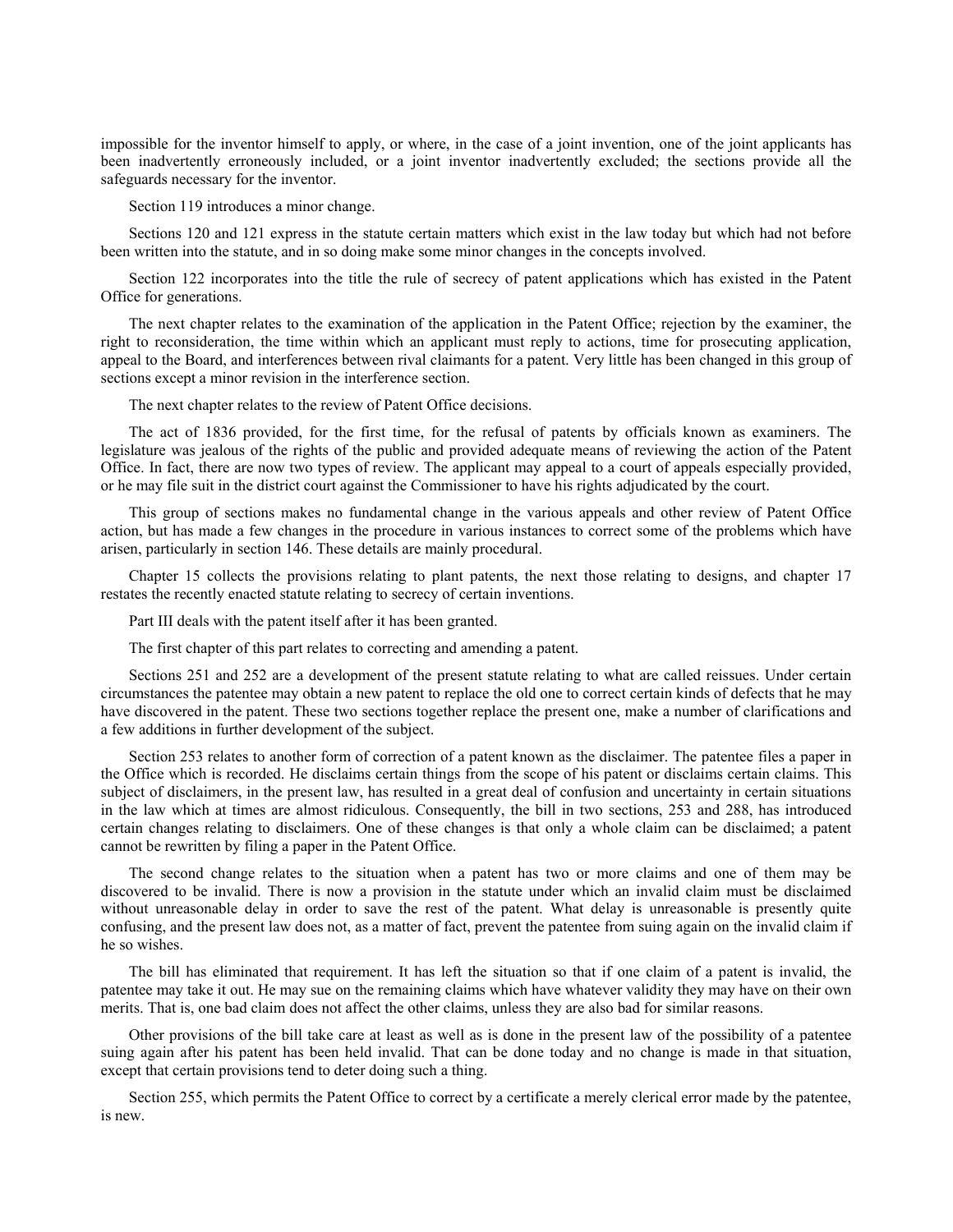Section 256 is a new section in the law that is correlated with section 116 and relates to a mistake in joining a person as a joint inventor. Very often two or three people make an invention together. They must apply as joint inventors. If they make a mistake in determining who are the true inventors, they do so at their peril. This provision permits a bona fide mistake in joining a person as inventor or in failing to join a person as an inventor to be corrected.

The next chapter of two sections relates to assignments and ownership.

Section 262 merely states in the statute a peculiarity relating to joint ownership.

The next two sections collect provisions now in the law referring to the Government ownership of patents, making little change except in language.

The next chapter relates to infringements of patents.

Section 271, paragraph (a), is a declaration of what constitutes infringement. There is no declaration of what constitutes infringement in the present statute. It is not actually necessary because the granting clause creates certain exclusive rights and infringement would be any violation of those rights.

Paragraphs (b), (c), and (d) relate to the subject referred to as contributory infringement. The doctrine of contributory infringement has been part of our law for about 80 years. It has been applied to enjoin those who sought to cause infringement by supplying someone else with the means and directions for infringing a patent. One who makes a special device constituting the heart of a patented machine and supplies it to others with direction (specific or implied) to complete the machine is obviously appropriating the benefit of the patented invention. It is for this reason that the doctrine of contributory infringement, which prevents appropriating another man's patented invention, has been characterized as ''an expression both of law and morals.'' Considerable doubt and confusion as to the scope of contributory infringement has resulted from a number of decisions of the courts in recent years. The purpose of this section is to codify in statutory form principles of contributory infringement and at the same time eliminate this doubt and confusion. Paragraph (b) recites in broad terms that one who aids and abets an infringement is likewise an infringer. The principle of contributory infringement is set forth in the provisions of the next paragraph which is concerned with the usual situation in which contributory infringement arises. This latter paragraph is much more restricted than many proponents of contributory infringement believe should be the case. The sale of a component of a patented machine, etc., must constitute a material part of the invention and must be known to be especially made or especially adapted for use in the infringement before there can be contributory infringement, and likewise the sale of staple articles of commerce suitable for noninfringement use does not constitute contributory infringement. The last paragraph of this section provides that one who merely does what he is authorized to do by statute is not guilty of misuse of the patent. These paragraphs have as their main purpose clarification and stabilization.

Section 272 is a new section in the law relating to infringement, but it is of relatively little importance and it follows a paragraph in a treaty to which the United States is a party.

Beginning with 281 is a group of sections relating to remedy for infringement of a patent, the suit in the courts. The present statutes on this matter are in confusion because they were written quite some time ago and court procedure and the names of actions and so on have changed since then. So the present sections were substantially reorganized into a group of sections fitting in at this place, with some changes.

Section 281 is a declaration which serves as a preamble to the others.

Section 282 introduces a declaration of the presumption of validity of a patent, which is now a statement made by courts in decisions, but has had no expression in the statute. The defenses to a suit for infringement are stated in general terms, changing the language in the present statute, but not materially changing the substance.

The next few sections relate to injunctions, damages, attorney fees, the statute of limitations, and to marking and notice; all of which together replace present statutes on suits, with a good deal of reorganization in language to clarify the statement of the statutes.

Section 288 is the companion section to the disclaimer section, 253.

Section 292 is a criminal statute relating to falsely marking an article as being patented when it was not patented, which is now the present law. But this section revises it and makes a few changes, and also makes it an ordinary criminal action as well as an informer action as in the present statute.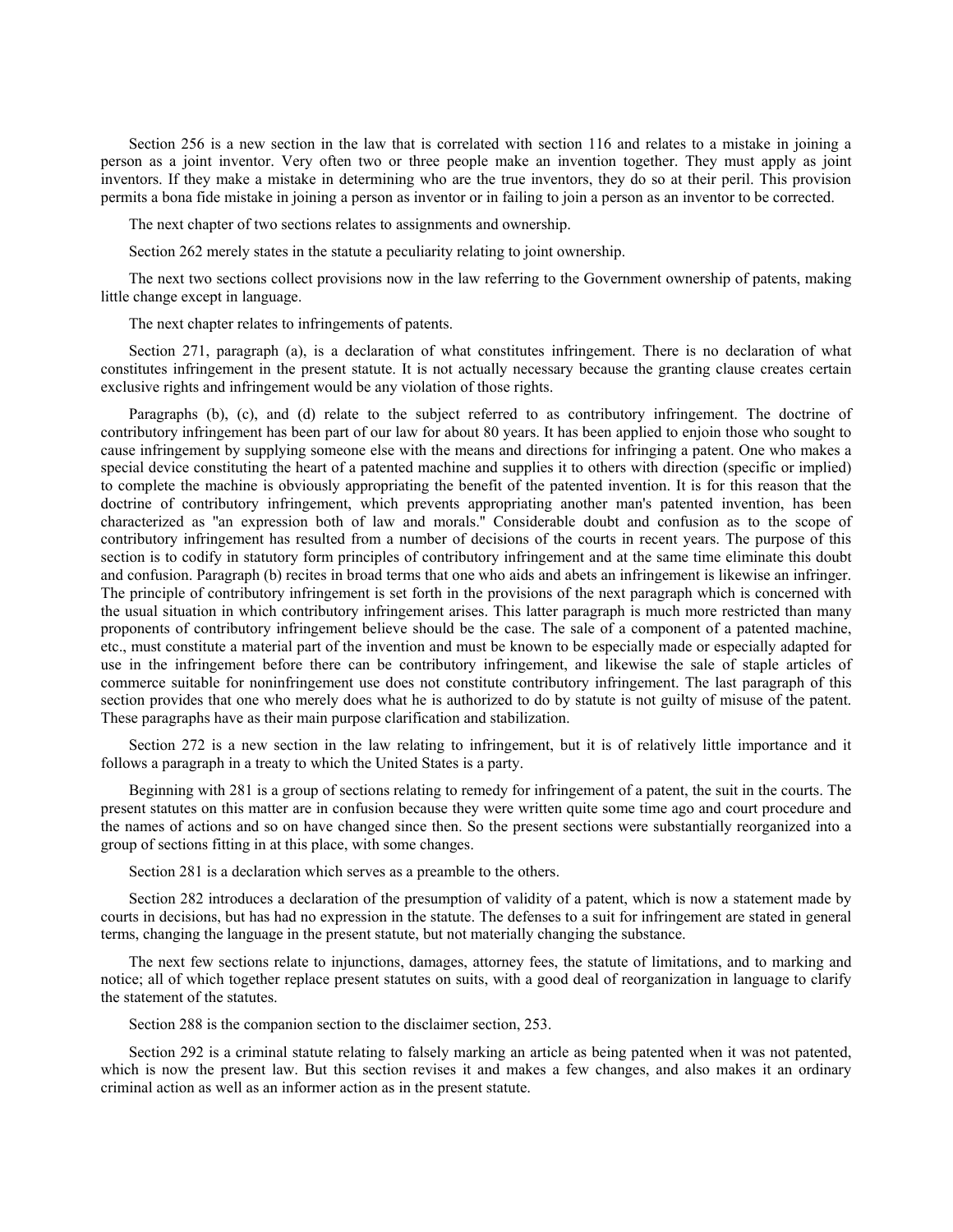Section 293 is a new section that is needed on some occasions to obtain jurisdiction over foreign patent owners that do not reside in the United States.

The revision notes, which follow and constitute a part of this report, point out in more detail the revisions made by the bill.

The committee is of the opinion that the codification of title 35 is most desirable in order that the laws relating to patents can be readily accessible and understandable. Previous codifications, such as those of titles 18 and 28, have proved their worth, and after a study of the bill H. R. 7794 the committee believes that it should be given favorable consideration.

## **REVISION NOTES**

Notes explaining in detail the revision of the laws relating to patents are set forth in numerical order according to the section numbers of the revised title.

## **Title 35--Patents**

Part \_\_\_\_\_\_\_\_\_\_\_\_\_\_\_\_\_Sec.

I. Patent Office 1 II. Patentability of Inventions and Grant of Patents  $100$ III.. Patents and Protection of Patent Rights 251

# **PART I. PATENT OFFICE**

Chapter Sec.

1. Establishment, Officers, Functions 1

2.. Proceedings in the Patent Office \_\_\_\_\_\_\_\_\_\_\_\_\_\_\_\_\_ 21

3.. Practice Before the Patent Office \_\_\_\_\_\_\_\_\_\_\_\_\_\_\_\_\_ 31

4. Patent Fees 41

## **PART II. PATENTABILITY OF INVENTIONS AND GRANT OF PATENTS**

Chapter \_\_\_\_\_\_\_\_\_\_\_\_\_\_\_\_\_Sec.

10. Patentability of Inventions  $100$ 

11. Application For Patent 111

12. Examination of Applications \_\_\_\_\_\_\_\_\_\_\_\_\_\_\_\_\_ 131

13. Review of Patent Office Decisions  $141$ 

14. Issue of Patent \_\_\_\_\_\_\_\_\_\_\_\_\_\_\_\_\_ 151

15. Plant Patents \_\_\_\_\_\_\_\_\_\_\_\_\_\_\_\_\_ 161

16. Designs \_\_\_\_\_\_\_\_\_\_\_\_\_\_\_\_\_ 171

17. Secrecy of Certain Inventions and Filing Applications Abroad \_\_\_\_\_\_\_\_\_\_\_\_\_\_\_\_\_ 181

# **PART III. PATENTS AND PROTECTION OF PATENT RIGHTS**

Chapter Sec.

25. Amendment and Correction of Patents \_\_\_\_\_\_\_\_\_\_\_\_\_\_\_\_\_ 251

26. Ownership and Assignment \_\_\_\_\_\_\_\_\_\_\_\_\_\_\_\_\_ 261

27. Government Interests in Patents \_\_\_\_\_\_\_\_\_\_\_\_\_\_\_\_\_ 266

28. Infringement of Patents \_\_\_\_\_\_\_\_\_\_\_\_\_\_\_\_\_ 271

29. Remedies For Infringement of Patent and Other Actions \_\_\_\_\_\_\_\_\_\_\_\_\_\_\_\_\_ 281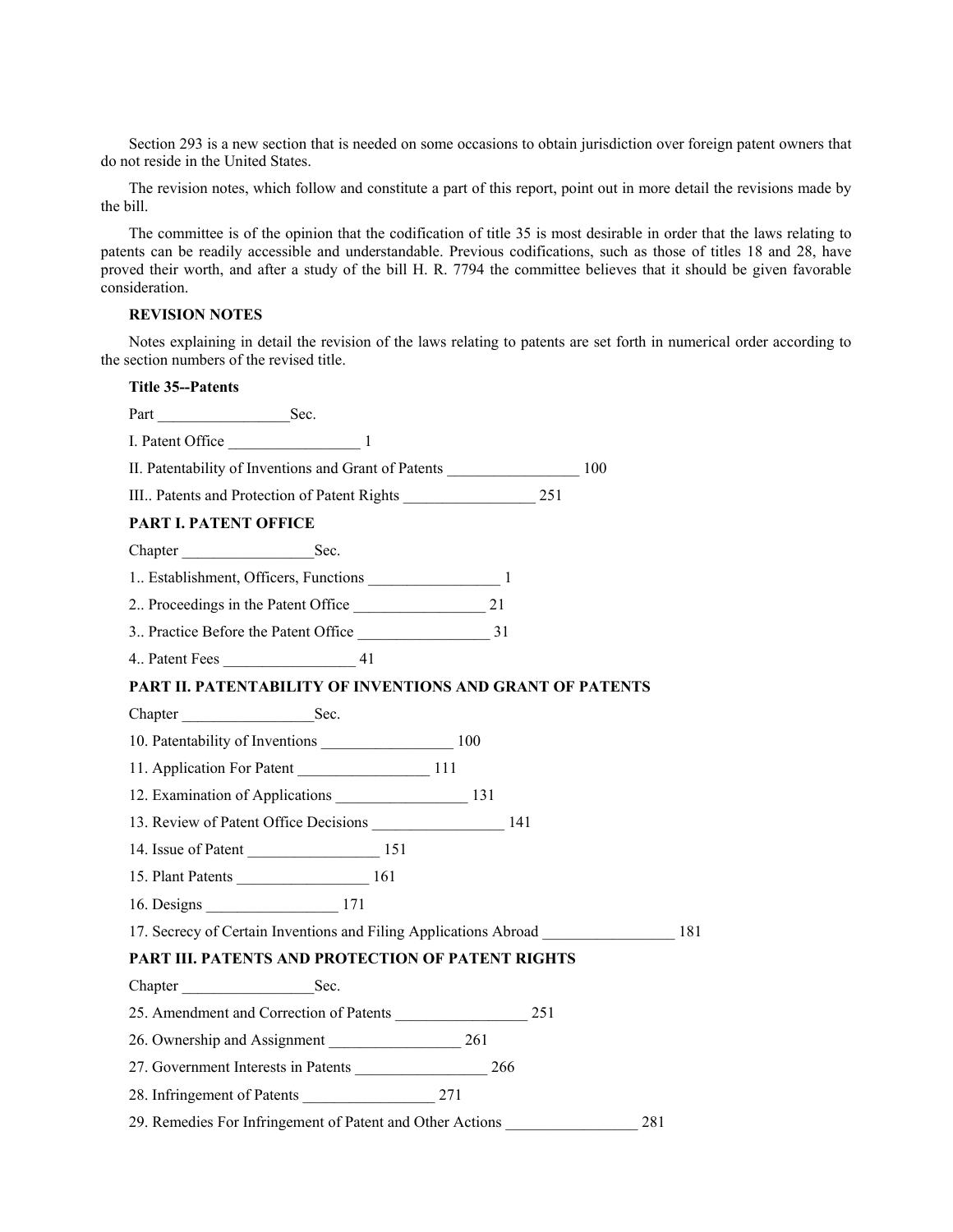### CHAPTER 1. ESTABLISHMENT, OFFICERS, FUNCTIONS

Sec.

1. Establishment.

2. Seal.

- 3. Officers and employees.
- 4. Restrictions on officers and employees as to interest in patents.
- 5. Bond of Commissioner and other officers.

6. Duties of Commissioner.

7. Board of Appeals.

8. Library.

9. Classification of patents.

10. Certified copies of records.

11. Publications.

12. Exchange of copies of patents with foreign countries.

13. Copies of patents for public libraries.

14. Annual report to Congress.

Section 1--Section Revised

Based on title 35, U. S. C., 1946 ed., § 1 (R. S. 475 and Executive Order 4175, Mar. 17, 1925).

The word "all" is omitted from the corresponding section of the existing statute and "except as otherwise provided by law'' added, since some old records are kept in the National Archives, see 44 U. S. C., 1946 ed., ch. 8A.

The word ''models'' has been omitted to remove emphasis on models since they are no longer generally required. They are included by the word ''things.''

The phrase ''and to trade-mark registrations'' is added. There is no enactment corresponding to this section in the trade-mark law. The original chapter of the Revised Statutes containing this section deals with the Patent Office as such in its administration of trade-marks as well as patents. This is explicitly brought out in some of the corresponding sections of the present chapter.

Changes in language are made.

Section 2--Section Revised

Based on title 35, U. S. C., 1946 ed., § 3 (R. S. 478).

''Certificates of trade-mark registrations'' is added, see note under section 1. Changes in language are made and the specific date eliminated.

Section 3--Section Revised

Based on title 35, U. S. C., 1946 ed., § 2 (R. S. 476, amended (1) Feb. 15, 1916, ch. 22, § 1, 39 Stat. 8, (2) Feb. 14, 1927, ch. 139, § 1, 44 Stat. 1098, (3) April 11, 1930, ch. 132, § 1, 46 Stat. 155).

The temporary designation of the assistant commissioner as Commissioner in case of a vacancy in office is added. This will eliminate complications since present applicable general statutes (5 U. S. C., 1946 ed., § 7) permit a vacancy to be temporarily filled only for not more than 30 days.

Changes in language are made. ''Assistant commissioners'' is used in the second sentence (and elsewhere in the bill) as referring to all three assistants.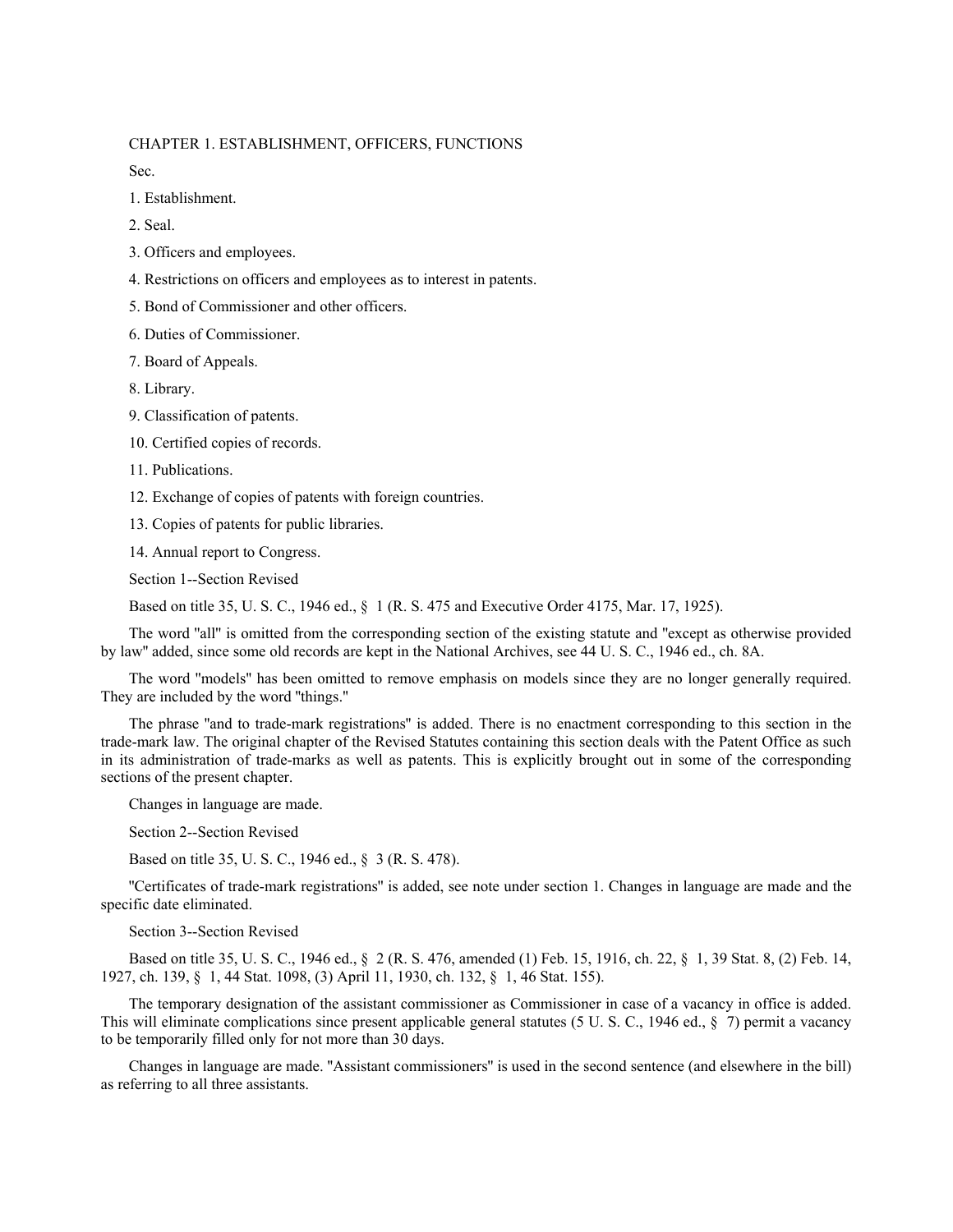This entire title is subject to Reorganization Plan No. 5 of 1950 (64 Stat. 1263) which vests all functions of the Patent Office in the Secretary of Commerce and authorizes delegation by him. It has been found impractical to so word the various sections of the title, and a general provision has been inserted as the second paragraph of this section of the bill, leaving the wording of various sections of the title in terms of officers previously specified and to whom the functions presently stand delegated.

Section 4--Section Revised

Based on title 35, U. S. C., 1946 ed., § 4 (R. S. 480).

The language is revised and inability to apply for a patent, included in the original language, is made explicit.

The period of disability is increased to include one year after leaving the Office.

The further restriction, that no priority date earlier than one year after leaving the Office can be claimed, is added.

The one year period is made inapplicable to applications which may be pending when the revised title goes into effect by section 4 (g) of the bill.

Section 5--Section Revised

Based on title 35, U. S. C., 1946 ed., § 5 (R. S. 479).

Specific mention of the office of chief clerk is omitted from the corresponding section of the existing statute, the officers requiring bonds, and the amounts of the bonds are to be designated by the Commissioner.

Section 6--Section Revised

Based on title 35, U. S. C., 1946 ed., § 6 (R. S. 481 and 483).

The two sections are combined into one with some changes in language.

''And the registration of trade-marks'' is added, see note under section 1.

Section 7--Section Revised

Based on title 35, U. S. C., 1946 ed., § 7 (R. S. 482, amended (1) Mar. 2, 1927, ch. 273, § 3, 44 Stat. 1335, (2) April 11, 1930, ch. 132, § 2, 46 Stat. 155, (3) Mar. 4, 1950, ch. 50, 64 Stat. 11).

Some changes in language have been made and the reference to interferences, which are no longer considered by the Board of Appeals, has been deleted. Reference to reissues is omitted in view of the general provision in section 201.

Section 8--Section Revised

Based on title 35, U. S. C., 1946 ed., § 10 (R. S. 486).

Some change in language has been made. ''Purchased'' is changed to ''maintained'' to include the existing library and keeping it up by additions. The phrase ''and other'' is added to include legal works. The last phrase of the corresponding section of the existing statute is omitted as unnecessary.

Section 9--Section Revised

Based on title 35, U. S. C., 1946 ed., § 6 note (June 10, 1898, ch. 430, § 1, 30 Stat. 440).

Changes in language are made.

Section 10--Section Revised

Based on title 36, U. S. C., 1946 ed., § 14 (Mar. 3, 1891, ch. 541, § 1 (part), 26 Stat. 908, 940).

Reference to other records is added. The fee for certification is omitted as it appears in the table of fees.

Section 11--Section Revised

Based on title 35, U. S. C., 1946 ed., § § 13 and 16 (R. S. 489; July 9, 1947, ch. 211, § 301 (part), 61 Stat. 299, repeated in prior and subsequent appropriation acts).

Section is amplified to list the publications of the Patent Office, based on 44 U. S. C., 1946 ed., § 283, 283a.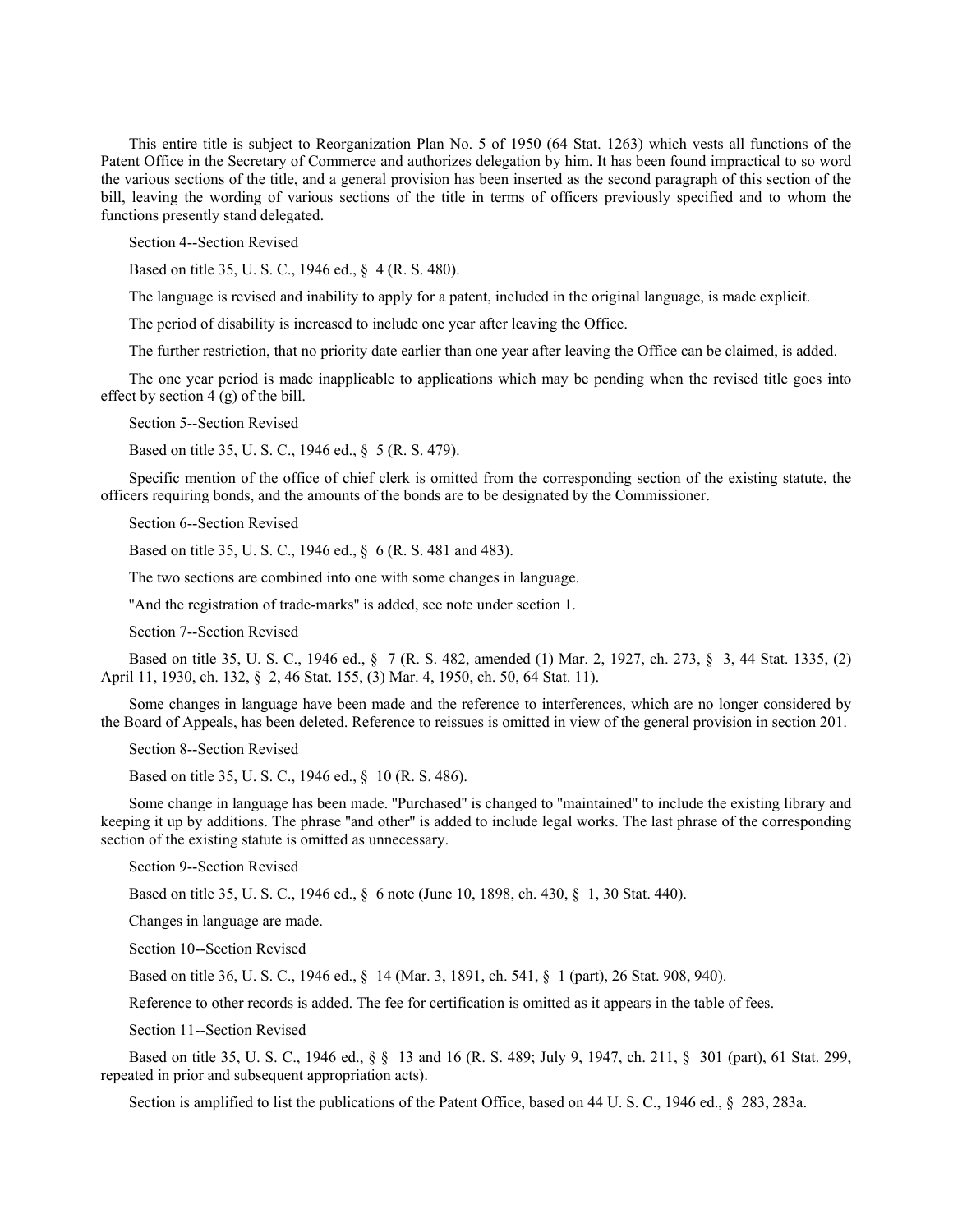The second sentence of item 1 of the revised section is a provision appearing annually in appropriation acts to enable the Patent Office to maintain a small printing press to place headings on drawings before the drawings are reproduced.

Language is changed.

Section 12--Section Revised

Based on title 35, U. S. C., 1946 ed., § § 15 and 78, part (Jan. 14, 1915, 38 Stat. 1221; Feb. 18, 1922, ch. 58, § 9, proviso in, 42 Stat. 393).

The first act mentioned applies to Canada only, the second to any country; these are consolidated in one section, specific reference to one country not being necessary.

Language is changed.

Section 13--Section Revised

Based on title 35, U. S. C., 1946 ed., § 78, part (R. S. 4934, Feb. 18, 1922, ch. 58, § 9, 42 Stat. 389, 393, amended June 15, 1950, ch. 249, 64 Stat. 215).

The proviso in the schedule of fees of the existing statute is made a separate section and some changes in language are made.

Section 14--Section Revised

Based on title 35, U. S. C., 1946 ed., § 20 (R. S. 494).

Language is changed. The lists referred to in the corresponding section of existing statute, and which are omitted from the revised section, are the indexes provided for in section 11 (a) 4. The month of reporting is omitted. The report contemplated by R. S. 494 has been discontinued since 1925 under authority of 44 U. S. C., 1946 ed., § 212.

CHAPTER 2. PROCEEDINGS IN THE PATENT OFFICE

Sec.

21. Day for taking action falling on Saturday, Sunday or holiday.

22. Printing of papers filed.

23. Testimony in Patent Office cases.

24. Subpoenas, witnesses.

Section 21--Section Revised

Based on title 35, U. S. C., 1946 ed., § 21 (Mar. 2, 1927, ch. 273, § 14, 44 Stat. 1337).

''Fixed by statute'' is omitted from the corresponding section of the existing statute as unnecessary. Saturday is added as a day on which action need not be taken.

Section 22--Section Revised

Based on title 35, U. S. C., 1946 ed., § 12 (R. S. 488).

Language is changed and ''or typewritten'' is added after ''printed.''

Section 23--Section Revised

Based on title 35, U. S. C., 1946 ed., § 53 (R. S. 4905).

This section is placed in part 1 since it relates to trade-mark cases in the Patent Office as well as to patent cases.

Language is changed.

Section 24--Section Revised

Based on title 35, U. S. C., 1946 ed., § § 54, 55 and 56 (R. S. 4906, amended Feb. 18, 1922, ch. 58, § 7, 42 Stat. 389, 391-2; R. S. 4907; R. S. 4908).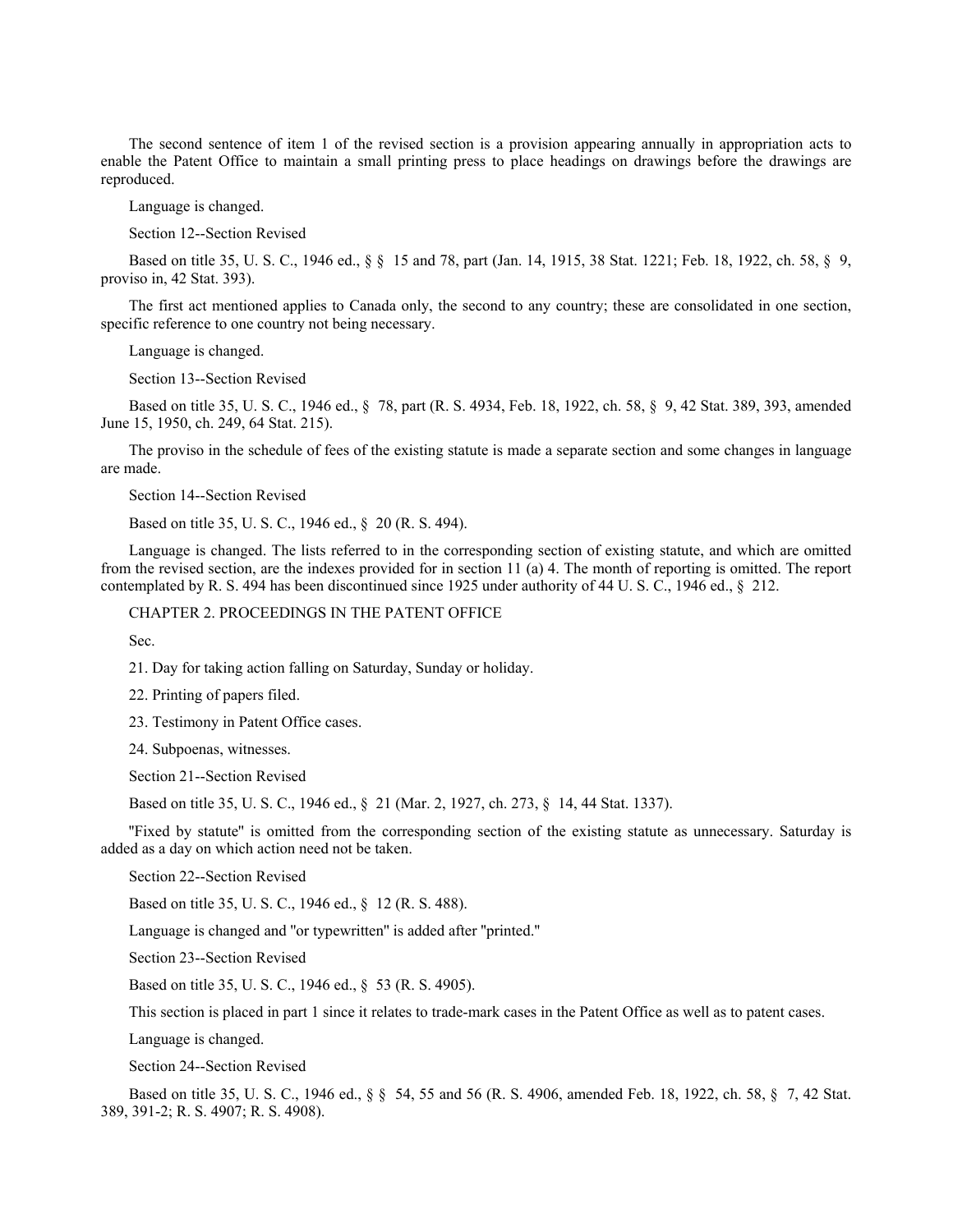Three sections of the existing statute are combined with some changes in language and placed in part 1 since they apply to trademark cases in the Patent Office as well as to patent cases. Reference to a repealed statute in the first paragraph is replaced by reference to the Federal Rules of Civil Procedure and certain rules are made applicable.

## CHAPTER 3. PRACTICE BEFORE PATENT OFFICE

Sec.

31. Regulations for agents and attorneys.

32. Suspension or exclusion from practice.

33. Unauthorized representation as practitioner.

Section 31--Section Revised

Based on title 35, U. S. C., 1946 ed., § 11 (R. S. 487, amended Feb. 18, 1922, ch. 58, § 3, 42 Stat. 390).

The present statute is divided into two sections, 31 and 32.

Changes in language are made.

Section 32--Section Revised

Based on title 35, U. S. C., 1946 ed., § 11 (R. S. 487 amended Feb. 18, 1922, ch. 58, § 3, 42 Stat. 390).

See note under section 31.

Section 33--Section Revised

Based on title 35, U. S. C., 1946 ed., § 11a (May 9, 1938, ch. 188, 52 Stat. 342).

This is a criminal statute. The language has been considerably simplified and the upper limit of the penalty is increased.

CHAPTER 4. PATENT FEES

Sec.

41. Patent fees.

42. Payment of patent fees; return of excess amounts.

Section 41--Section Revised

Based on title 35, U. S. C., 1946 ed., § 78 (R. S. 4934, amended (1) May 27, 1908, ch. 200, § 1 (part) 35 Stat. 317, 343; (2) June 25, 1910, ch. 414, § 2, 35 Stat. 843; (3) Feb. 18, 1922, ch. 58, § 9, 42 Stat. 389, 393; (4) Feb. 14, 1927, ch. 139, § 2, 44 Stat. 1098, 1099; (5) Mar. 2, 1927, ch. 273, § 13, 44 Stat. 1335, 1337; (6) April 11, 1930, ch. 132, § 3, 46 Stat. 155; (7) June 30, 1932, ch. 314, § § 308, 309, 47 Stat. 382, 410; (8) Aug. 9, 1939, ch. 619, § 3, 53 Stat. 1293; July 5, 1946, ch. 541, § 301 (part), 60 Stat. 446, 471.

The items in the schedule of fees are rearranged in a few instances and are numbered for convenient reference.

The obsolete fee for appeal from the examiners of interferences to the Board of Appeals is omitted.

The fee for appeal to the Board of Appeals is changed from \$ 15 to \$ 25.

Two provisos in the corresponding section of the existing statute have been made separate sections, see sections 12 and 13.

The fee for a certificate is changed from 50 cents to \$ 1 to correspond to the same fee in the trade-mark statute.

A new item (8) is added to go with section 205.

An omnibus item to take care of miscellaneous minor fees is added; in view of this, two items in the present schedule are omitted.

The fee for reissue applications is changed slightly.

Section 42--Section Revised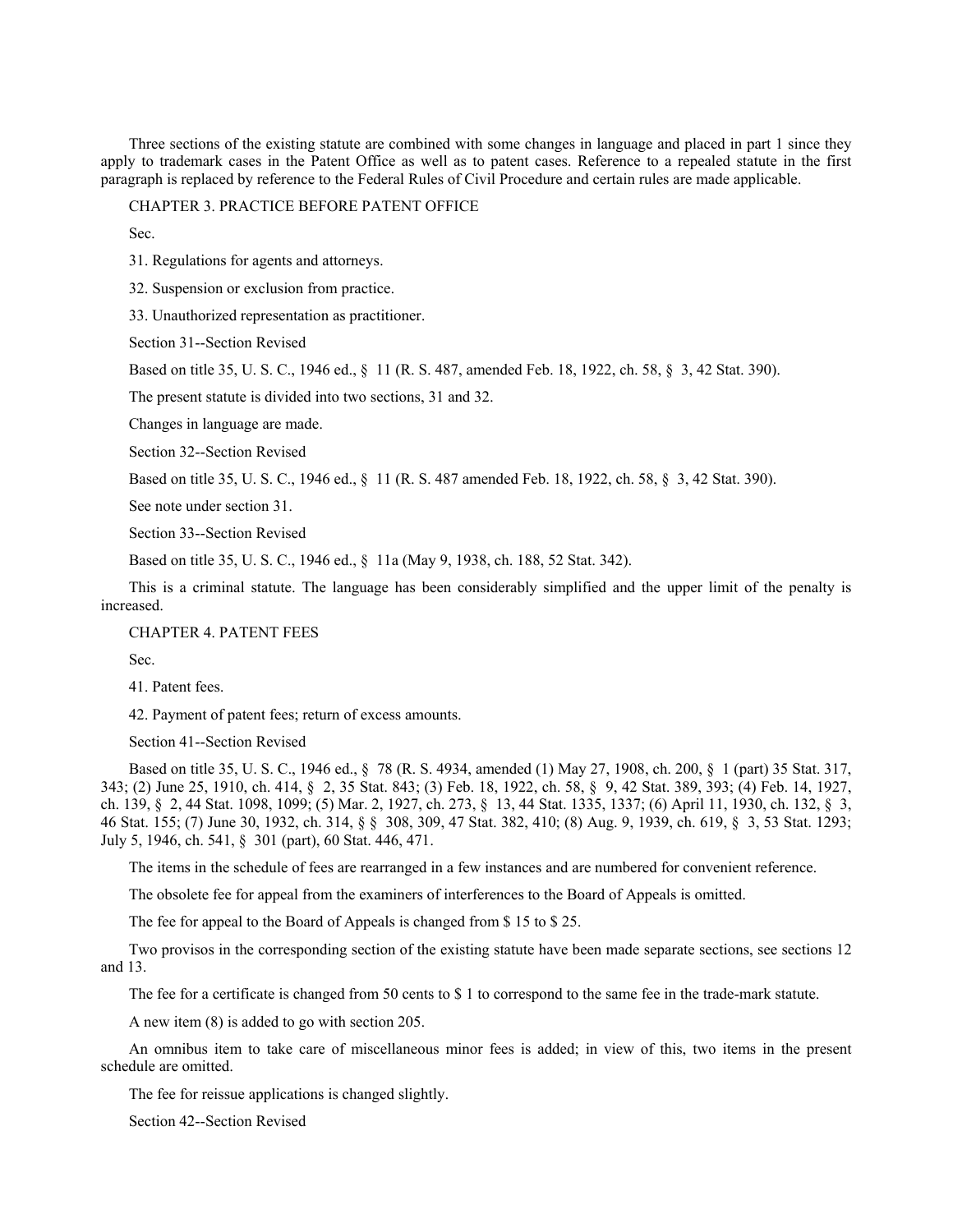Based on title 35, U. S. C., 1946 ed., § 79 (Mar. 6, 1920, ch. 94, § 1 (part), 41 Stat. 503, 512).

Language has been changed.

## **PART II. PATENTABILITY OF INVENTIONS AND GRANT OF PATENTS**

Chapter Sec.

10.. PATENTABILITY OF INVENTIONS \_\_\_\_\_\_\_\_\_\_\_\_\_\_\_\_\_ 100

11.. APPLICATION FOR PATENT \_\_\_\_\_\_\_\_\_\_\_\_\_\_\_\_\_ 111

12.. EXAMINATION OF APPLICATIONS 131

13.. REVIEW OF PATENT OFFICE DECISIONS \_\_\_\_\_\_\_\_\_\_\_\_\_\_\_\_\_ 141

14.. ISSUE OF PATENT \_\_\_\_\_\_\_\_\_\_\_\_\_\_\_\_\_ 151

15.. PLANT PATENTS \_\_\_\_\_\_\_\_\_\_\_\_\_\_\_\_\_ 161

16.. DESIGNS \_\_\_\_\_\_\_\_\_\_\_\_\_\_\_\_\_ 171

17.. SECRECY OF CERTAIN INVENTIONS AND FILING APPLICATIONS ABROAD \_\_\_\_\_\_\_\_\_\_\_\_\_\_

181

CHAPTER 10. PATENTABILITY OF INVENTIONS

Sec.

100. Definitions.

101. Inventions patentable.

102. Conditions for patentability; novelty and loss of right to patent.

103. Conditions for patentability; nonobvious subject matter.

104. Invention made abroad.

Section 100--New Section

Paragraph (a) is added only to avoid repetition of the phrase ''invention or discovery'' and its derivatives throughout the revised title. The present statutes use the phrase ''invention or discovery'' and derivatives.

Paragraph (b) is noted under section 101.

Paragraphs (c) and (d) are added to avoid the use of long expressions in various parts of the revised title.

Section 101--Section Revised

Based on title 35, U. S. C., 1946 ed., § 31 (R. S. 4886, amended (1) Mar. 3, 1897, ch. 391, § 1, 29 Stat. 692, (2) May 23, 1930, ch. 312, § 1, 46 Stat. 376, (3) Aug. 5, 1939, ch. 450, § 1, 53 Stat. 1212).

The corresponding section of existing statute is split into two sections, section 101 relating to the subject matter for which patents may be obtained, and section 102 defining statutory novelty and stating other conditions for patentability.

Section 101 follows the wording of the existing statute as to the subject matter for patents, except that reference to plant patents has been omitted for incorporation in section 301 and the word ''art'' has been replaced by ''process'', which is defined in section 100. The word "art" in the corresponding section of the existing statute has a different meaning than the same word as used in other places in the statute; it has been interpreted by the courts as being practically synonymous with process or method. "Process" has been used as its meaning is more readily grasped than "art" as interpreted, and the definition in section 100 (b) makes it clear that ''process or method'' is meant. The remainder of the definition clarifies the status of processes or methods which involve merely the new use of a known process, machine, manufacture, composition of matter, or material; they are processes or methods under the statute and may be patented provided the conditions for patentability are satisfied.

Section 102--Section Revised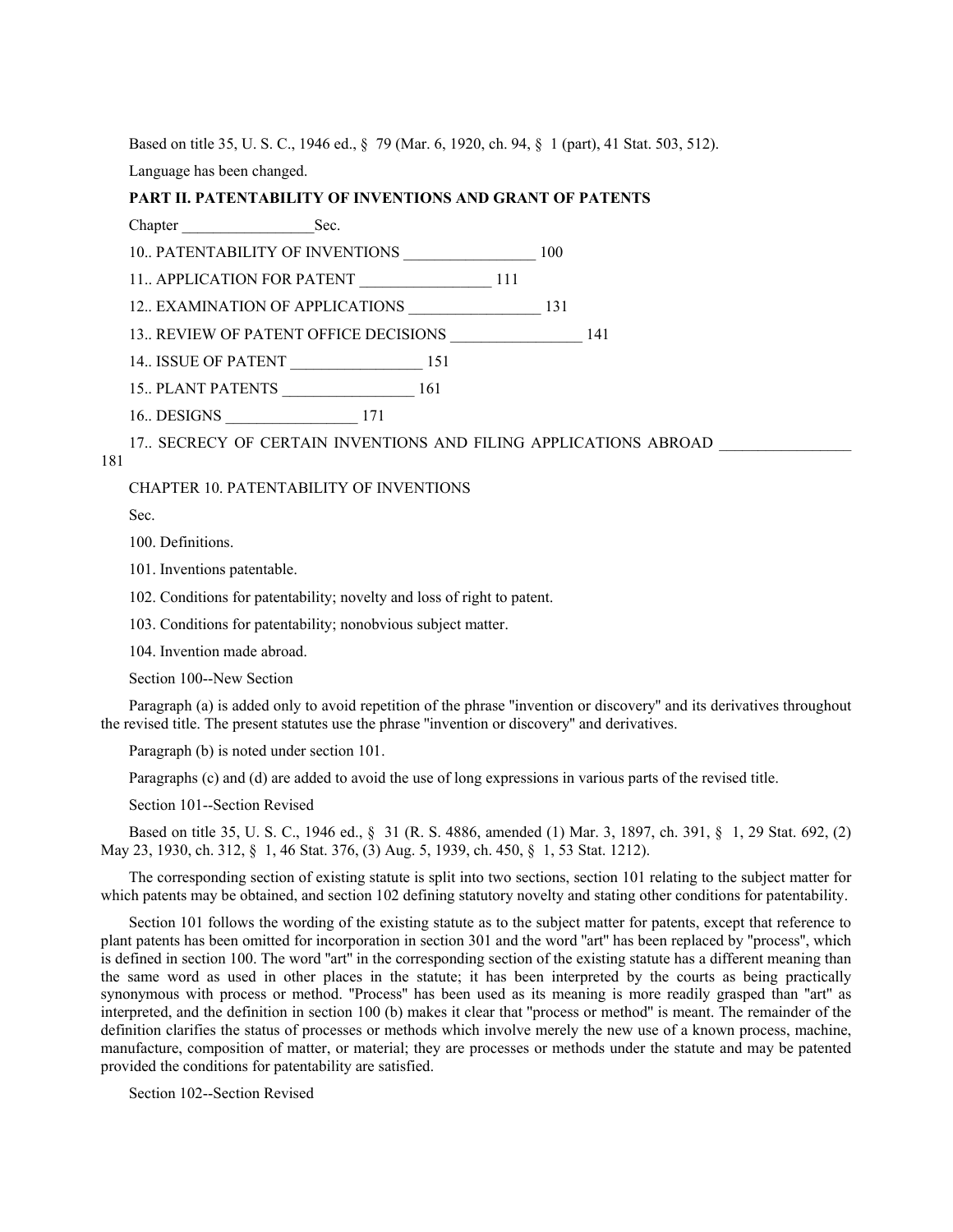Paragraphs (a), (b), and (c) are based on 35 U. S. C., 1946 ed., § 31 (R. S. 4886, amended (1) Mar. 3, 1897, ch. 391, § 1, 29 Stat. 692, (2) May 23, 1930, ch. 312, § 1, 46 Stat. 376, (3) Aug. 5, 1939, ch. 450, § 1, 53 Stat. 1212).

No change is made in these paragraphs other than that due to division into lettered paragraphs. The interpretation by the courts of paragraph (a) as being more restricted than the actual language would suggest (for example, ''known'' has been held to mean ''publicly known'') is recognized but no change in the language is made at this time. Paragraph (a) together with section 104 contains the substance of title 35 U. S. C., 1946 ed., § 72 (R. S. 4923).

Paragraph (d) is based on 35 U. S. C., 1946 ed., § 32, first paragraph (R. S. 4887 (first paragraph), amended (1) Mar. 3, 1897, ch. 391, § 3, 29 Stat. 692, 693, (2) Mar. 3, 1903, ch. 1019, § 1, 32 Stat. 1225, 1226, (3) June 19, 1936, ch. 594, 49 Stat. 1529).

The section has been changed so that the prior foreign patent is not a bar unless it was granted before the filing of the application in the United States.

Paragraph (e) is new and enacts the rule of *Milburn v. Davis-Bournonville,* 270 U. S. 390, by reason of which a United States patent disclosing an invention dates from the date of filing the application for the purpose of anticipating a subsequent inventor.

Paragraph (f) indicates the necessity for the inventor as the party applying for patent. Subsequent sections permit certain persons to apply in place of the inventor under special circumstances.

Paragraph (g) is derived from title 35, U. S. C., 1946 ed., § 69 (R. S. 4920, amended (1) Mar. 3, 1897, ch. 391, § 2, 29 Stat. 692, (2) Aug. 5, 1939, ch. 450, § 1, 53 Stat. 1212), the second defense recited in this section. This paragraph retains the present rules of law governing the determination of priority of invention.

Language relating specifically to designs is omitted for inclusion in subsequent sections.

Section 103--New Section

There is no provision corresponding to the first sentence explicity stated in the present statutes, but the refusal of patents by the Patent Office, and the holding of patents invalid by the courts, on the ground of lack of invention or lack of patentable novelty has been followed since at least as early as 1850. This paragraph is added with the view that an explicit statement in the statute may have some stabilizing effect, and also to serve as a basis for the addition at a later time of some criteria which may be worked out.

The second sentence states that patentability as to this requirement is not to be negatived by the manner in which the invention was made, that is, it is immaterial whether it resulted from long toil and experimentation or from a flash of genius.

Section 104--Section Revised

Based on title 35, U. S. C., 1946 ed., § 109 (Aug. 8, 1946, ch. 910, 60 Stat. 943).

Language has been changed and the last sentence has been broadened to refer to persons serving in connection with operations by or on behalf of the United States, instead of solely in connection with the prosecution of the war.

## CHAPTER 11. APPLICATION FOR PATENT

Sec.

111. Application for patent.

112. Specification.

113. Drawings.

114. Models, specimens.

115. Oath of applicant.

116. Joint inventors.

117. Death or incapacity of inventor.

118. Filing by other than inventor.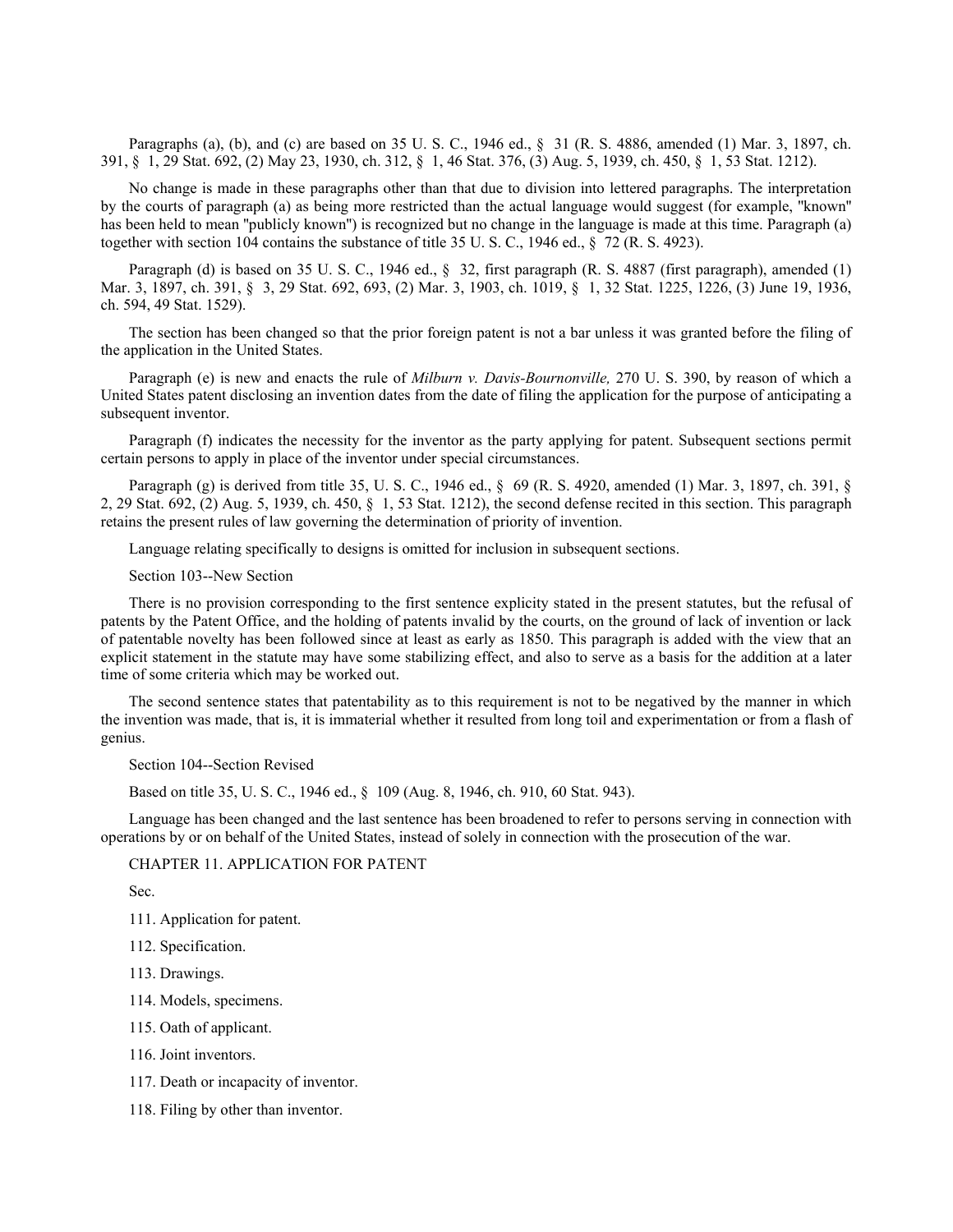119. Benefit of earlier filing date in foreign country; right of priority.

120. Benefit of earlier filing date in the United States.

121. Divisional applications.

122. Confidential status of applications.

Section 111--Section Revised

Based on title 35, U. S. C., 1946 ed., § 33 (R. S. 4888, amended (1) Mar. 3, 1915, ch. 94, § 1, 38 Stat. 958; (2) May 23, 1930, ch. 312, § 2, 46 Stat. 376).

The corresponding section of existing statute is divided into an introductory section relating to the application generally (this section) and a section on the specification (sec. 112).

The parts of the application are specified and the requirement for signature is placed in this general section so as to insure that only one signature will suffice.

Section 112--Section Revised

Based on title 35, U. S. C., 1946 ed., § 33 (R. S. 4888, amended (1) Mar. 3, 1915, ch. 94, § 1, 38 Stat. 958; (2) May 23, 1930, ch. 312, § 2, 46 Stat. 376).

The sentence relating to signature of the specification is omitted in view of the general requirement for a signature in section 111.

The last sentence is omitted for inclusion in the chapter relating to plant patents.

The clause relating to machines is omitted as unnecessary and the requirement for disclosing the best mode of carrying out the invention is stated as generally applicable to all types of invention (derived from title 35, U. S. C., 1946 ed., § 69, first defense).

The clause relating to the claim is made a separate paragraph to emphasize the distinction between the description and the claim or definition, and the language is modified.

A new paragraph relating to functional claims is added.

Section 113--Section Revised

Based on title 35, U. S. C., 1946 ed., § 34, part (R. S. 4889, amended Mar. 3, 1915, ch. 94, § 2, 38 Stat. 958).

The requirement for signature in the corresponding section of existing statute is omitted; regulations of the Patent Office can take care of any substitute. A redundant clause is omitted.

Section 114--Section Revised

Based on title 35, U. S. C., 1946 ed., § 34, part (R. S. 4890 and 4891).

The change in language in the second paragraph broadens the requirement for specimens.

Section 115--Section Revised

Based on title 35, U. S. C., 1946 ed., § 35 (R. S. 4892, amended (1) Mar. 3, 1903, ch. 1019, § 2, 32 Stat. 1225, 1226, (2) May 23, 1930, ch. 312, § 3, 46 Stat. 376).

The expression at the end of the second sentence is added to avoid application of the District of Columbia law to oaths taken outside the District.

Changes in language are made.

Section 116--New Section

The first paragraph is implied in the present statutes, and the part of the last paragraph relating to omission of an erroneously joined inventor is in the Patent Office rules. The remainder is new and provides for the correction of a mistake in erroneously joining a person as inventor, and for filing an application when one of several joint inventors cannot be found. This section is ancillary to section 256.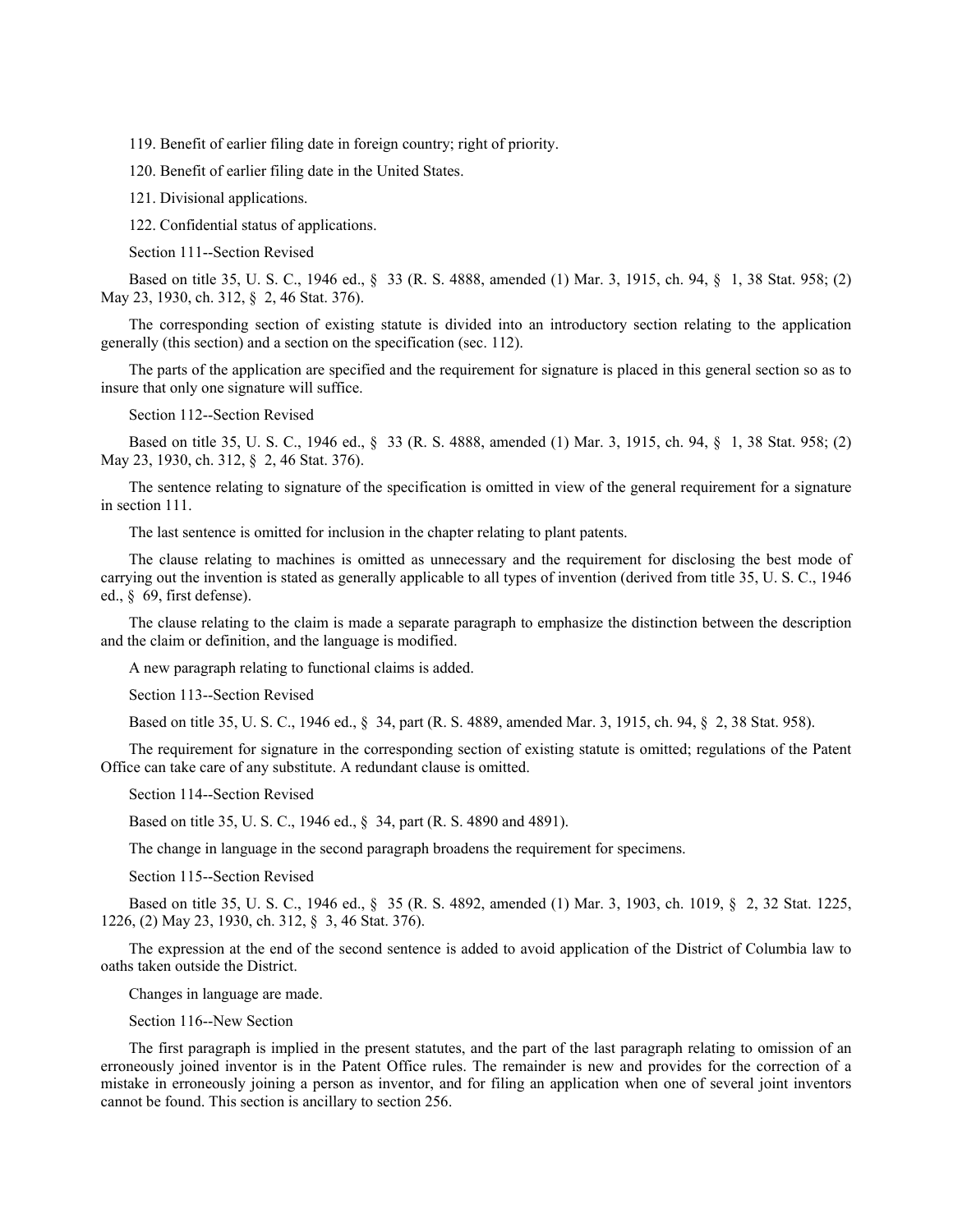### Section 117--Section Revised

Based on title 35, U. S. C., 1946 ed., § 46 (R. S. 4896, amended (1) Feb. 28, 1899, ch. 227, 30 Stat. 915, (2) Mar. 3, 1903, ch. 1019, § 3, 32 Stat. 1225, 1226, (3) May 23, 1908, ch. 188, 35 Stat. 245).

The language has been considerably simplified.

#### Section 118--New Section

This section is new and provides for the filing of an application by another on behalf of the inventor in certain special hardship situations.

### Section 119--Section Revised

Based on title 35, U. S. C., 1946 ed., § 32, second paragraph (R. S. 4887, second paragraph, amended (1) Mar. 3, 1903, ch. 1019, § 1, 32 Stat. 1225, 1226, (2) June 19, 1936, ch. 594, 49 Stat. 1529, (3) Aug. 5, 1939, ch. 450, § 1, 53 Stat. 1212).

The first paragraph is the same as the present law with changes in language. The references to designs have been removed for inclusion in another section and the opening clause has been modified to accord with actual practice and the requirements of the International Convention for the Protection of Industrial Property.

The second paragraph is new, making an additional procedural requirement for obtaining the right of priority. Copies of the foreign papers on which the right of priority is based are required so that the record of the United States patent will be complete in this country.

## Section 120--New Section

This section represents present law not expressed in the statute, except for the added requirement that the first application must be specifically mentioned in the second.

### Section 121--New Section

This section enacts as law existing practice with respect to division, at the same time introducing a number of changes. Division is made discretionary with the Commissioner. The requirements of section 120 are made applicable and neither of the resulting patents can be held invalid over the other merely because of their being divided in several patents. In some cases a divisional application may be filed by the assignee.

Section 122--New Section

This section enacts the Patent Office rule of secrecy of applications.

CHAPTER 12. EXAMINATION OF APPLICATION

Sec.

131. Examination of application.

132. Notice of rejection; reexamination.

133. Time for prosecuting application.

134. Appeal to the Board of Appeals.

135. Interferences.

Section 131--Section Revised

Based on title 35, U. S. C., 1946 ed., § 36 (R. S. 4893).

The first part is revised in language and amplified. The phrase ''and that the invention is sufficiently useful and important'' is omitted as unnecessary, the requirements for patentability being stated in sections 101, 102 and 103.

Section 132--Section Revised

Based on title 35, U. S. C., 1946 ed., § 51 (R. S. 4903, amended Aug. 5, 1939, ch. 452, § 1, 53 Stat. 1213).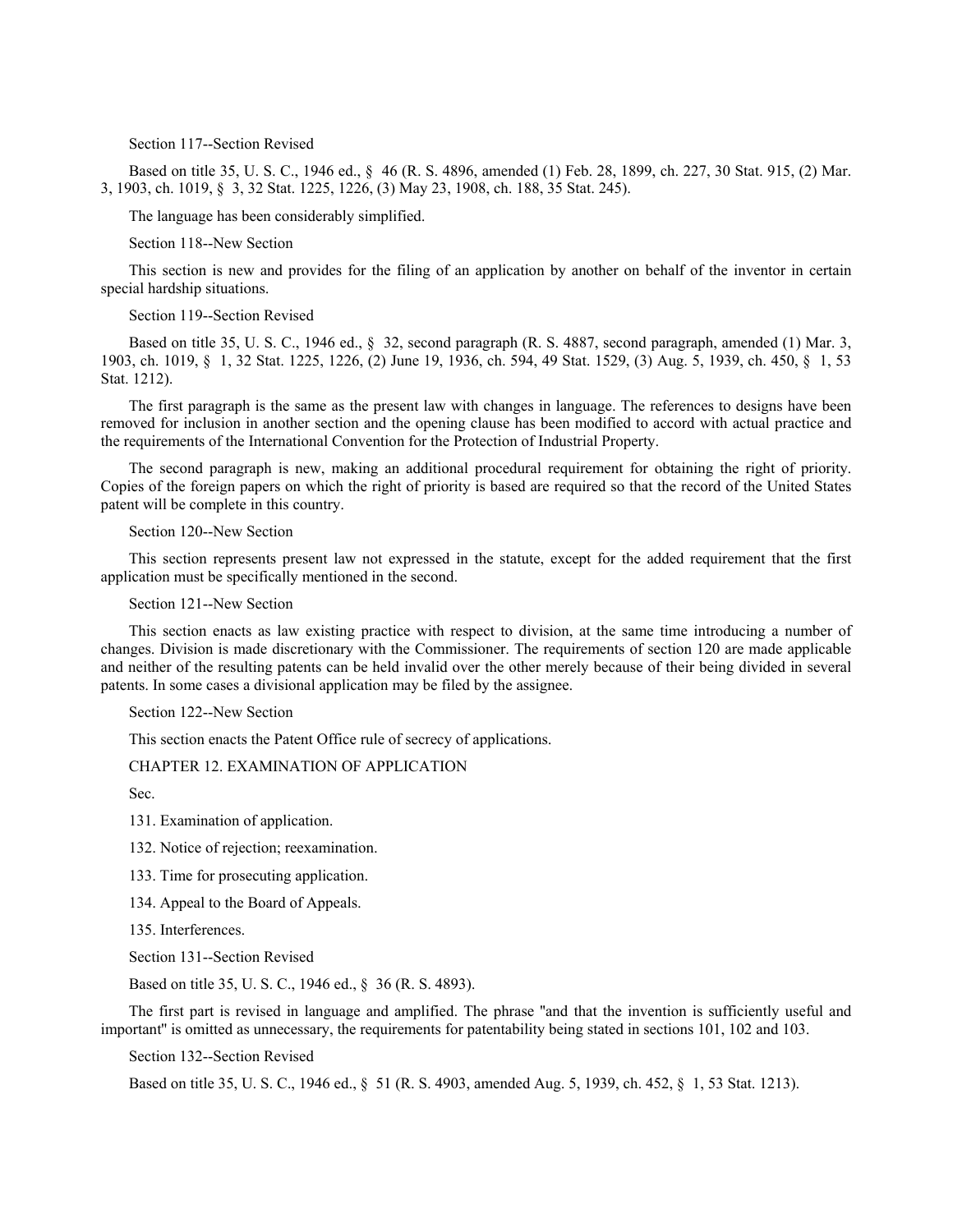The first paragraph of the corresponding section of existing statute is revised in language and amplified to incorporate present practice; the second paragraph of the existing statute is placed in section 135.

The last sentence relating to new matter is added but represents no departure from present practice.

Section 133--Section Revised

Based on title 35, U. S. C., 1946 ed., § 37 (R. S. 4894, amended (1) Mar. 3, 1897, ch. 391, § 4, 29 Stat. 692, 693, (2) July 6, 1916, ch. 225, § 1, 39 Stat. 345, 347-8, (3) Mar. 2, 1927, ch. 273, § 1, 44 Stat. 1335, (4) Aug. 7, 1939, ch. 568, 53 Stat. 1264).

The opening clause of the corresponding section of existing statute is omitted as having no present day meaning or value and the last two sentences are omitted for inclusion in section 267. The notice is stated as given or mailed. Language is revised.

Section 134--Section Revised

Based on title 35, U. S. C., 1946 ed., § 57 (R. S. 4909 amended (1) Mar. 2, 1927, ch. 273, § 5, 44 Stat. 1335, 1336, (2) Aug. 5, 1939, ch. 451, § 2, 53 Stat. 1212).

Reference to reissues is omitted in view of the general provision in section 251. Minor changes in language are made.

Section 135--Section Revised

The first paragraph is based on title 35, U. S. C., 1946 ed., § 52 (R. S. 4904 amended (1) Mar. 2, 1927, ch. 273, § 4, 44 Stat. 1335, 1336, (2) Aug. 5, 1939, ch. 451, § 1, 53 Stat. 1212).

The first paragraph states the existing corresponding statute with a few changes in language. An explicit statement that the Office decision on priority constitutes a final refusal by the Office of the claims involved, is added. The last sentence is new and provides that judgment adverse to a patentee constitutes cancellation of the claims of the patent involved after the judgment has become final, the patentee has a right of appeal (sec. 141) and is given a right of review by civil action (sec. 146).

The second paragraph is based on title 35, U. S. C., 1946 ed., § 51, (R. S. 4903, amended Aug. 5, 1939, ch. 452, § 1, 53 Stat. 1213). Changes in language are made.

CHAPTER 13. REVIEW OF PATENT OFFICE DECISIONS

Sec.

141. Appeal to Court of Customs and Patent Appeals.

142. Notice of appeal.

143. Proceedings on appeal.

144. Decision on appeal.

145. Civil action to obtain patent.

146. Civil action in case of interference.

Section 141--Section Revised

Based on title 35, U. S. C., 1946 ed., § 59a (R. S. 4911, amended (1) Mar. 2, 1927, ch. 273, § 8, 44 Stat. 1336, (2) Mar. 2, 1929, ch. 4888, § 2a, 45 Stat. 1476, (3) Aug. 5, 1939, ch. 451, § 3, 53 Stat. 1212).

Changes in language are made.

Section 142--Section Revised

Based on title 35, U. S. C., 1946 ed., § 60 (R. S. 4912 amended (1) Mar. 2, 1927, ch. 273, § 9, 44 Stat. 1336 (2) Mar. 2, 1929, ch. 4888, § 2 (b), 45 Stat. 1476).

Changes in language are made.

Section 143--Section Revised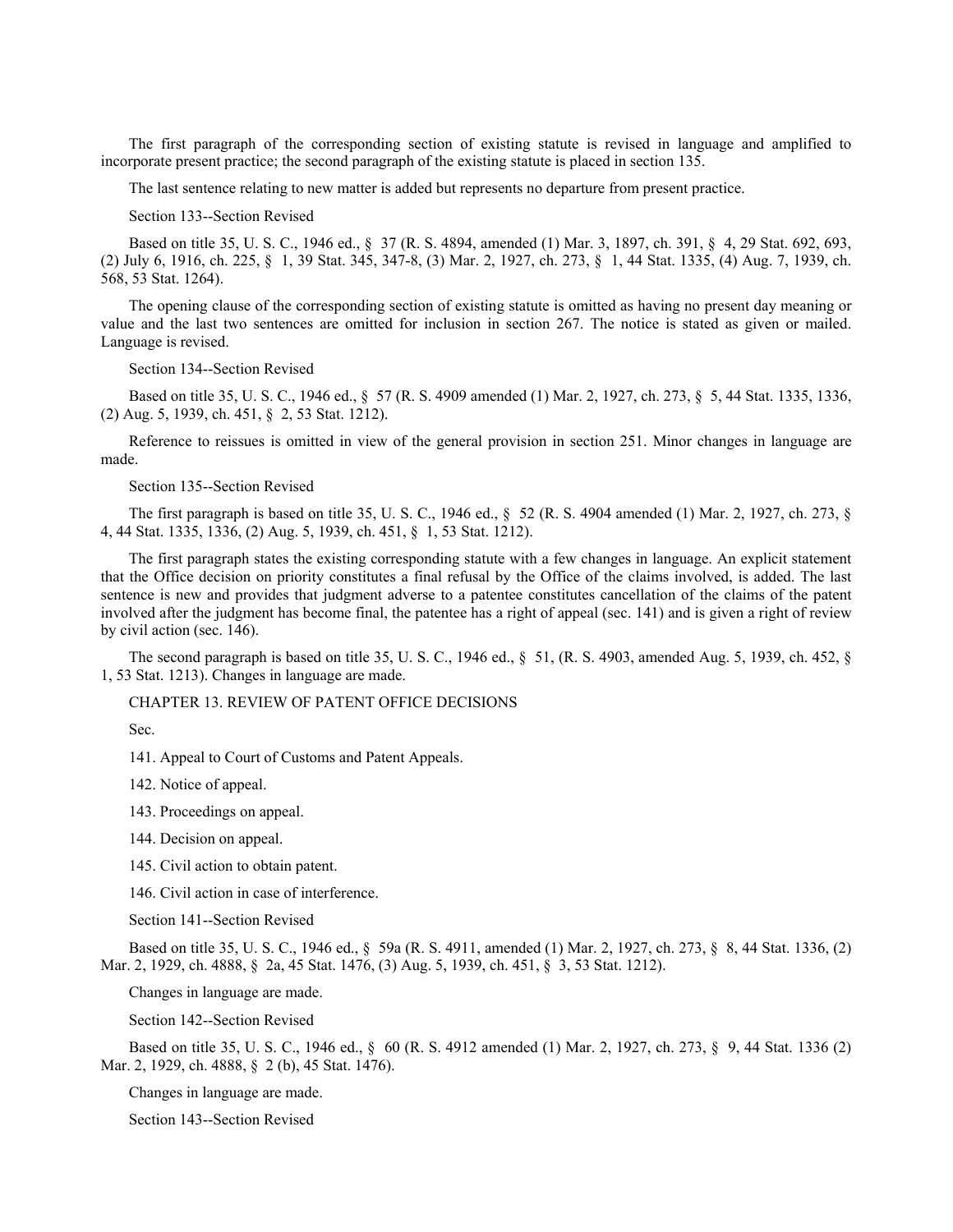Based on title 35, U. S. C., 1946 ed., § 61 (R. S. 4913, amended Mar. 2, 1927, ch. 273, § 10, 44 Stat. 1336).

Language is changed. The requirement that the Commissioner notify the parties is omitted and a requirement that the court notify the parties is added. The statement relating to filing the papers and testimony is made more explicit.

Section 144--Section Revised

Based on title 35, U. S. C., 1946 ed., § 62 (R. S. 4914).

Language is changed and the last sentence of the corresponding section of existing statute omitted as superfluous; such a sentence does not appear in the present civil action section, 35 U. S. C. 63 and in either case the validity of the patent may be questioned.

Section 145--Section Revised

Based on title 35, U. S. C., 1946 ed., § 63 (R. S. 4915, amended (1) Mar. 2, 1927, ch. 273, § 11, 44 Stat. 1336, (2) Mar. 2, 1929, ch. 488, § 2 (b), 45 Stat. 1476, (3) Aug. 5, 1939, ch. 451, § 4, 53 Stat. 1212).

Bill in equity is changed to civil action and the section is restricted to exclude interferences which are covered by the next section. The time for filing the action is changed to the same as the time for appeal. The requirement for the applicant to file a copy of the decision in the Patent Office is omitted. Language is changed.

Section 146--Section Revised

The first paragraph and parts of the second paragraph are based on title 35, U. S. C., 1946 ed., § 63 (R. S. 4915, amended (1) Mar. 2, 1927, ch. 273, § 11, 44 Stat. 1336, (2) Mar. 2, 1929, ch. 488, § 2 (b), 45 Stat. 1476, (3) Aug. 5, 1939, ch. 451, § 4, 53 Stat. 1212), limited to interferences and making some changes. The action is not restricted to applicants, but a patentee may also bring the action. The time for bringing the action is made the same as for appeals.

In the second paragraph the first sentence is new and eliminates difficulties arising from unrecorded interests.

The second sentence is based on 35 U. S. C., 1946 ed., § 72a (Mar. 3, 1927, ch. 364, 44 Stat. 1394, reenacted Oct. 31, 1951, ch. 655, § 53a, 65 Stat. 728) with changes in language.

The fourth sentence is new and prevents such suits from being filed against the Commissioner as a defendant; however, the Commissioner has the right to intervene.

Language is changed.

CHAPTER 14. ISSUE OF PATENT

Sec.

151. Time of issue of patent.

152. Issue of patent to assignee.

153. How issued.

154. Contents and term of patent.

Section 151--Section Revised

Based on title 35, U. S. C., 1946 ed., § 41 (R. S. 4885, amended (1) May 23, 1908, ch. 189, 35 Stat. 246, (2) Aug. 9, 1939, § 2, ch. 619, 53 Stat. 1293).

Language is changed.

Section 152--Section Revised

Based on title 35, U. S. C., 1946 ed., § 44 (R. S. 4895).

Language is changed and the reference to reissues is omitted in view of the general provision in section 251.

Section 153--Section Revised

Based on title 35, U. S. C., 1946 ed., § 39 (R. S. 4883, amended (1) Feb. 18, 1888, ch. 15, 25 Stat. 40, (2) April 11, 1903, ch. 417, 32 Stat. 95, (3) Feb. 18, 1922, ch. 58, § 5, 42 Stat. 391).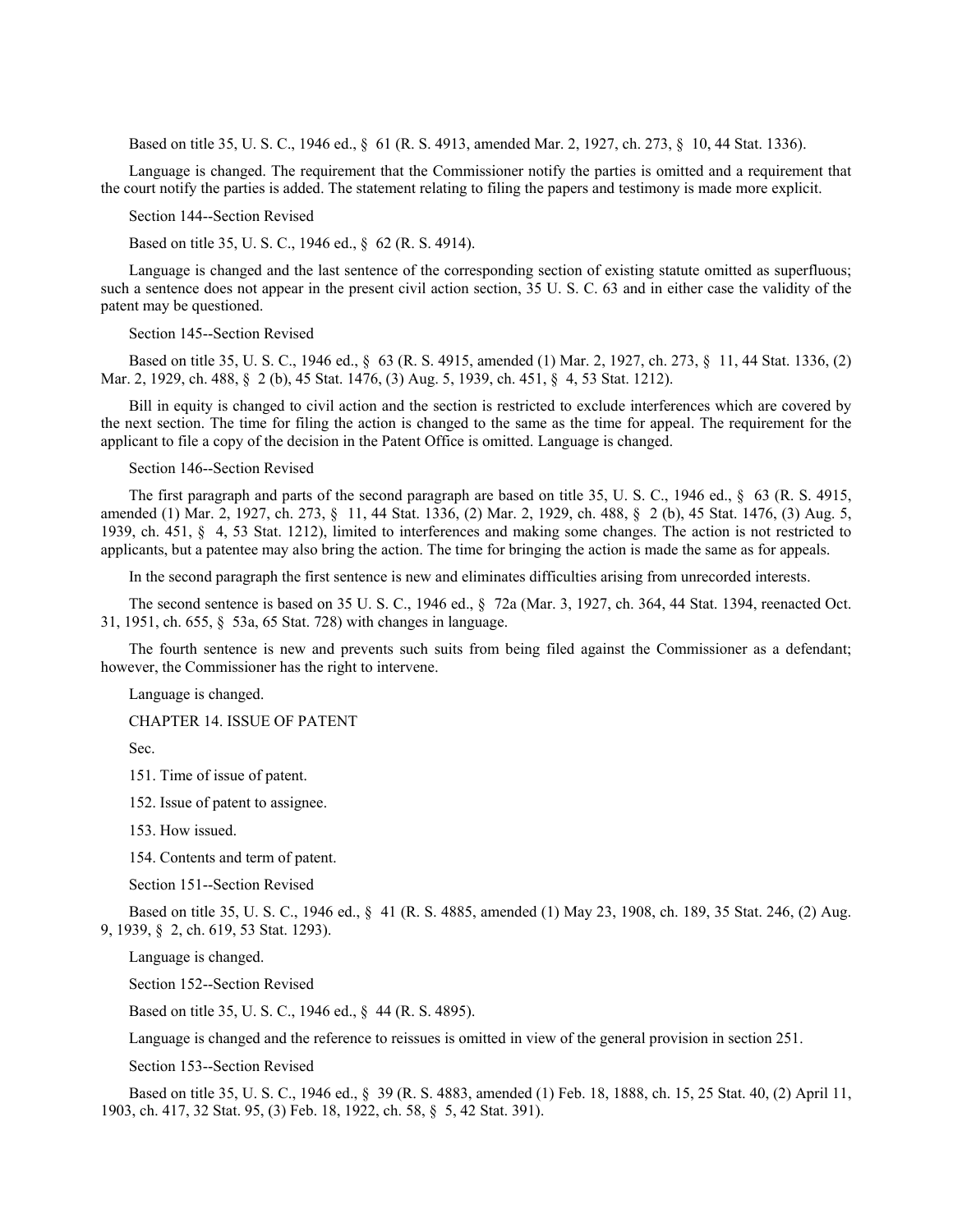The phrases referring to the attesting officers and to the recording of the patents are broadened.

Section 154--Section Revised

Based on title 35, U. S. C., 1946 ed., § 40 (R. S. 4884, amended May 23, 1930, ch. 312, § 1, 46 Stat. 376).

The reference to plants is omitted for inclusion in another section and the reference to the title is shortened since the title is of no legal significance.

The wording of the granting clause is changed to ''the right to exclude others from making, using, or selling'', following language used by the Supreme Court, to render the meaning clearer.

''United States'' is defined in section 100.

CHAPTER 15. PLANT PATENTS

Sec.

161. Patents for plants.

162. Description, claim.

163. Grant.

164. Assistance of Department of Agriculture.

Section 161--Section Revised

Based on title 35, U. S. C., 1946 ed., § 31, part (R. S. 4886, amended (1) Mar. 3, 1897, ch. 391, § 1, 29 Stat. 692, (2) May 23, 1930, ch. 312, § 1, 46 Stat. 376, (3) Aug. 5, 1939, ch. 450, § 1, 53 Stat. 1212).

The provision relating to plants in the corresponding section of existing statute is made a separate section.

Section 162--Section Revised

Based on title 35, U. S. C., 1946 ed., § 33, part (R. S. 4888, amended (1) Mar. 3, 1915, ch. 94, § 1, 38 Stat. 958, (2) May 23, 1930, ch. 312, § 2, 46 Stat. 376).

The first paragraph is the provision in R. S. 4888 (see section 112). The second paragraph is not in the statute but represents the actual practice.

Section 163--Section Revised

Based on title 35, U. S. C., 1946 ed., § 40, part (R. S. 4884, amended May 23, 1930, ch. 312, § 1, 46 Stat. 376).

This provision is from R. S. 4884 (see section 154) amended in language.

Section 164--Section Revised

Based on title 35, U. S. C., 1946 ed., § 56a (May 23, 1930, ch. 312, § 4, 46 Stat. 376).

Language is changed.

CHAPTER 16. DESIGNS

Sec.

171. Patents for designs.

172. Right of priority.

173. Term of design patent.

Section 171--Section Revised

Based on title 35, U. S. C., 1946 ed., § 73 (R. S. 4929, amended (1) May 9, 1902, ch. 783, 32 Stat. 193, (2) Aug. 5, 1939, ch. 450, § 1, 53 Stat. 1212; R. S. 4933).

The list of conditions specified in the corresponding section of existing statute is omitted as unnecessary in view of the general inclusion of all conditions applying to other patents. Language is changed.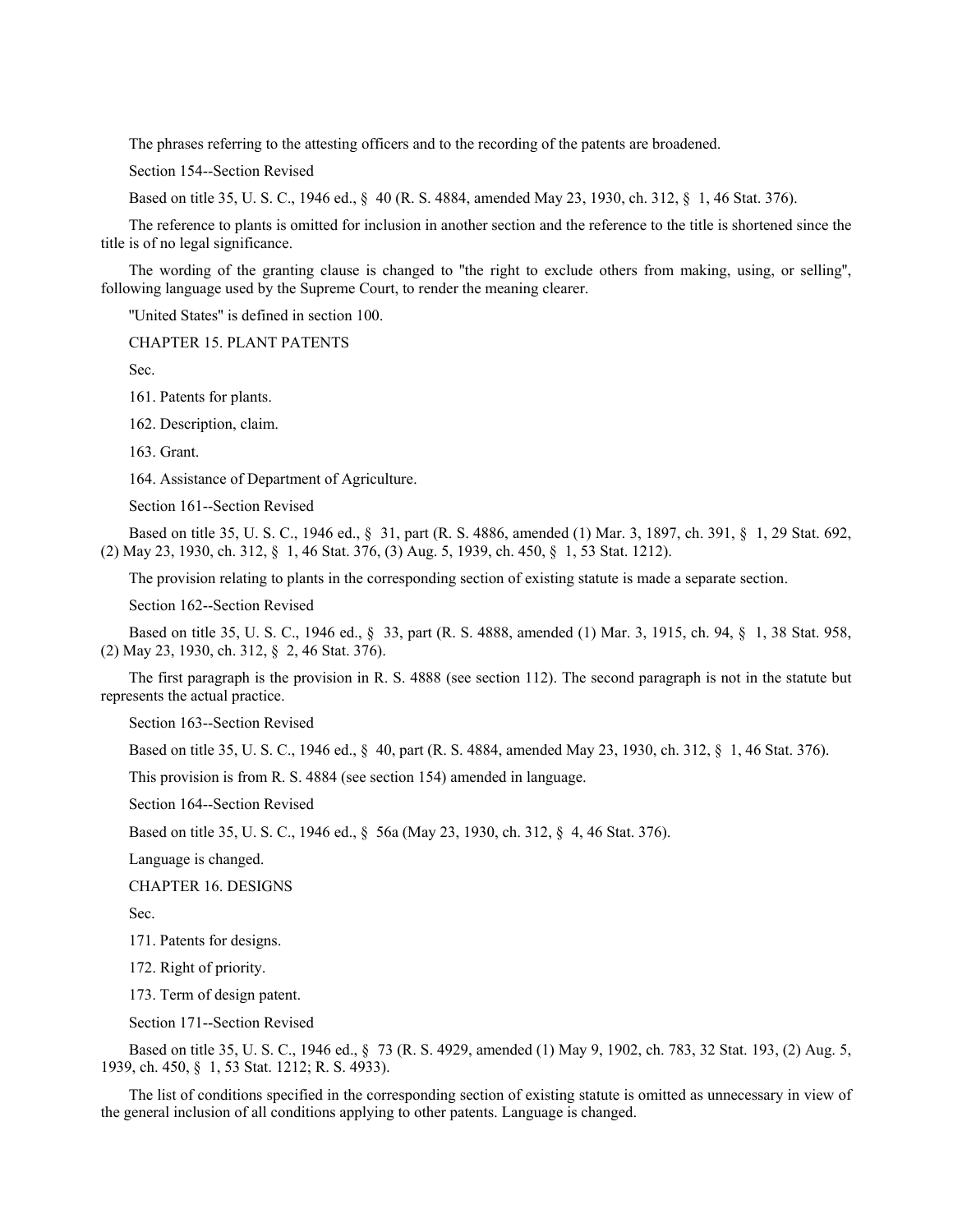Section 172--Section Revised

Based on title 35, U. S. C., 1946 ed., § 32, part (R. S. 4887, amended (1) Mar. 3, 1903, ch. 1019, § 1, 32 Stat. 1225, 1226, (2) June 19, 1936, ch. 594, 49 Stat. 1529, (3) Aug. 5, 1939, ch. 450, § 1, 53 Stat. 1212).

This provision is taken from R. S. 4887 (see section 119) and made a separate section.

Section 173--Section Revised

Based on title 35, U. S. C., 1946 ed., § 77 (R. S. 4931).

Language is changed slightly.

CHAPTER 17. SECRECY OF CERTAIN INVENTIONS AND FILING APPLICATIONS IN FOREIGN **COUNTRY** 

Sec.

181. Secrecy of certain inventions and withholding of patent.

182. Abandonment of invention for unauthorized disclosure.

183. Right of compensation.

184. Filing of application in foreign country.

185. Patent barred for filing without license.

186. Penalty.

187. Nonapplicability to certain persons.

188. Rules and regulations, delegation of power.

Section 181--Section Revised

Based on title 35, U. S. C., 1946 ed., § 151 (Feb. 1, 1952, ch. 4, § 1, 66 Stat. 3, 4).

Language is changed.

Section 182--Section Revised

Based on title 35, U. S. C., 1946 ed., § 152 (Feb. 1, 1952, ch. 4, § 2, 66 Stat. 4).

Language is changed.

Section 183--Section Revised

Based on title 35, U. S. C., 1946 ed., § 153 (Feb. 1, 1952, ch. 4, § 3, 66 Stat. 4, 5).

Language is changed.

Section 184--Section Revised

Based on title 35, U. S. C., 1946 ed., § 154 (Feb. 1, 1952, ch. 4, § 4, 66 Stat. 5).

Language is changed.

Section 185--Section Revised

Based on title 35, U. S. C., 1946 ed., § 155 (Feb. 1, 1952, ch. 4, § 5, 66 Stat. 5).

Language is changed.

Section 186--Section Revised

Based on title 35, U. S. C., 1946 ed., § 156 (Feb. 1, 1952, ch. 4, § 6, 66 Stat. 5, 6).

Language is changed.

Section 187--Section Revised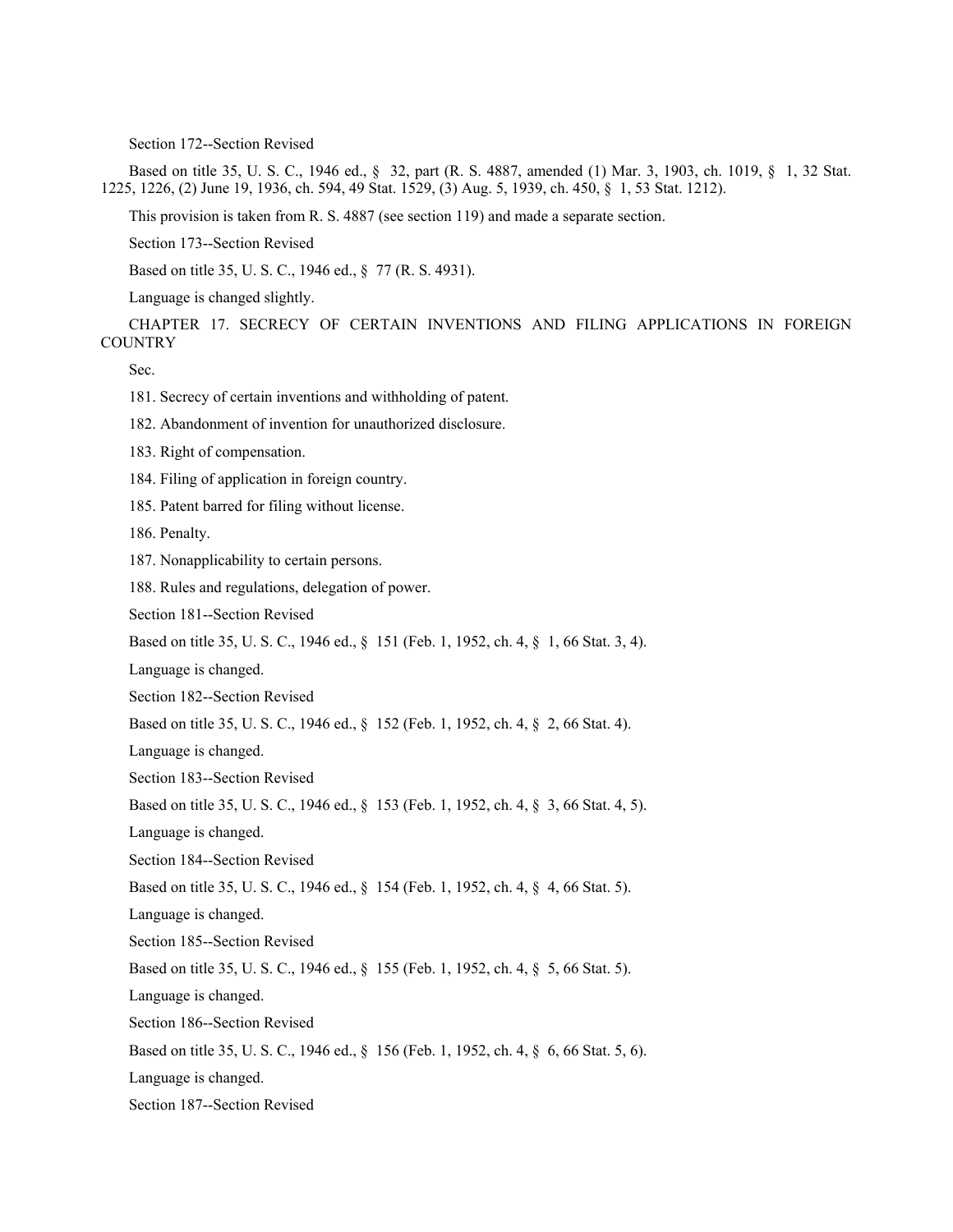Based on title 35, U. S. C., 1946 ed., § 157 (Feb. 1, 1952, ch. 4, § 7, 66 Stat. 6). Language is changed. Section 188--Section Revised Based on title 35, U. S. C., 1946 ed., § 158 (Feb. 1, 1952, ch. 4, § 8, 66 Stat. 6). Language is changed. PART III. PATENTS AND PROTECTION OF PATENT RIGHTS Chapter Sec. 25. AMENDMENT AND CORRECTION OF PATENTS 251 26. OWNERSHIP AND ASSIGNMENT \_\_\_\_\_\_\_\_\_\_\_\_\_\_\_\_\_ 261 27. GOVERNMENT INTERESTS IN PATENTS  $266$ 28. INFRINGEMENT OF PATENTS \_\_\_\_\_\_\_\_\_\_\_\_\_\_\_\_\_ 271 29. REMEDIES FOR INFRINGEMENT OF PATENT AND OTHER ACTIONS  $281$ CHAPTER 25. AMENDMENT AND CORRECTION OF PATENTS Sec. 251. Reissue of defective patents. 252. Effect of reissue. 253. Disclaimer. 254. Certificate of correction of Patent Office mistake.

255. Certificate of correction of applicant's mistake.

256. Misjoinder of invention.

Section 251--Section Revised

Based on title 35, U. S. C., 1946 ed., § 64 (R. S. 4916, amended May 24, 1928, ch. 730, 45 Stat. 732.)

The sentences of the corresponding section of existing statute are rearranged and divided into two sections with some changes in language. The clause at the end of the present statute is omitted as obsolete.

The third paragraph incorporates by reference the requirements of other applications, and adds a new provision relating to application for reissue being made in certain cases by the assignee.

A two year period of limitations on applying for broadened reissues is added, codifying the present rule of decision with a fixed period.

Section 252--Section Revised

Based on title 35, U. S. C., 1946 ed., § 64 (R. S. 4916, amended May 24, 1928, ch. 730, 45 Stat. 732.)

The first paragraph follows the present section with some rearrangement in language. The second paragraph adds new provisions for the protection of intervening rights, the court is given discretion to protect legitimate activities which would be adversely affected by the grant of a reissue and things made before the grant of the reissue are not subject to the reissue unless a claim of the original patent which is repeated in the reissue is infringed.

Section 253--Section Revised

Based on title 35, U. S. C., 1946 ed., § 65 (R. S. 4917).

Language is changed and substantive changes are introduced; (1) only a claim as a whole may be disclaimed, and (2) the provision regarding delay is omitted. See preliminary general description of bill.

See section 288.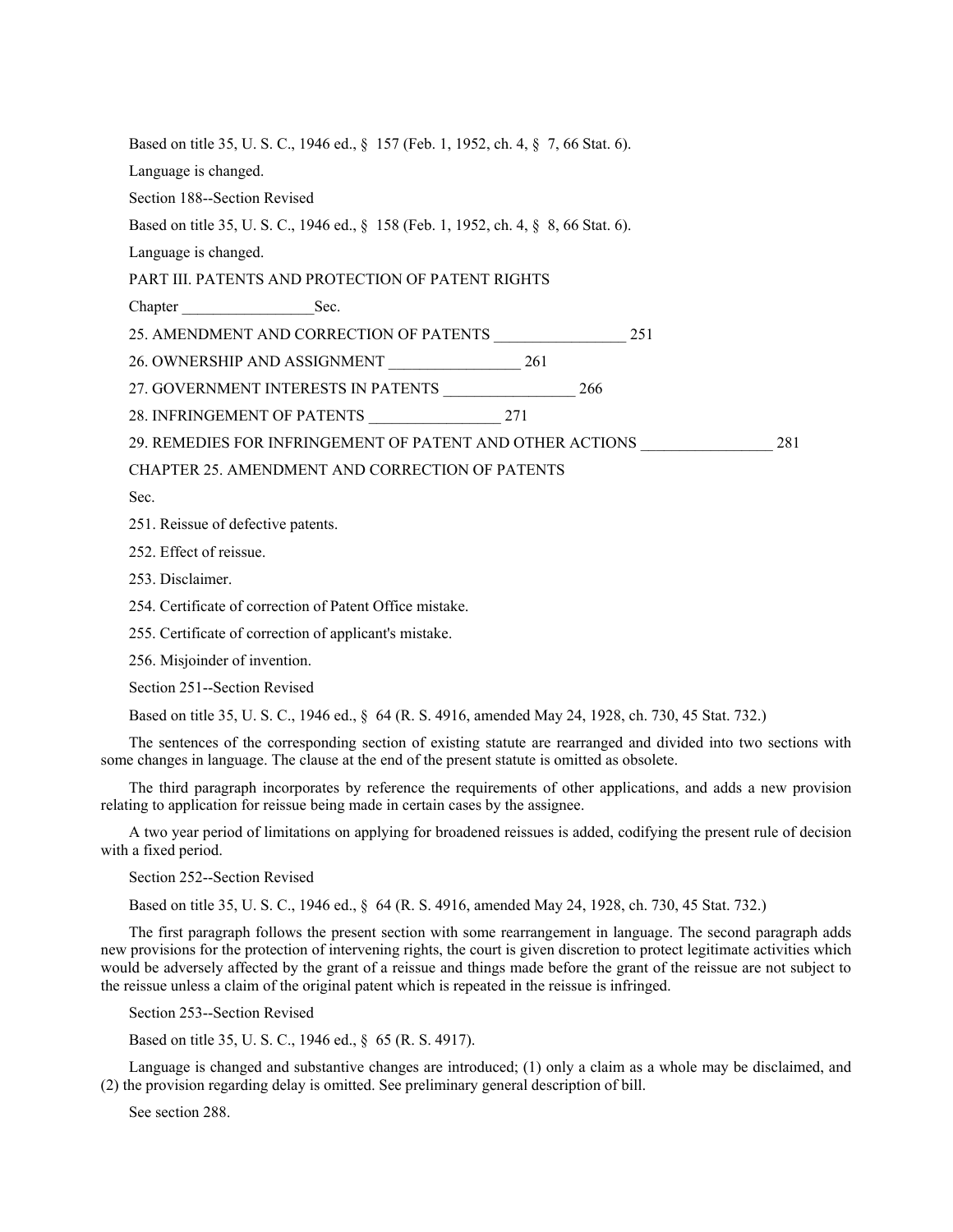The second paragraph is new and provides for the disclaiming or dedication of an entire patent, or any terminal part of the term, for example, a patentee may disclaim the last three years of the term of his patent.

Section 254--Section Revised

Based on title 35, U. S. C., 1946 ed., § 88 (Mar. 4, 1925, ch. 535, § 1, 43 Stat. 1268).

The last sentence of the present section is omitted as obsolete. A sentence is added similar to a provision in the corresponding section in the trade-mark law, 15 U. S. C., 1946 ed., § 1057 (f), and provides that the Commissioner may issue a corrected patent instead of a certificate of correction.

Section 255--New Section

This section providing for the correction of minor clerical errors made by the applicant, is new and follows a similar provision in the trade-mark law, 15 U. S. C., 1946 ed.,  $\S$  1057 (g).

Section 256--New Section

This section is new and is companion to section 116.

The first two paragraphs provide for the correction of the inadvertent joining or nonjoining of a person as a joint inventor. The third paragraph provides that a patent shall not be invalid for such cause, and also provides that a court may order correction of a patent; the two sentences of this paragraph are independent.

CHAPTER 26. OWNERSHIP AND ASSIGNMENT

Sec.

261. Ownership; assignment.

262. Joint owners.

Section 261--Section Revised

Based on title 35, U. S. C., 1946 ed., § 47 (R. S. 4898, amended (1) Mar. 3, 1897, ch. 391, § 5, 29 Stat. 93, (2) Feb. 18, 1922, ch. 58, § 6, 42 Stat. 391, (3) Aug. 18, 1941, ch. 370, 55 Stat. 634).

The first paragraph is new but is declaratory only. The second paragraph is the same as in the corresponding section of existing statute. The third paragraph is from the existing statute, a specific reference to another statute is omitted. The fourth paragraph is the same as the existing statute but language has been changed.

Section 262--New Section

This section states a condition in existing law not expressed in the existing statutes.

CHAPTER 27. GOVERNMENT INTERESTS IN PATENTS

Sec.

266. Issue of patents without fees to Government employees.

267. Time for taking action in Government applications.

Section 266--Section Revised

Based on title 35, U. S. C., 1946 ed., § 45 (Mar. 3, 1883, ch. 143, 22 Stat. 625, amended April 30, 1928, ch. 460, 45 Stat. 467).

Changes in language are made. The omission of the specific reference to 35 U. S. C., 1946 ed., § 31, (R. S. 4886) broadens the section so as to include design patents.

Section 267--Section Revised

Based on title 35, U. S. C., 1946 ed., § 37 (R. S. 4894, amended (1) Mar. 3, 1897, ch. 391, § 4, 29 Stat. 692, 693, (2) July 6, 1916, ch. 225, § 1, 39 Stat. 345, 347-8, (3) Mar. 2, 1927, ch. 273, § 1, 44 Stat. 1335, (4) Aug. 7, 1939, ch. 568, 53 Stat. 1264).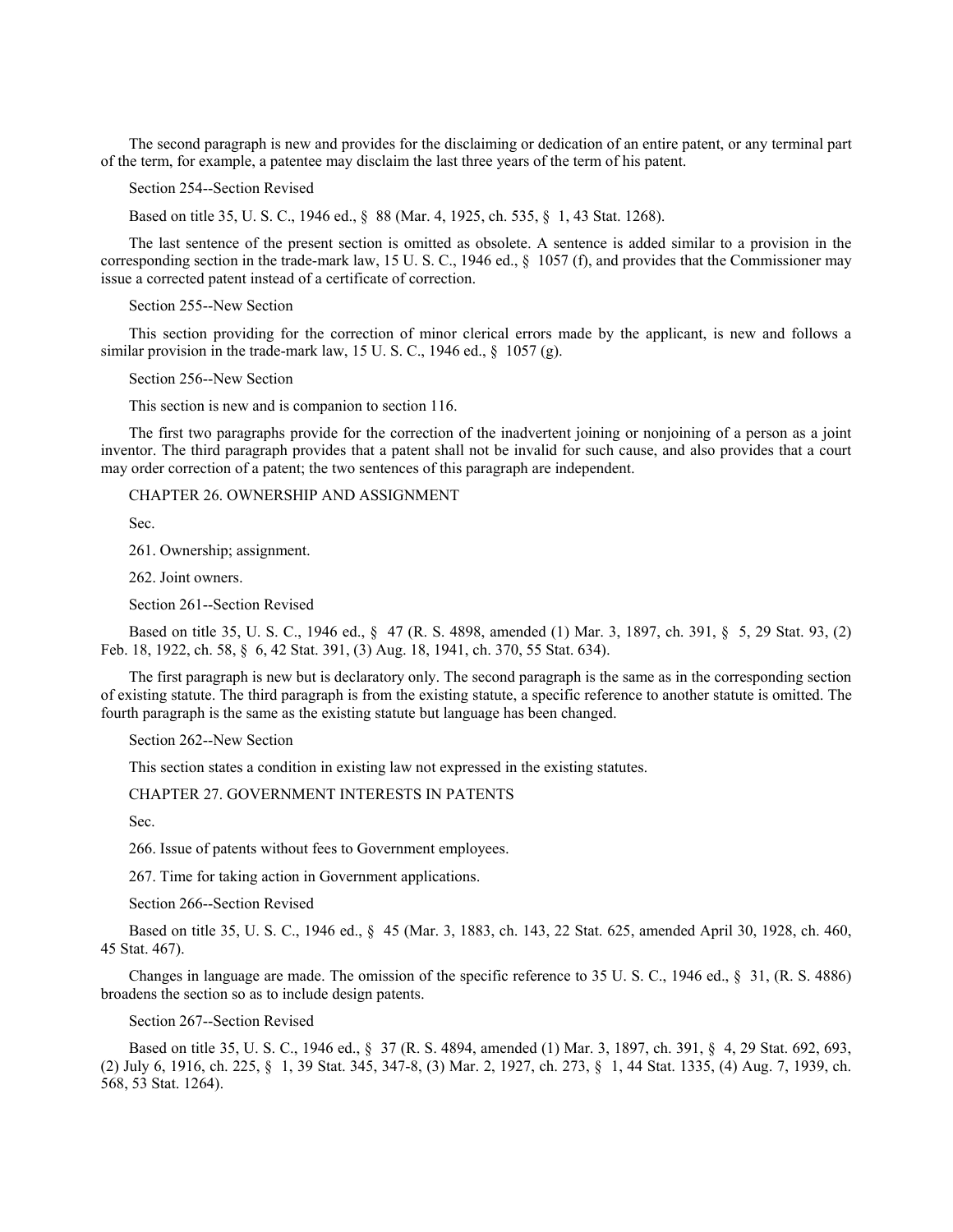This provision, which appears as the last two sentences of the corresponding section of the present statute (see note to section 133) is made a separate section and rewritten in simpler form.

## CHAPTER 28. INFRINGEMENT OF PATENTS

Sec.

271. Infringement of patent.

272. Temporary presence in the United States.

Section 271--New Section

The first paragraph of this section is declaratory only, defining infringement.

Paragraphs (b) and (c) define and limit contributory infringement of a patent and paragraph (d) is ancillary to these paragraphs, see preliminary general description of bill. One who actively induces infringement as by aiding and abetting the same is liable as an infringer, and so is one who sells a component part of a patented invention or material or apparatus for use therein knowing the same to be especially made or especially adapted for use in the infringement of the patent except in the case of a staple article or commodity of commerce having other uses. A patentee is not deemed to have misused his patent solely by reason of doing anything authorized by the section.

### Section 272--New Section

This section follows the requirement of the International Convention for the Protection of Industrial Property, to which the United States is a party, and also codifies the holding of the Supreme Court that use of a patented invention on board a foreign ship does not infringe a patent.

## CHAPTER 29. REMEDIES FOR INFRINGEMENT OF PATENT, AND OTHER ACTIONS

Sec.

281. Remedy for infringement of patent.

- 282. Prosecution of validity; defenses.
- 283. Injunction.
- 284. Damages.

285. Attorney fees.

286. Time limitation on damages.

- 287. Limitation on damages; marking and notice.
- 288. Action for infringement of a patent containing an invalid claim.

289. Additional remedy for infringement of design patent.

- 290. Notice of patent suits.
- 291. Interfering patents.
- 292. False marking.
- 293. Nonresident patentee, service and notice.

Section 281--Section Revised

Based on title 35, U. S. C., 1946 ed., § § 67 and 70, part (R. S. 4919; R. S. 4921, amended (1) Mar. 3, 1897, ch. 391, § 6, 29 Stat. 694, (2) Feb. 18, 1922, ch. 58, § 8, 42 Stat. 392, (3) Aug. 1, 1946, ch. 726, § 1, 60 Stat. 778).

The corresponding two sections of existing law are divided among sections 281, 283, 284, 285, 286 and 289 with some changes in language. Section 281 serves as an introduction or preamble to the following sections, the modern term civil action is used, there would be, of course, a right to a jury trial when no injunction is sought.

Section 282--Section Revised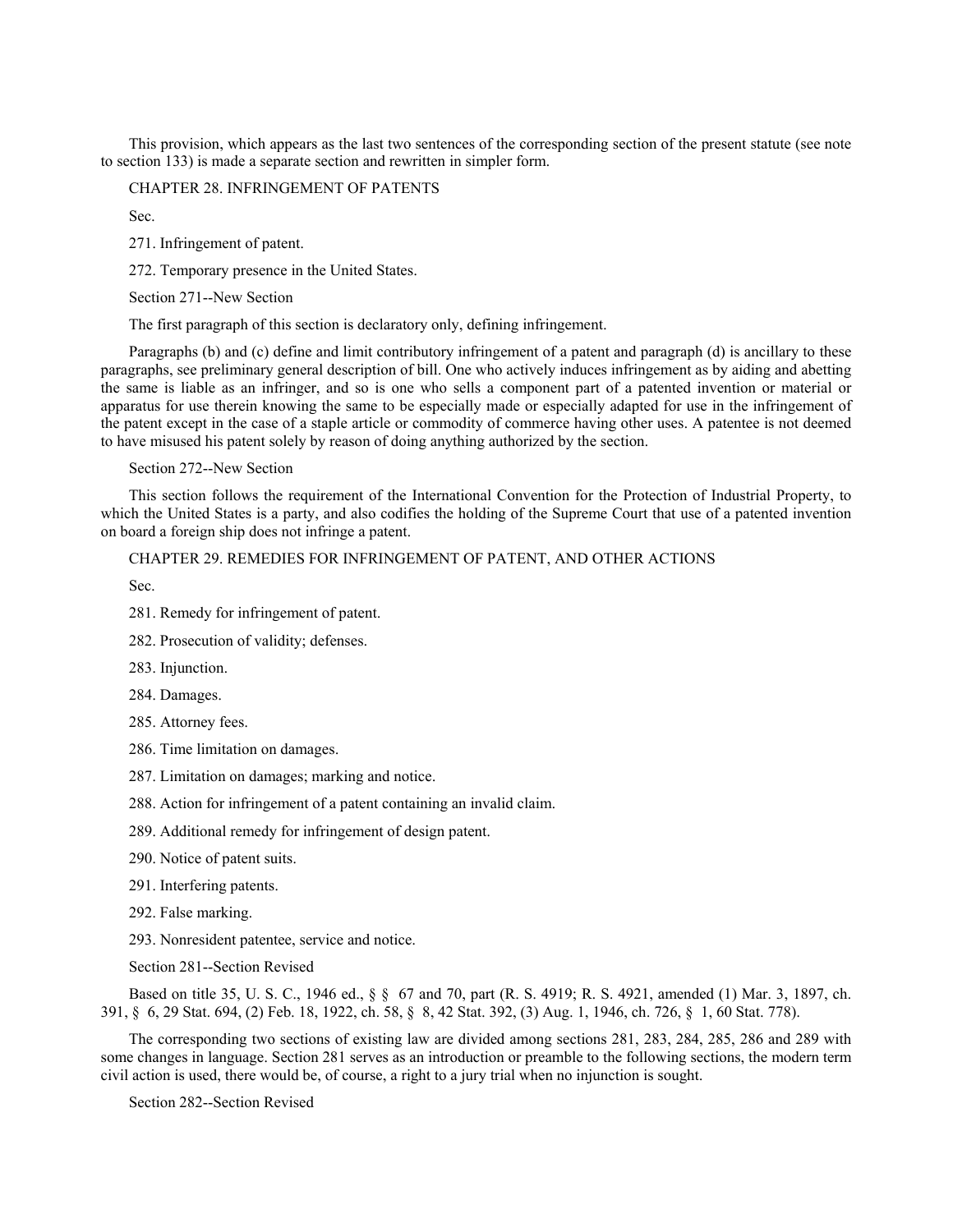Derived from title 35, U. S. C., 1946 ed., § 69, (R. S. 4920, amended (1) Mar. 3, 1897, ch. 391, § 2, 29 Stat. 692, (2) Aug. 5, 1939, ch. 450, § 1, 53 Stat. 1212).

The first paragraph declares the existing presumption of validity of patents.

The five defenses named in R. S. 4920 are omitted and replaced by a broader paragraph specifying defenses in general terms.

The third paragraph, relating to notice of prior patents, publications and uses, is based on part of the last paragraph of R. S. 4920 which was superseded by the Federal Rules of Civil Procedure but which is reinstated with modifications.

Section 283--Section Revised

Based on title 35, U. S. C., 1946 ed., § 70, part (R. S. 4921, amended (1) Mar. 3, 1897, ch. 391, § 6, 29 Stat. 694, (2) Feb. 18, 1922, ch. 58, § 8, 42 Stat. 392, (3) Aug. 1, 1946, ch. 726, § 1, 60 Stat. 778).

This section is the same as the provision which opens R. S. 4921 with minor changes in language.

Section 284--Section Revised

Based on title 35, U. S. C., 1946 ed., § § 67 and 70, part (R. S. 4919; R. S. 4921, amended (1) Mar. 3, 1897, ch. 391, § 6, 29 Stat. 694, (2) Feb. 18, 1922, ch. 58, § 8, 42 Stat. 392, (3) Aug. 1, 1946, ch. 726, § 1, 60 Stat. 778).

This section consolidates the provisions relating to damages in R. S. 4919 and 4921, with some changes in language.

### Section 285--Section Revised

Based on title 35, U. S. C., 1946 ed., § 70, part (R. S. 4921, amended (1) Mar. 3, 1897, ch. 391, § 6, 29 Stat. 694, (2) Feb. 18, 1922, ch. 58, § 8, 42 Stat. 392, (3) Aug. 1, 1946, ch. 726, § 1, 60 Stat. 778).

This section is substantially the same as the corresponding provision in R. S. 4921; ''in exceptional cases'' has been added as expressing the intention of the present statute as shown by its legislative history and as interpreted by the courts.

Section 286--Section Revised

Based on title 35, U. S. C., 1946 ed., § 70, part (R. S. 4921, amended (1) Mar. 3, 1897, ch. 391, § 6, 29 Stat. 694, (2) Feb. 18, 1922, ch. 58, § 8, 42 Stat. 392, (3) Aug. 1, 1946, ch. 726, § 1, 60 Stat. 778).

The first paragraph is the same as the provision in R. S. 4921 with minor changes in language, with the added provision relating to the date for counterclaims for infringement.

The second paragraph is new and relates to extending the period of limitations with respect to suits in the Court of Claims in certain instances when administrative consideration is pending.

Section 287--Section Revised

Based on title 35, U. S. C., 1946 ed., § 49 (R. S.. 4900, amended Feb. 7, 1927, ch. 67, 44 Stat. 1058).

Language is changed. The proviso in the corresponding section of existing statute is omitted as being temporary in character and now obsolete.

Section 288--Section Revised

Based on title 35, U. S. C., 1946 ed., § 71 (R. S. 4922).

The necessity for a disclaimer to recover on valid claims is eliminated. See section 253.

Language is changed.

Section 289--Section Revised

Based on title 35, U. S. C., 1946 ed., § § 74, 75 (Feb. 4, 1887, ch. 105, § § 1, 2, 24 Stat. 387, 388).

Language is changed.

Section 290--Section Revised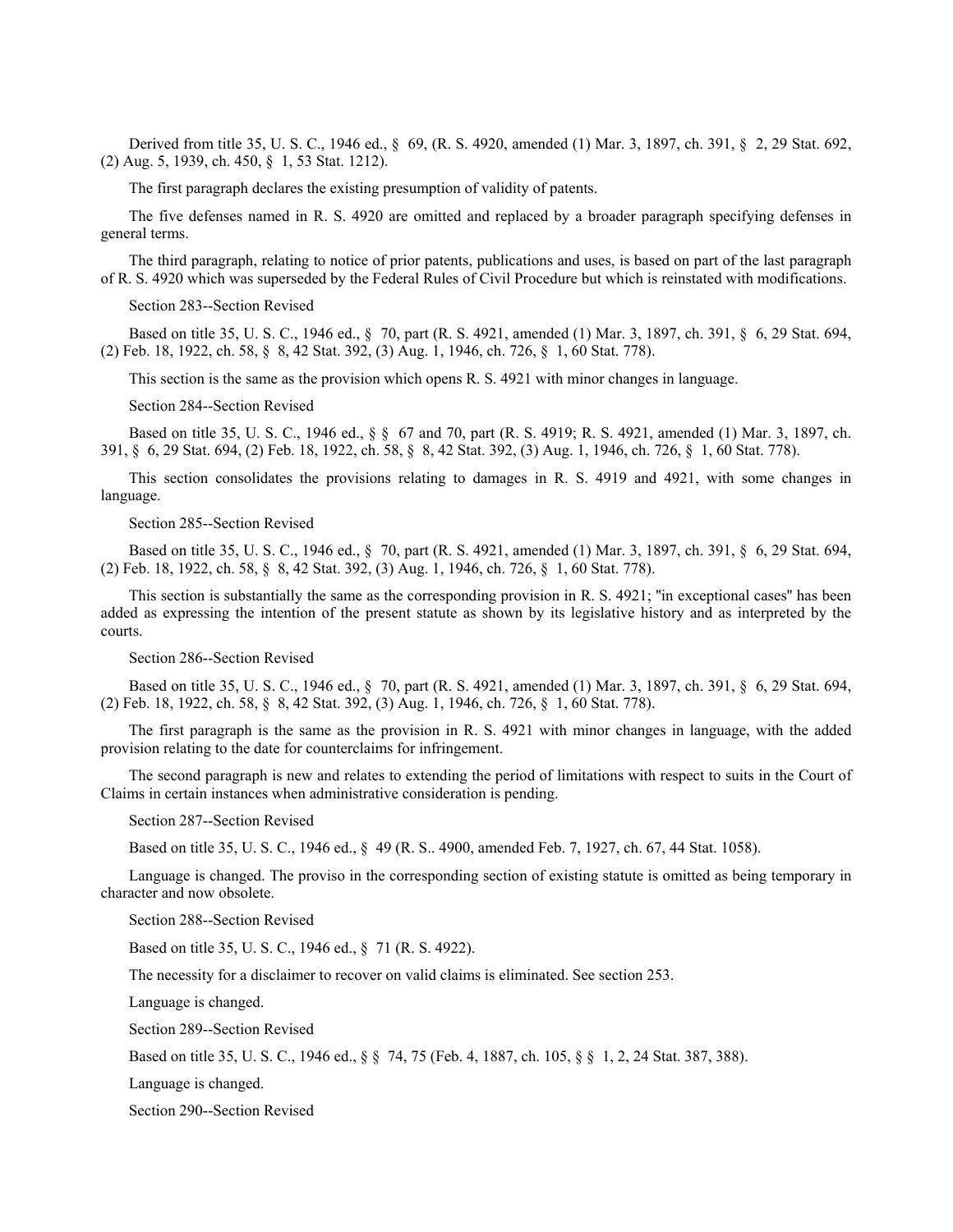Based on title 35, U. S. C., 1946 ed., § 70, part (R. S. 4921, amended (1) Mar. 3, 1897, ch. 391, § 6, 29 Stat. 694, (2) Feb. 18, 1922, ch. 58, § 8, 42 Stat. 392, (3) Aug. 1, 1946, ch. 726, § 1, 60 Stat. 778).

This is the last sentence of R. S. 4921, third paragraph, with minor changes in language.

Section 291--Section Revised

Based on title 35, U. S. C., 1946 ed., § 66 (R. S. 4918, amended Mar. 2, 1927, ch. 273, § 12, 44 Stat. 1337).

Language is changed.

Section 292--Section Revised

Based on title 35, U. S. C., 1946 ed., § 50 (R. S. 4901).

This is a criminal provision. The first two paragraphs of the corresponding section of existing statute are consolidated, a new paragraph relating to false marking of ''patent applied for'' is added, and false advertising is included in all the offenses. The minimum fine, which has been interpreted by the courts as a maximum, is replaced by a higher maximum. The informer action is included as additional to an ordinary criminal action.

Section 293--New Section

This section provides for service on non-resident patentees.

### CHANGES IN EXISTING LAW

## 1. TEXT OF STATUTES FOR REPEAL

In compliance with subsection (4) of rule XXIX of the Standing Rules of the Senate, the text of the statutes or parts thereof which are proposed to be repealed by the bill are set out below.

The Revised Statutes, set out first, are in numerical order according to section number. The Statutes at Large which specifically amend a section of the Revised Statutes follow the particular Revised Statute section. The Statutes at Large which do not specifically amend any particular section of the Revised Statutes follow the Revised Statutes in chronological order.

The citation in the left-hand column of the headings identifies the text of the Revised Statutes or Statutes at Large which immediately follows that reference; that in the right-hand column refers to the section of proposed title 35, ''Patents'', of the United States Code, where similar subject matter will be found. The word ''omitted'' in the right-hand column of a heading indicates that the particular text of such statute was not incorporated in proposed title 35 because it was obsolete, executed, covered by other law, or superseded by later law. The specific reasons for omitting and repealing such statutes are given in the table of omitted laws elsewhere in this report.

REVISED STATUTES

## R. S. 475 \_\_\_\_\_\_\_\_\_\_\_\_\_\_\_\_\_ T. 35, § 1

There shall be in the Department of the Interior an office known as the Patent-Office, where all records, books, models, drawings, specifications, and other papers and things pertaining to patents shall be safely kept and preserved.

# R. S. 476 **T. 35, § 3**

There shall be in the Patent-Office a Commissioner of Patents, one Assistant Commissioner, and three examinersin-chief, who shall be appointed by the President, by and with the advice and consent of the Senate. All other officers, clerks, and employees authorized by law for the Office shall be appointed by the Secretary of the Interior upon the nomination of the Commissioner of Patents.

As amended Feb. 15, 1916, ch. 22, § 1, 39 Stat. 8.

That section four hundred and seventy-six of the Revised Statutes be, and the same is hereby, amended to read as follows: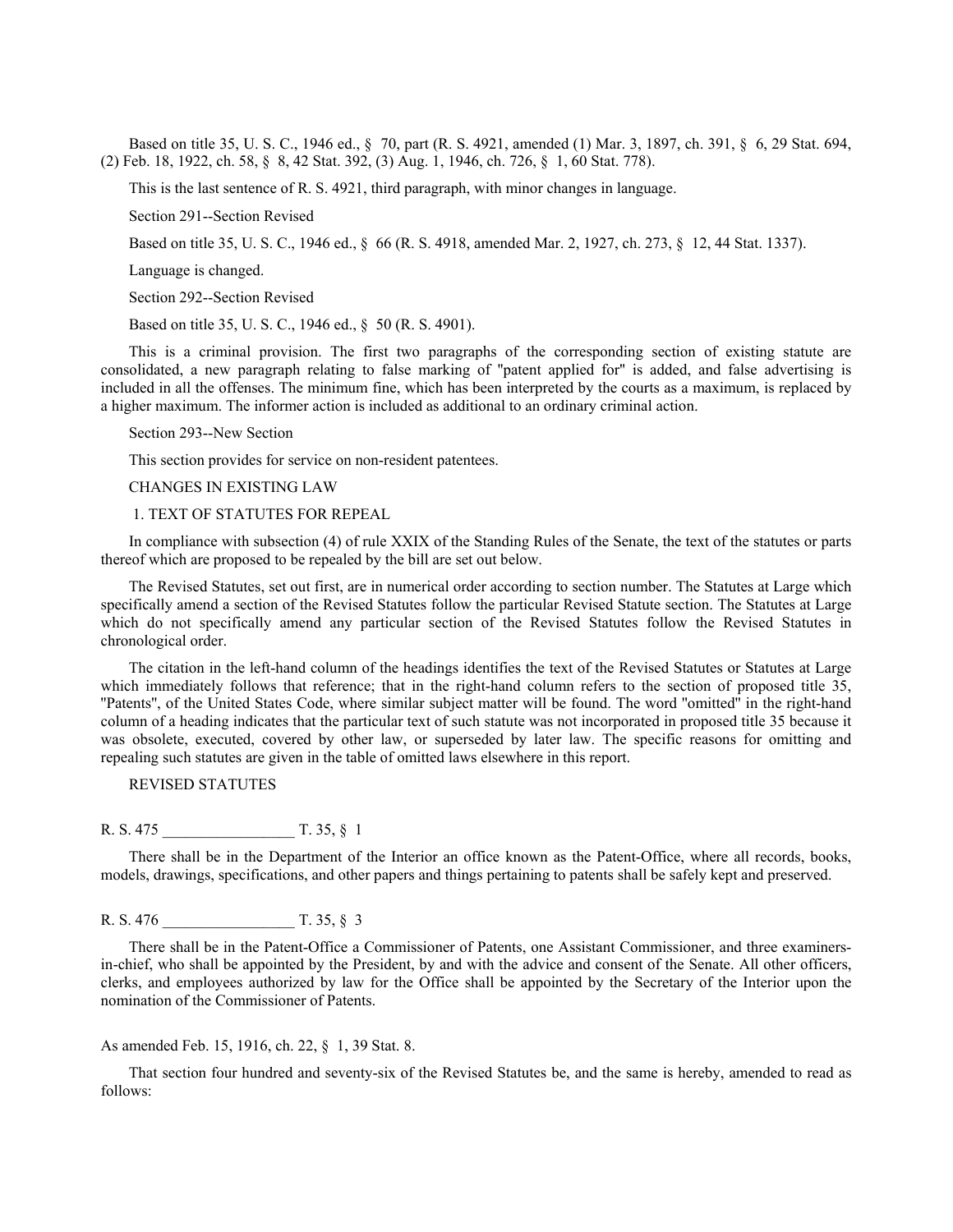''SEC. 476. There shall be in the Patent Office a Commissioner of Patents, one first assistant commissioner, one assistant commissioner, and five examiners in chief, who shall be appointed by the President, by and with the advice and consent of the Senate. The first assistant commissioner and the assistant commissioner shall perform such duties pertaining to the office of commissioner as may be assigned to them, respectively, from time to time by the Commissioner of Patents. All other officers, clerks, and employees authorized by law for the office shall be appointed by the Secretary of the Interior upon the nomination of the Commissioner of Patents, in accordance with existing law.''

As amended Feb. 14, 1927, ch. 139, § 1, 44 Stat. 1098.

That section 476 of the Revised Statutes be amended to read as follows:

''SEC. 476. There shall be in the Patent Office a Commissioner of Patents, one first assistant commissioner, one assistant commissioner, and six examiners in chief, who shall be appointed by the President, by and with the advice and consent of the Senate. The first assistant commissioner and the assistant commissioner shall perform such duties pertaining to the office of commissioner as may be assigned to them, respectively, from time to time by the Commissioner of Patents. All other officers, clerks, and employees authorized by law for the office shall be appointed by the Secretary of Commerce upon the nomination of the Commissioner of Patents, in accordance with existing law.''

As amended April 11, 1930, ch. 132, § 1, 46 Stat. 155.

That section 476 of the Revised Statutes, as amended (United States Code, title 35, section 2), is amended to read as follows:

''SEC. 476. There shall be in the Patent-Office a Commissioner of Patents, one first assistant commissioner, two assistant commissioners, and nine examiners-in-chief, who shall be appointed by the President, by and with the advice and consent of the Senate. The first assistant commissioner and the assistant commissioners shall perform such duties pertaining to the office of commissioner as may be assigned to them, respectively, from time to time by the Commissioner of Patents. All other officers, clerks, and employees authorized by law for the office shall be appointed by the Secretary of Commerce upon the nomination of the Commissioner of Patents, in accordance with existing law.''

R. S. 478 \_\_\_\_\_\_\_\_\_\_\_\_\_\_\_\_\_ T. 35, § 2

The seal heretofore provided for the Patent-Office shall be the seal of the Office, with which letters-patent and papers issued from the Office shall be authenticated.

R. S. 479 **T. 35, 8 5** 

The Commissioner of Patents and the chief clerk, before entering upon their duties, shall severally give bond, with sureties, to the Treasurer of the United States, the former in the sum of ten thousand dollars, and the latter in the sum of five thousand dollars, conditioned for the faithful discharge of their respective duties, and that they shall render to the proper officers of the Treasury a true account of all money received by virtue of their offices.

R. S. 480 **T. 35, § 4** 

All officers and employees of the Patent-Office shall be incapable, during the period for which they hold their appointments, to acquire or take, directly or indirectly, except by inheritance or bequest, any right or interest in any patent issued by the Office.

R. S. 481 T. 35, § 6

The Commissioner of Patents, under the direction of the Secretary of the Interior, shall superintend or perform all duties respecting the granting and issuing of patents directed by law; and he shall have charge of all books, records, papers, models, machines, and other things belonging to the Patent-Office.

R. S. 482 \_\_\_\_\_\_\_\_\_\_\_\_\_\_\_\_\_ T. 35, § 7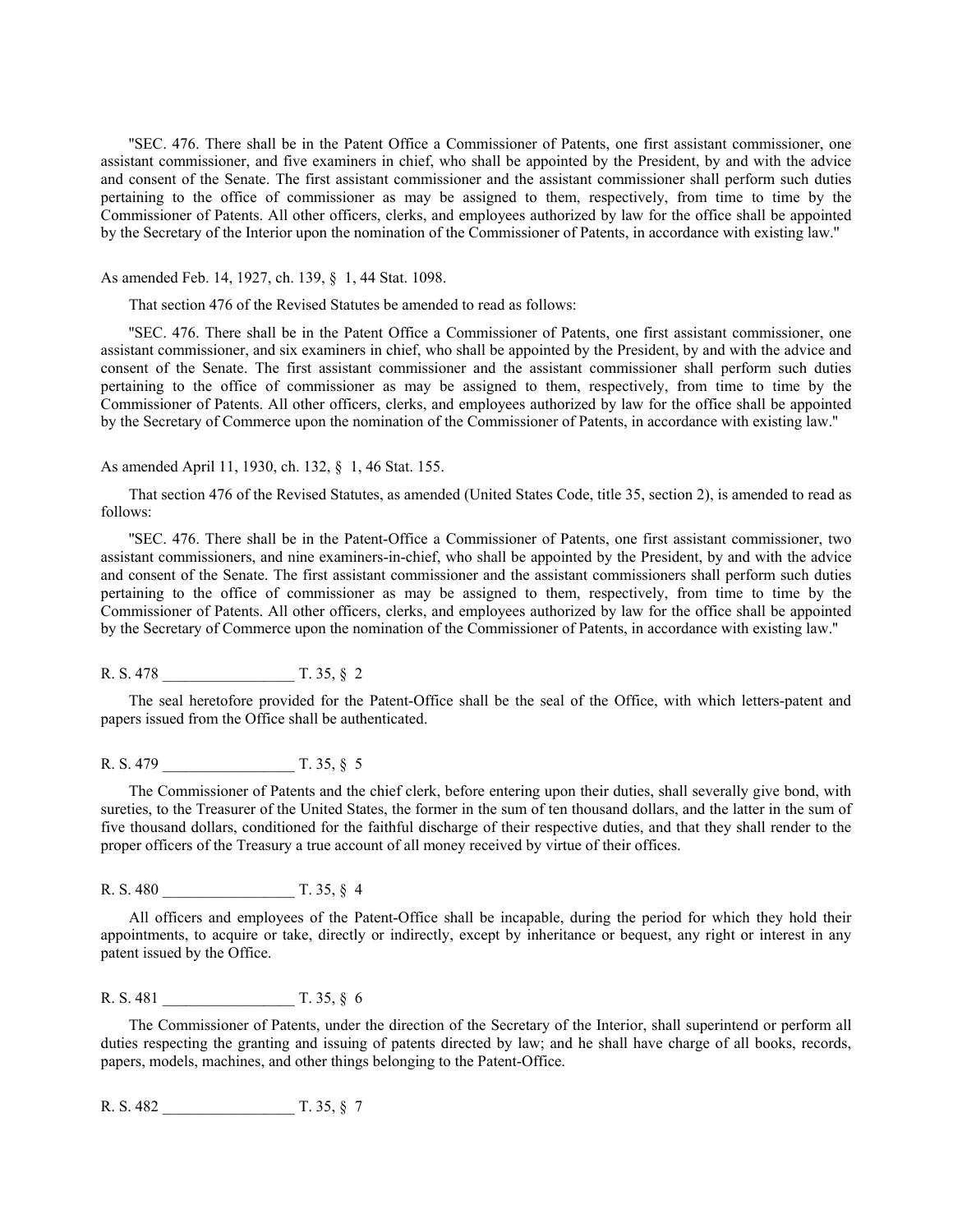The examiners-in-chief shall be persons of competent legal knowledge and scientific ability, whose duty it shall be, on written petition of the appellant, to revise and determine upon the validity of the adverse decisions of examiners upon applications for patents, and for re-issues of patents, and in interference cases; and, when required by the Commissioner, they shall hear and report upon claims for extensions, and perform such other like duties as he may assign them.

As amended Mar. 2, 1927, ch. 273, § 3, 44 Stat. 1335.

SEC. 3. That section 482 of the Revised Statutes of the United States be amended to read as follows:

''SEC. 482. The examiners-in-chief shall be persons of competent legal knowledge and scientific ability. The Commissioner of Patents, the first assistant commissioner, the assistant commissioner, and the examiners in chief shall constitute a board of appeals, whose duty it shall be, on written petition of the appellant, to review and determine upon the validity of the adverse decisions of examiners upon applications for patents and for reissues of patents and in interference cases. Each appeal shall be heard by at least three members of the board of appeals, the members hearing such appeal to be designated by the commissioner. The board of appeals shall have sole power to grant rehearings.''

As amended Apr. 11, 1930, ch. 132, § 2, 46 Stat. 255.

SEC. 2. Section 482 of the Revised Statutes as amended (United States Code, title 35, section 7) is hereby amended by substituting the words ''assistant commissioners'' for the words ''assistant commissioner,'' in conformity with the provisions of section 1 of this bill.

As amended Mar. 4, 1950, ch. 50, 64 Stat. 11.

That section 482 of the Revised Statutes (35 U. S. C. 7) is amended by adding the following paragraph:

''The Commissioner, when in his discretion considered necessary to maintain the work of the board of appeals current, may designate any examiner of the primary examiner grade or higher, having the requisite ability, to serve as examiner in chief for periods not exceeding six months each, and any examiner so designated shall be qualified to act as a member of the board of appeals. Not more than one primary examiner shall be among the members of the board of appeals hearing an appeal.''

R. S. 483 T. 35, § 6

The Commissioner of Patents, subject to the approval of the Secretary of the Interior, may from time to time establish regulations, not inconsistent with law, for the conduct of proceedings in the Patent-Office.

R. S. 486 **T. 35., § 8** 

There shall be purchased for the use of the Patent-Office a library of such scientific works and periodicals, both foreign and American, as may aid the officers in the discharge of their duties, not exceeding the amount annually appropriated for that purpose.

R. S. 487 **T. 35, § § 31, 32** 

For gross misconduct the Commissioner of Patents may refuse to recognize any person as a patent-agent, either generally or in any particular case; but the reasons for such refusal shall be duly recorded, and be subject to the approval of the Secretary of the Interior.

As amended Feb. 18, 1922, ch. 58, § 3, 42 Stat. 390.

SEC. 3. That section 487 of the Revised Statutes be, and the same is hereby, amended to read as follows:

''SEC. 487. The Commissioner of Patents, subject to the approval of the Secretary of the Interior, may prescribe rules and regulations governing the recognition of agents, attorneys, or other persons representing applicants or other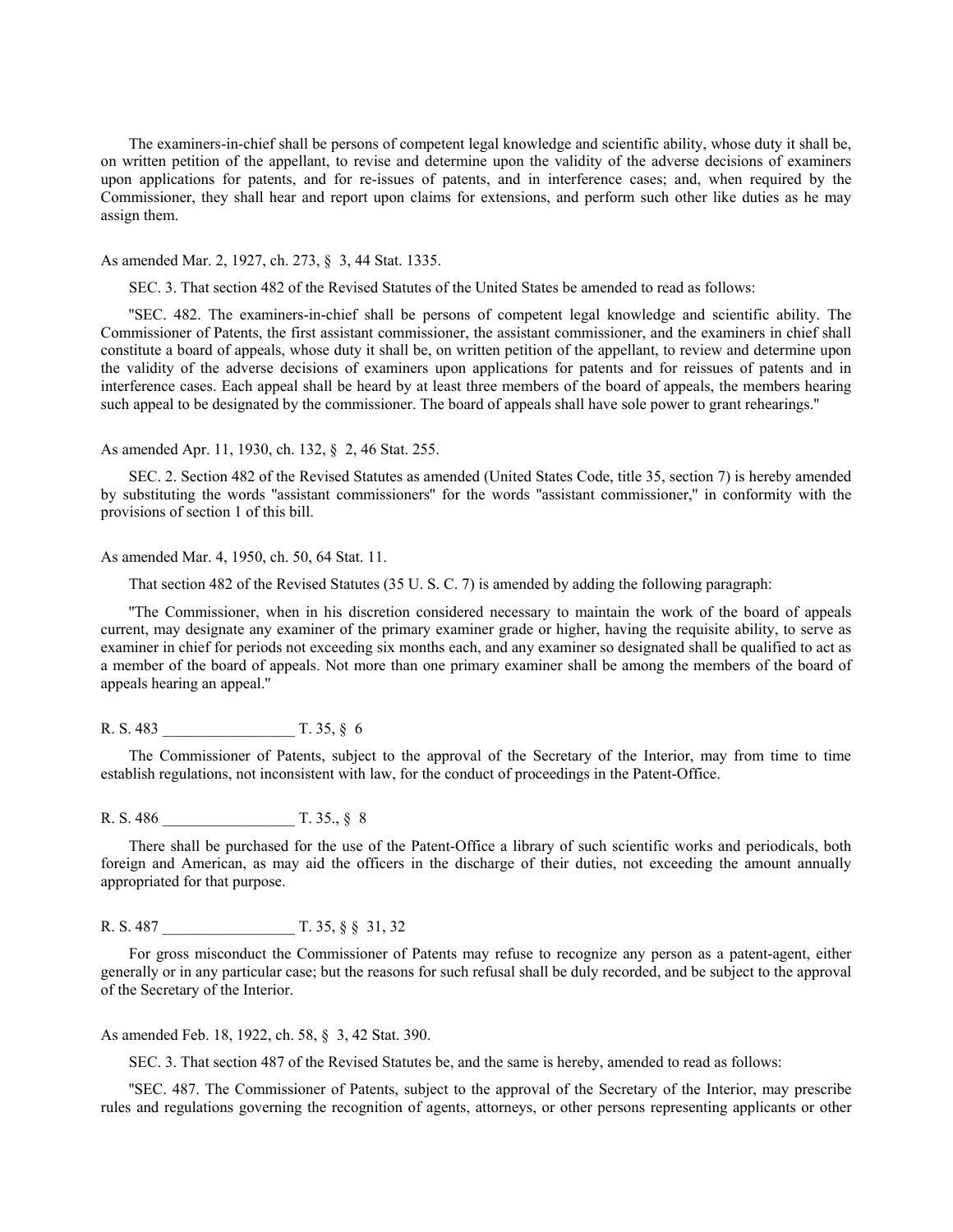parties before his office, and he may require of such persons, agents, or attorneys, before being recognized as representatives of applicants or other persons, that they shall show that they are of good moral character and in good repute, are possessed of the necessary qualifications to enable them to render to applicants or other persons valuable service, and are likewise competent to advise and assist applicants or other persons in the presentation or prosecution of their applications or other business before the office. And the Commissioner of Patents may, after notice and opportunity for a hearing, suspend or exclude, either generally or in any particular case, from further practice before his office any person, agent, or attorney shown to be incompetent or disreputable, or guilty of gross misconduct, or who refuses to comply with the said rules and regulations, or who shall, with intent to defraud in any manner, deceive, mislead, or threaten any applicant or prospective applicant, or other person having immediate or prospective business before the office, by word, circular, letter, or by advertising. The reasons for any such suspension or exclusion shall be duly recorded. And the action of the commissioner may be reviewed upon the petition of the person so refused recognition or so suspended or excluded by the Supreme Court of the District of Columbia under such conditions and upon such proceedings as the said court may by its rules determine.''

R. S. 488 T. 35, § 22

The Commissioner of Patents may require all papers filed in the Patent-Office, if not correctly, legibly, and clearly written, to be prined at the cost of the party filing them.

R. S. 489 **T. 35, 8 11** 

The Commissioner of Patents may print, or cause to be printed, copies of the claims of current issues, and copies of such laws, decisions, regulations, and circulars as may be necessary for the information of the public.

R. S. 493 **T. 35, § 41** 

The price to be paid for uncertified printed copies of specifications and drawings of patents shall be determined by the Commissioner of Patents, within the limits of ten cents as the minimum and fifty cents as the maximum price.

As amended May 19, 1896, ch. 204, 29 Stat. 124.

That section four hundred and ninety-three of the Revised Statutes be, and the same hereby is, amended by striking out the words ''within the limits of ten cents as the minimum and fifty cents as the maximum price,'' in lines three and four, and substituting in lieu thereof, ''*Provided,* That the maximum cost of a copy shall be ten cents,'' so that the section so amended shall read as follows:

''SEC. 493. The price to be paid for uncertified printed copies of specifications and drawings of patents shall be determined by the Commissioner of Patents: *Provided,* That the maximum cost of a copy shall be ten cents.''

R. S. 494 **T. 35, § 14** 

The Commissioner of Patents shall lay before Congress, in the month of January, annually, a report, giving a detailed statement of all moneys received for patents, for copies of records or drawings, or from any other source whatever; a detailed statement of all expenditures for contingent and miscellaneous expenses; a list of all patents which were granted during the preceding year, designating under proper heads the subjects of such patents; an alphabetical list of all the patentees, with their places of residence; a list of all patents which have been extended during the year; and such other information of the condition of the Patent-Office as may be useful to Congress or the public.

R. S. 496 **Omitted** 

All disbursements for the Patent-Office shall be made by the disbursing clerk of the Interior Department.

R. S. 4883 T. 35, § 153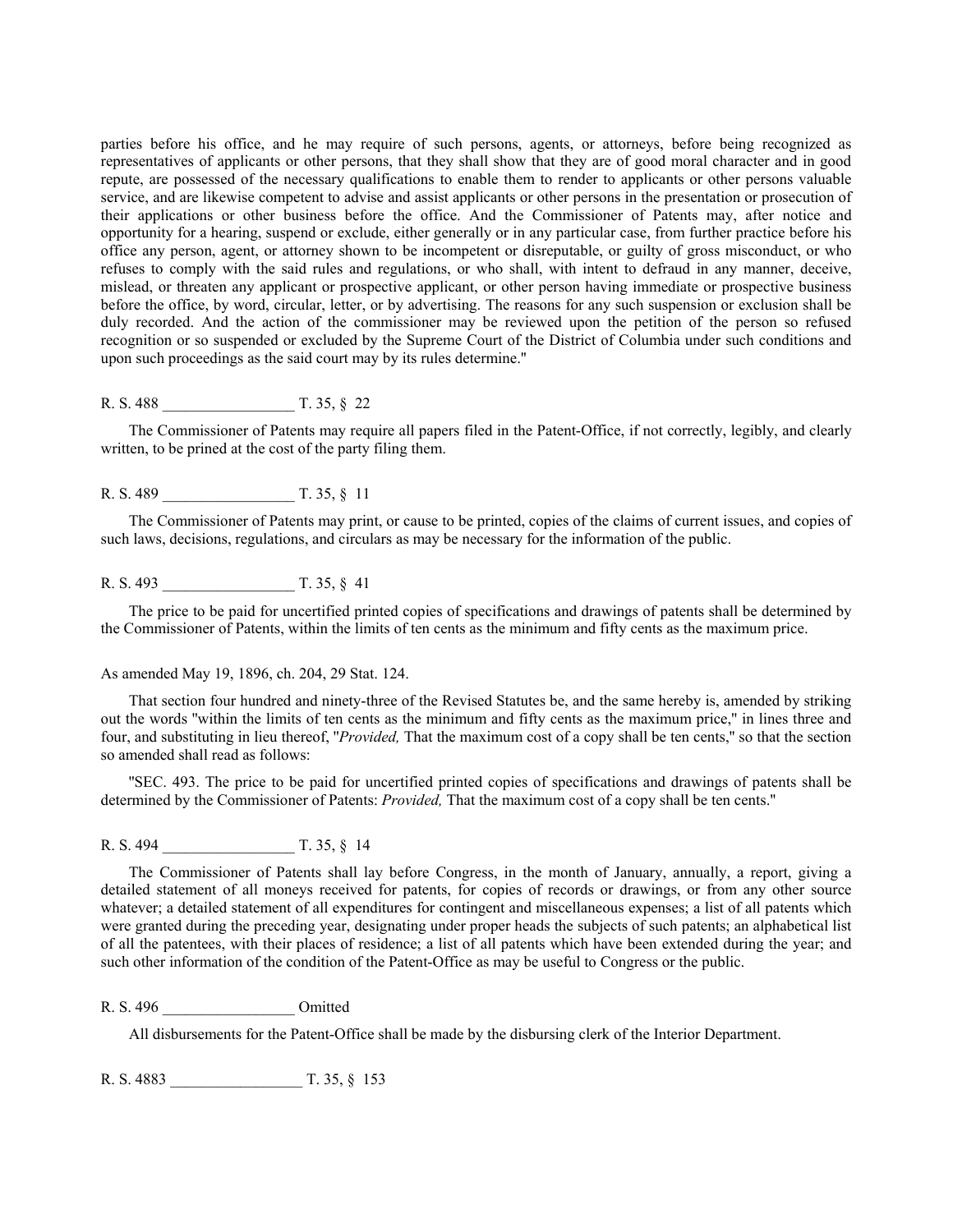All patents shall be issued in the name of the United States of America, under the seal of the Patent-Office, and shall be signed by the Secretary of the Interior and countersigned by the Commissioner of Patents, and they shall be recorded, together with the specifications, in the Patent-Office, in books to be kept for that purpose.

#### As amended Feb. 18, 1888, ch. 15, 25 Stat. 40.

That section four thousand eight hundred and eighty-three of the Revised Statutes is hereby amended by inserting after the words ''Secretary of the Interior,'' where they occur therein, the following words: ''or under his direction by one of the Assistant Secretaries of the Interior,'' so that the said section as amended will read as follows:

''*SECTION 4883.* All patents shall be issued in the name of the United States of America, under the seal of the Patent Office and shall be signed by the Secretary of the Interior or under his direction by one of the Assistant Secretaries of the Interior, and counter-signed by the Commissiner of Patents, and they shall be recorded, together with the specifications, in the Patent Office, in books to be kept for that purpose.''

### As amended Apr. 11, 1902, ch. 417, 32 Stat. 95.

That section forty-eight hundred and eighty-three of the Revised Statutes be, and is hereby, amended so as to read as follows:

''SEC. 4883. All patents shall be issued in the name of the United States of America under the seal of the Patent Office, and shall be signed by the Commissioner of Patents, and they shall be recorded, together with the specifications, in the Patent Office in books to be kept for that purpose.''

### As amended Feb. 18, 1922, ch. 48, sec. 5, 42 Stat. 391.

SEC. 5. That section 4883 of the Revised Statutes be, and the same is hereby, amended to read as follows:

SEC. 4883. All patents shall be issued in the name of the United States of America, under the seal of the Patent Office, and shall either be signed, by the Commissioner of Patents or have his name printed thereon and attested by an Assistant Commissioner of Patents or by one of the law examiners duly designated by the commissioner, and shall be recorded, together with the specifications, in the Patent Office in books to be kept for that purpose.''

R. S. 4884 **T. 35, § § 154, 163** 

Every patent shall contain a short title or description of the invention or discovery, correctly indicating its nature and design, and a grant to the patentee, his heirs or assigns, for the term of seventeen years, of the exclusive right to make, use and vend the invention or discovery throughout the United States and the Territories thereof, referring to the specification for the particulars thereof. A copy of the specification and drawings shall be annexed to the patent and be a part thereof.

### As amended May 23, 1930, ch. 312, sec. 1, 46 Stat. 376.

That sections 4884 [and 4886] of the Revised Statutes, as amended (U. S. C., title 35, secs. 40 [and 31]), are amended to read as follows:

''SEC. 4884. Every patent shall contain a short title or description of the invention or discovery, correctly indicating its nature and design, and a grant to the patentee, his heirs or assigns, for the term of seventeen years, of the exclusive right to make, use, and vend the invention or discovery (including in the case of a plant patent the exclusive right to asexually reproduce the plant) throughout the United States and the Territories thereof, referring to the specification for the particulars thereof. A copy of the specification and drawings shall be annexed to the patent and be a part thereof.''

# R. S. 4885 \_\_\_\_\_\_\_\_\_\_\_\_\_\_\_\_\_ T. 35, § 151

Every patent shall bear date as of a day not later than six months from the time at which it was passed and allowed and notice thereof was sent to the applicant or his agent; and if the final fee is not paid within that period the patent shall be withheld.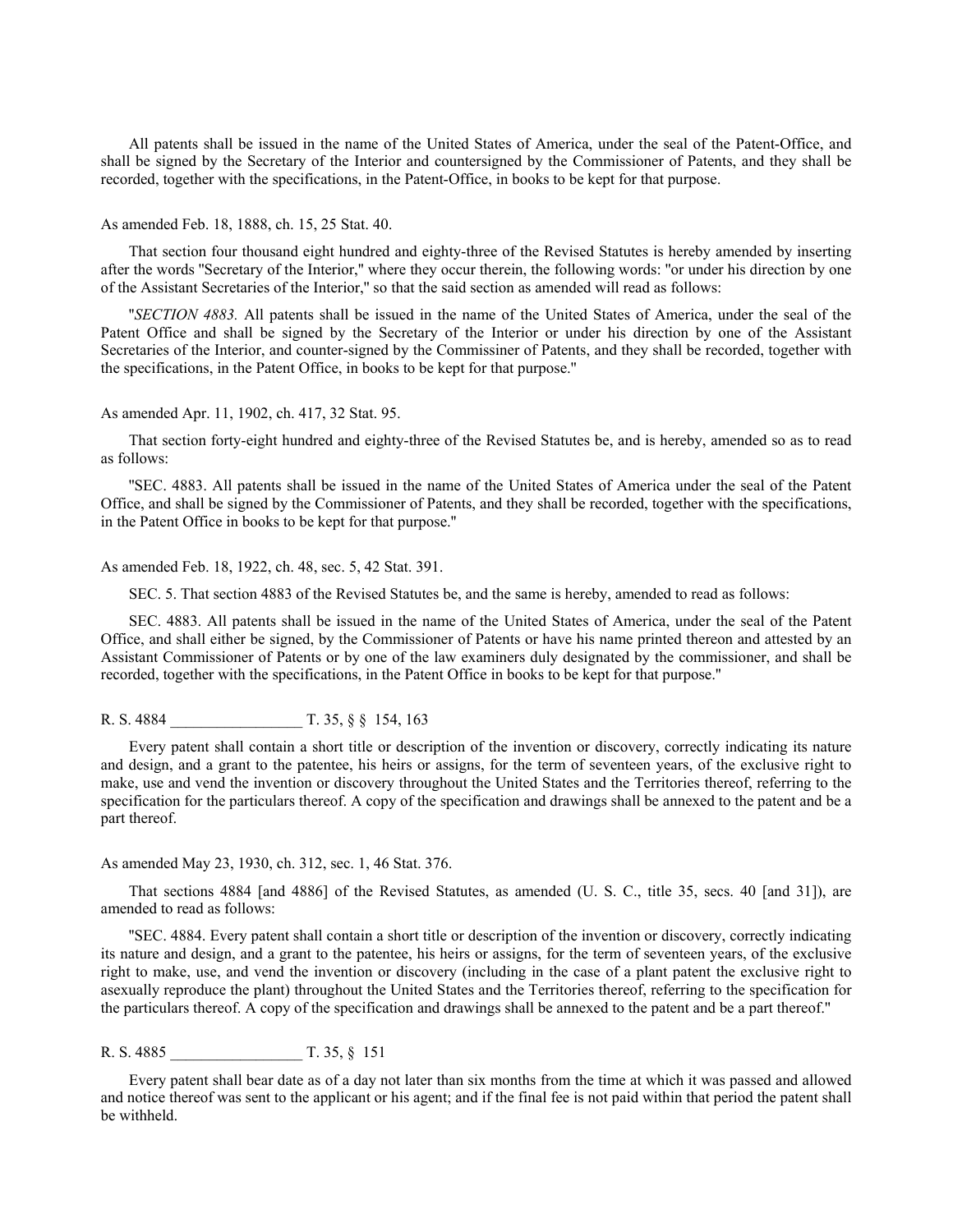### As amended May 23, 1908, ch. 189, 35 Stat. 246.

That section forty-eight hundred and eighty-five of the Revised Statutes be, and the same hereby is amended to read as follows:

''SEC. 4885. Every patent shall issue within a period of three months from the date of the payment of the final fee, which fee shall be paid not later than six months from the time at which the application was passed and allowed and notice thereof was sent to the applicant or his agent; and if the final fee is not paid within that period the patent shall be withheld.''

### As amended Aug. 9, 1939, ch. 619, § 2, 53 Stat. 1293.

SEC. 2. That section 4885 of the Revised Statutes (U. S. C., title 35, sec. 41) be amended by adding at the end thereof the following: ''*Provided, however,* That the Commissioner of Patents may in his discretion receive the final fee if paid within one year after the six months' period for payment has passed and the patent shall issue.''

## R. S. 4886 T. 35, § § 101, 102, 161

Any person who has invented or discovered any new and useful art, machine, manufacture, or composition of matter, or any new and useful improvement thereof, not known or used by others in this country, and not patented or described in any printed publication in this or any foreign country, before his invention or discovery thereof, and not in public use or on sale for more than two hears prior to his application, unless the same is proved to have been abandoned, may, upon payment of the fees required by law, and other due proceeding had, obtain a patent therefor.

### As amended Mar. 3, 1897, ch. 391, § 1, 29 Stat. 692.

That section forty-eight hundred and eighty-six of the Revised Statutes be, and the same hereby is, amended by inserting on line four, after the word ''country,'' the words ''before his invention or discovery thereof,'' and on line five after the word ''thereof'', the words ''or more than two years prior to his application,'' so that the clause so amended will read as follows:

''SEC. 4886. Any person who has invented or discovered any new and useful art, machine, manufacture, or composition of matter, or any new and useful improvements thereof, not known or used by others in this country, before his invention or discovery thereof, and not patented or described in any printed publication in this or any foreign country, before his invention or discovery thereof, or more than two years prior to his application, and not in public use or on sale in this country for more than two years prior to his application, unless the same is proved to have been abandoned, may, upon payment of the fees required by law, and other due proceeding had, obtain a patent therefor.''

### As amended May 23, 1930, ch. 312, sec. 1, 46 Stat. 376.

That sections [4884 and] 4886 of the Revised Statutes, as amended (U.S.C., title 35, secs. [40 and] 31), are amended to read as follows:

''SEC. 4886. Any person who has invented or discovered any new and useful art, machine, manufacture, or composition of matter, or any new and useful improvements thereof, or who has invented or discovered and asexually reproduced any distinct and new variety of plant, other than a tuber-propagated plant, not known or used by others in this country, before his invention or discovery thereof, and not patented or described in any printed publication in this or any foreign country, before his invention or discovery thereof, or more than two years prior to his application, and not in public use or on sale in this country for more than two years prior to his application, unless the same is proved to have been abandoned, may, upon payment of the fees required by law, and other due proceeding had, obtain a patent therefor.''

As amended Aug. 5, 1939, ch. 450, § 1, 53 Stat. 1212.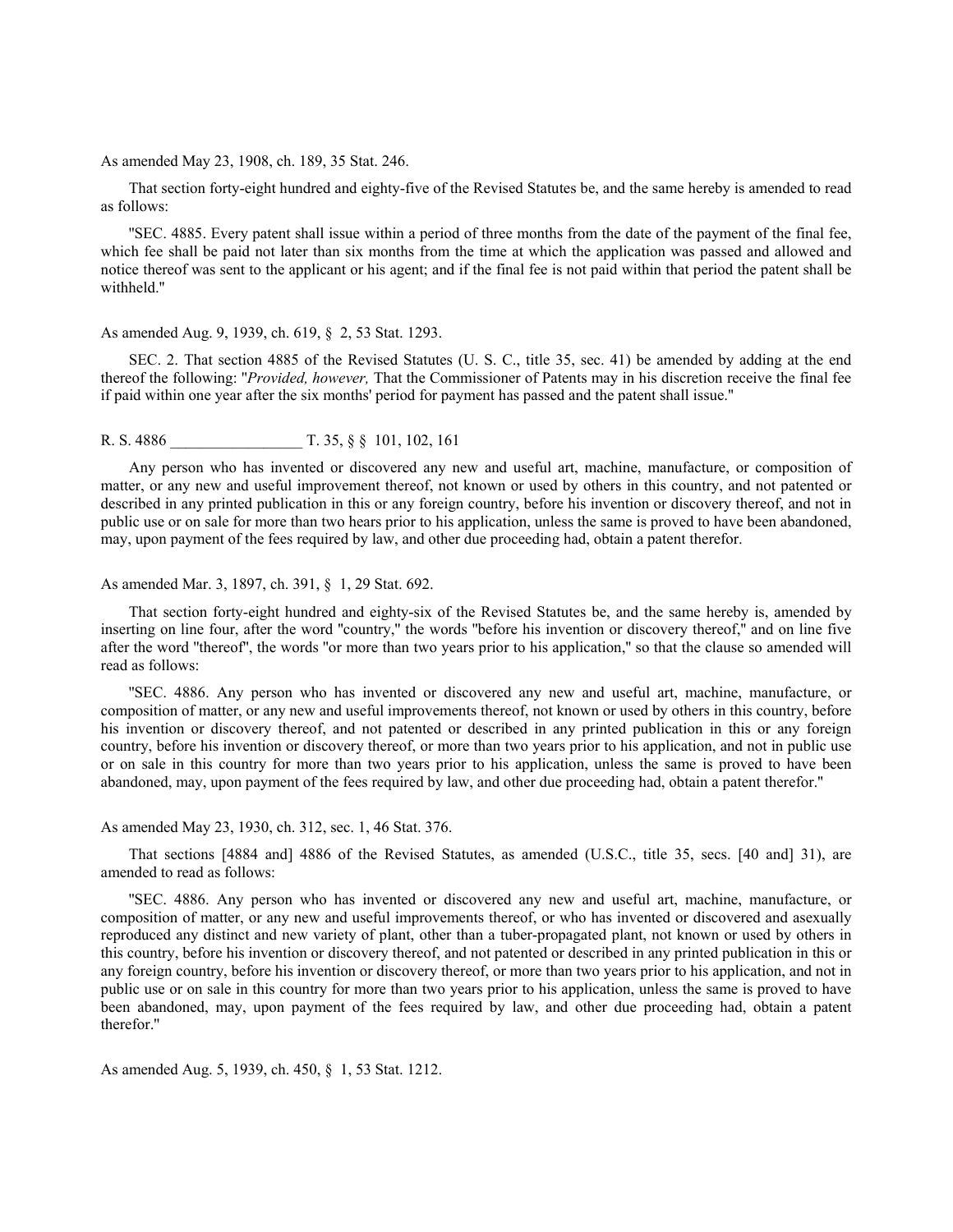That sections 4886, 4887, 4920, and 4929 of the Revised Statutes (U.S.C., title 35, secs, 31, 32, 69, and 73) be amended by striking out the words ''two years'' wherever they appear in said sections and substituting therefor the words "one year."

## R. S. 4887 <br>T. 35, § § 102 (d), 119

No person shall be debarred from receiving a patent for his invention or discovery, nor shall any patent be declared invalid, by reason of its having been first patented or caused to be patented in a foreign country, unless the same has been introduced into public use in the United States for more than two years prior to the application. But every patent granted for an invention which has been previously patented in a foreign country shall be so limited as to expire at the time with the foreign patent, or, if there be more than one, at the same time with the one having the shortest term, and in no case shall it be in force more than seventeen years.

## As amended Mar. 3, 1897, ch. 391, § 3, 29 Stat. 693.

SEC. 3. That section forty-eight hundred and eighty-seven of the Revised Statutes be, and the same hereby is, amended by inserting on line one, after the words ''no person,'' the words ''otherwise entitled thereto,'' and on line three, after the words ''caused to be patented,'' the words ''by the inventor or his legal representatives or assigns,'' and by erasing therein all that portion of the section which follows the words ''in a foreign country,'' on lines three and four, and substituting in lieu thereof the following: ''unless the application for said foreign patent was filed more than seven months prior to the filing of the application in this country, in which case no patent shall be granted in this country'' so that the section so amended will read as follows:

''SEC. 4887. No person otherwise entitled thereto shall be debarred from receiving a patent for his invention or discovery, nor shall any patent be declared invalid, by reason of its having been first patented or caused to be patented by the inventor or his legal representatives or assigns in a foreign country, unless the application for said foreign patent was filed more than seven months prior to the filing of the application in this country, in which case no patent shall be granted in this country.''

### As amended Mar. 3, 1903, ch. 1019, § 1, 32 Stat. 1225.

That section forty-eight hundred and eighty-seven of the Revised Statutes is amended by changing the word ''seven'' to ''twelve'', and by inserting after the word ''months'' the words ''in cases within the provisions of section forty-eight hundred and eighty-six of the Revised Statutes, and four months, in cases of designs," and by adding the following words: ''An application for patent for an invention or discovery or for a design filed in this country by any person who has previously regularly filed an application for a patent for the same invention, discovery, or design in a foreign country which, by treaty, convention, or law, affords similar privileges to citizens of the United States shall have the same force and effect as the same application would have if filed in this country on the date on which the application for patent for the same invention, discovery, or design was first filed in such foreign country, provided the application in this country is filed within twelve months in cases within the provisions of section forty-eight hundred and eighty-six of the Revised Statutes, and within four months in cases of designs, from the earliest date on which any such foreign application was filed. But no patent shall be granted on an application for patent for an invention or discovery or a design which had been patented or described in a printed publication in this or any foreign country more than two years before the date of the actual filing of the application in this country, or which had been in public use, or on sale in this country for more than two years prior to such filing,'' so that the section so amended shall read:

''SEC. 4887. No person otherwise entitled thereto shall be debarred from receiving a patent for his invention or discovery, nor shall any patent be declared invalid by reason of its having been first patented or caused to be patented by the inventor or his legal representatives or assigns in a foreign country, unless the application for said foreign patent was filed more than twelve months, in cases within the provisions of section forty-eight hundred and eighty-six of the Revised Statutes, and four months in cases of designs, prior to the filing of the application in this country, in which case no patent shall be granted in this country.

''An application for patent for an invention or discovery or for a design filed in this country by any person who has previously regularly filed an application for a patent for the same invention, discovery or design in a foreign country which, by treaty, convention, or law, affords similar privileges to citizens of the United States shall have the same force and effect as the same application would have if filed in this country on the date on which the application for patent for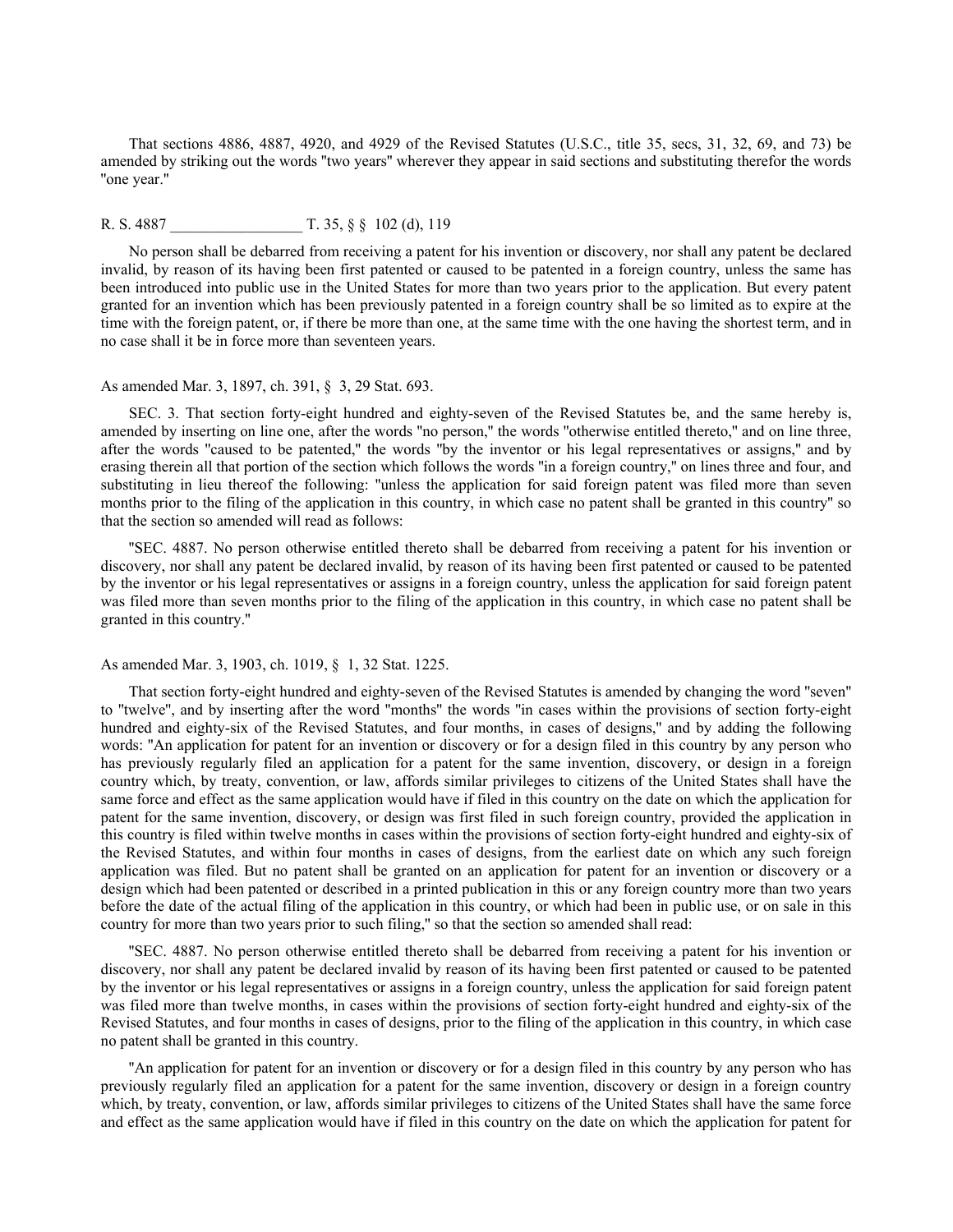the same invention, discovery, or design was first filed in such foreign country, provided the application in this country is filed within twelve months in cases within the provisions of section forty-eight hundred and eighty-six of the Revised Statutes, and within four months in cases of designs, from the earliest date on which any such foreign application was filed. But no patent shall be granted on an application for patent for an invention or discovery or a design which had been patented or described in a printed publication in this or any foreign country more than two years before the date of the actual filing of the application in this country, or which had been in public use or on sale in this country for more than two years prior to such filing.''

### As amended June 19, 1936, ch. 594, 49 Stat. 1529.

That section 4887 of the Revised Statutes (U.S.C., title 35, sec 32) be amended to read as follows:

''No person otherwise entitled thereto shall be debarred from receiving a patent for his invention or discovery, nor shall any patent be declared invalid by reason of its having been first patented or caused to be patented by the inventor or his legal representatives or assigns in a foreign country, unless the application for said foreign patent was filed more than twelve months, in cases within the provisions of section 4886 of the Revised Statutes, and six months in cases of designs, prior to the filing of the application in this country, in which case no patent shall be granted in this country.

''An application for patent for an invention or discovery or for a design filed in this country by any person who has previously regularly filed an application for a patent for the same invention, discovery, or design in a foreign country which, by treaty, convention, or law, affords similar privileges to citizens of the United States shall have the same force and effect as the same application would have if filed in this country on the date on which the application for patent for the same invention, discovery, or design was first filed in such foreign country: *Provided,* That the application in this country is filed within twelve months in cases within the provisions of section 4886 of the Revised Statutes, and within six months in cases of designs, from the earliest date on which any such foreign application was filed. But no patent shall be granted on any application for patent for an invention or discovery or a design which had been patented or described in a printed publication in this or any foreign country more than one year before the date of the actual filing of the application in this country, or which had been in public use or on sale in this country for more than one year prior to such filing.''

### As amended Aug. 5, 1939, ch. 450 § 1, 53 Stat. 1212.

That sections 4886, 4887, 4920, and 4929 of the Revised Statutes (U.S.C., title 35, secs. 31, 32, 69, and 73) be amended by striking out the words ''two years'' wherever they appear in said sections and substituting therefore the words ''one year''.

# R. S. 4888 T. 35, § § 111, 112 162

Before any inventor or discoverer shall receive a patent for his invention or discovery, he shall make application therefor, in writing, to the Commissioner of Patents, and shall file in the Patent-Office a written description of the same, and of the manner and process of making, constructing, compounding, and using it, in such full, clear, concise and exact terms as to enable any person skilled in the art or science to which it appertains, or with which it is most nearly connected, to make, construct, compound, and use the same; and in case of a machine, he shall explain the principle thereof, and the best mode in which he has contemplated applying that principle, so as to distinguish it from other inventions; and he shall particularly point out and distinctly claim the part, improvement, or combination which he claims as his invention or discovery. The specification and claim shall be signed by the inventor and attested by two witnesses.

### As amended Mar. 3, 1915, ch. 94, § 1, 38 Stat. 958.

That section forty-eight hundred and eighty-eight of the Revised Statutes of the United States be, and the same is hereby, amended by striking out from the last clause thereof the words "and attested by two witnesses," so that the section so amended will read as follows:

''SEC. 4888. Before any inventor or discoverer shall receive a patent for his invention or discovery he shall make application therefor, in writing, to the Commissioner of Patents, and shall file in the Patent-Office a written description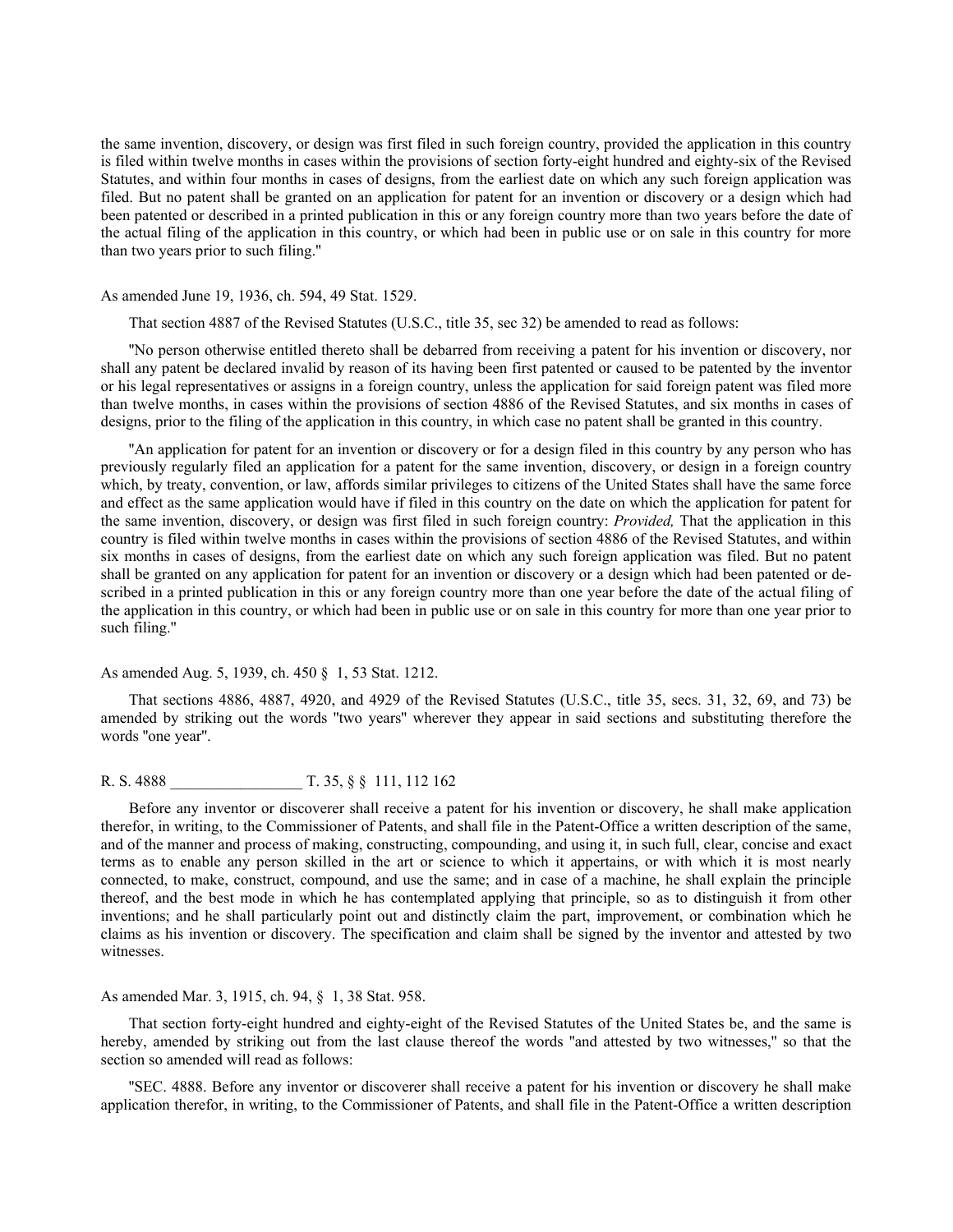of the same, and of the manner and process of making, constructing, compounding, and using it, in such full, clear, concise and exact terms as to enable any person skilled in the art or science to which it appertains, or with which it is most nearly connected, to make, construct, compound, and use the same; and in case of a machine, he shall explain the principle thereof, and the best mode in which he has contemplated applying that principle, so as to distinguish it from other inventions; and he shall particularly point out and distinctly claim the part, improvement, or combination which he claims as his invention or discovery. The specification and claim shall be signed by the inventor.''

### As amended May 23, 1930, ch. 312, § 2, 46 Stat. 376.

SEC. 2. Section 4888 of the Revised Statutes, as amended (U.S.C., title 35, sec. 33), is amended by adding at the end thereof the following sentence: ''No plant patent shall be declared invalid on the ground of noncompliance with this section if the description is made as complete as is reasonably possible.''

R. S. 4889 **T. 35, 8 113** 

When the nature of the case admits of drawings, the applicant shall furnish one copy signed by the inventor or his attorney in fact, and attested by two witnesses, which shall be filed in the Patent Office; and a copy of the drawings to be furnished by the Patent Office, shall be attached to the patent as a part of the specification.

As amended Mar. 3, 1915, ch. 94, § 2, 38 Stat. 959.

SEC. 2. That section forty-eight hundred and eighty-nine of the Revised Statutes of the United States be, and the same is hereby, amended by striking out the words ''and attested by two witnesses,'' so that the section so amended will read as follows:

''SEC. 4889. When the nature of the case admits of drawings, the applicant shall furnish one copy signed by the inventor or his attorney in fact, which shall be filed in the Patent Office; and a copy of the drawing to be furnished by the Patent Office, shall be attached to the patent as a part of the specification.''

R. S. 4890 **T. 35, § 114** 

When the invention or discovery is of a composition of matter, the applicant, if required by the commissioner, shall furnish speci- mens of ingredients and of the composition, sufficient in quantity for the purpose of experiment.

R. S. 4891 **T. 35, § 114** 

In all cases which admit of representation by model, the applicant, if required by the commissioner, shall furnish a model of convenient size to exhibit advantageously the several parts of his invention or discovery.

R. S. 4892 **T. 35, § 115** 

The applicant shall make oath that he does verily believe himself to be the original and first inventor or discoverer of the art, machine, manufacture, composition, or improvement for which he solicits a patent; that he does not know and does not believe that the same was ever before known or used; and shall state of what country he is a citizen. Such oath may be made before any person within the United States authorized by law to administer oaths, or, when the applicant resides in a foreign country, before any minister, charge d'affaires, consul, or commercial agent, holding commission under the Government of the United States, or before any notary public of the foreign country in which the applicant may be.

## As amended Mar. 3, 1903, ch. 1019, § 2, 32 Stat. 1226.

SEC. 2. That section forty-eight hundred and ninety-two of the Revised Statutes is amended by inserting after the words ''notary public'' the words ''judge or magistrate having an official seal and authorized to administer oaths,'' and by adding at the end thereof the words ''whose authority shall be proved by certificate of a diplomatic or consular officer of the United States;'' so that the section so amended shall read: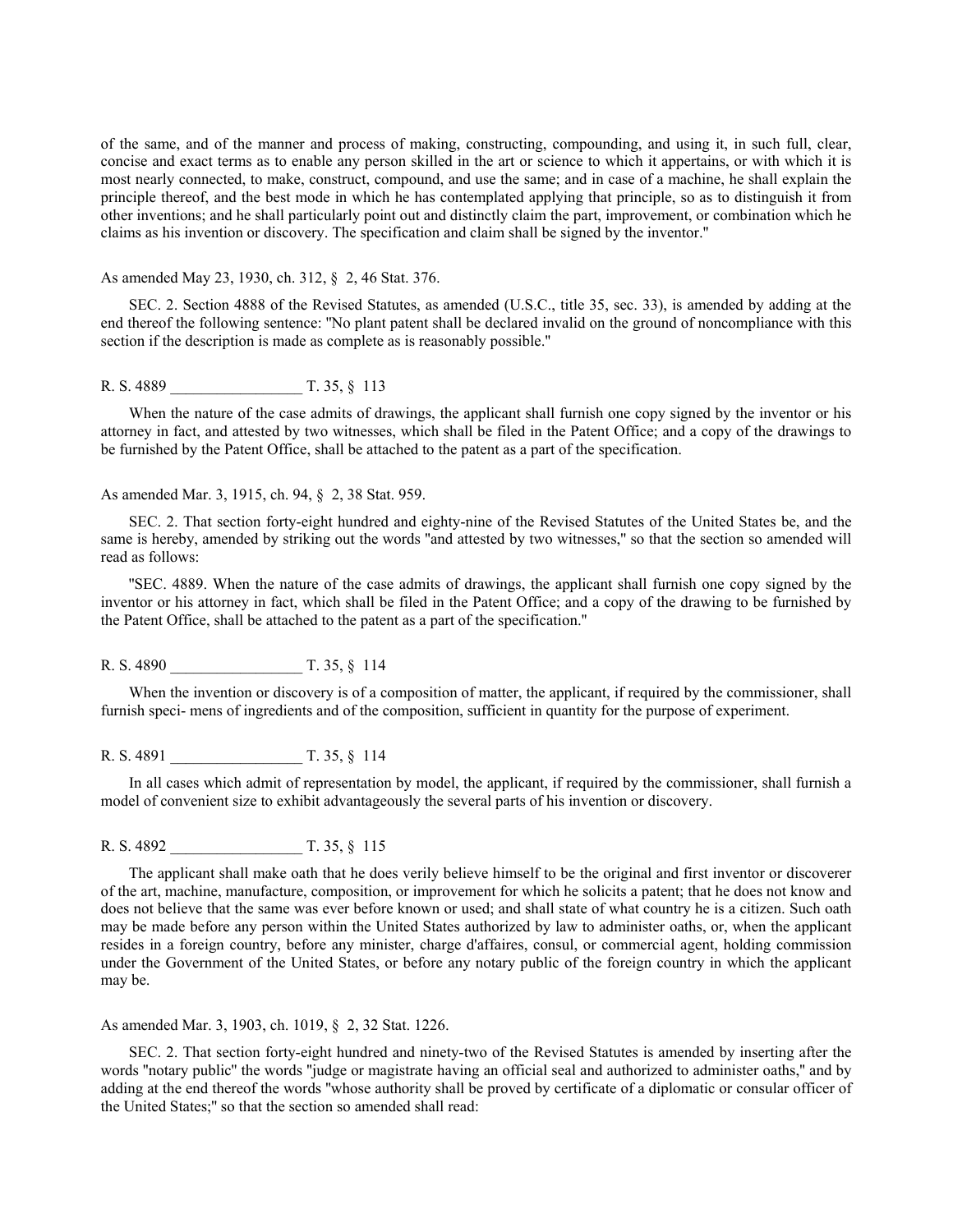''SEC. 4892. The applicant shall make oath that he does verily believe himself to be the original and first inventor or discoverer of the art, machine, manufacture, composition, or improvement for which he solicits a patent; that he does not know and does not believe that the same was ever before known or used; and shall state of what country he is a citizen. Such oath may be made before any person within the United States authorized by law to administer oaths, or when the applicant resides in a foreign country, before any minister, charge d'affaires, or consul holding commission under the Government of the United States, or before any notary public, judge, or magistrate having any official seal and authorized to administer oaths in the foreign country in which the applicant may be, whose authority shall be proved by certificate of a diplomatic or consular officer of the United States.''

As amended May 23, 1930, ch. 312, § 3, 46 Stat. 376.

SEC. 3. The first sentence of section 4892 of the Revised Statutes, as amended (U.S.C., title 35, sec. 35), is amended to read as follows:

''SEC. 4892. The applicant shall make oath that he does verily believe himself to be the original and first inventor or discoverer of the art, machine, manufacture, composition, or improvement, or of the variety of plant, for which he solicits a patent; that he does not know and does not believe that the same was ever before known or used; and shall state of what country he is a citizen.''

R. S. 4893 **T. 35, § 131** 

On the filing of any such application and the payment of the fees required by law, the Commissioner of Patents shall cause an examination to be made of the alleged new invention or discovery; and, if on such examination it shall appear that the claimant is justly entitled to a patent under the law, and that the same is sufficiently useful and important, the commissioner shall issue a patent therefor.

R. S. 4894 **T.** 35, § § 133, 267

All applications for patents shall be completed and prepared for examination within two years after the filing of the application, and in default thereof, or upon failure of the applicant to prosecute the same within two years after any action therein, of which notice shall have been given to the applicant, they shall be regarded as abandoned by the parties thereto, unless it be shown to the satisfaction of the Commissioner of Patents that such delay was unavoidable.

## As amended Mar. 3, 1897, ch. 391, § 4, 29 Stat. 693.

SEC. 4. That section forty-eight hundred and ninety-four of the Revised Statutes be, and the same hereby is, amended by striking out the words ''two years'' in every place where they occur and substituting in lieu thereof the words ''one year,'' so that the section so amended will read as follows:

''SEC. 4894. All applications for patents shall be completed and prepared for examination within one year after the filing of the application and in default thereof, or upon failure of the applicant to prosecute the same within one year after any action therein, of which notice shall have been given to the applicant, they shall be regarded as abandoned by the parties thereto, unless it be shown to the satisfaction of the Commissioner of Patents that such delay was unavoidable.

As amended July 6, 1916, ch. 225, § 1 (part), 39 Stat. 348.

Section forty-eight hundred and ninety-four of the Revised Statutes is amended so as to read as follows:

''SEC. 4894. All applications for patents shall be completed and prepared for examination within one year after the filing of the application, and in default thereof, or upon failure of the applicant to prosecute the same within one year after any action therein of which notice shall have been given to the applicant, they shall be regarded as abandoned by the parties thereto, unless it be shown to the satisfaction of the Commissioner of Patents that such delay was unavoidable: *Provided, however* That no application shall be regarded as abandoned which has become the property of the Government of the United States and with respect to which the head of any department of the Government shall have certified to the Commissioner of Patents, within a period of three years, that the invention disclosed therein is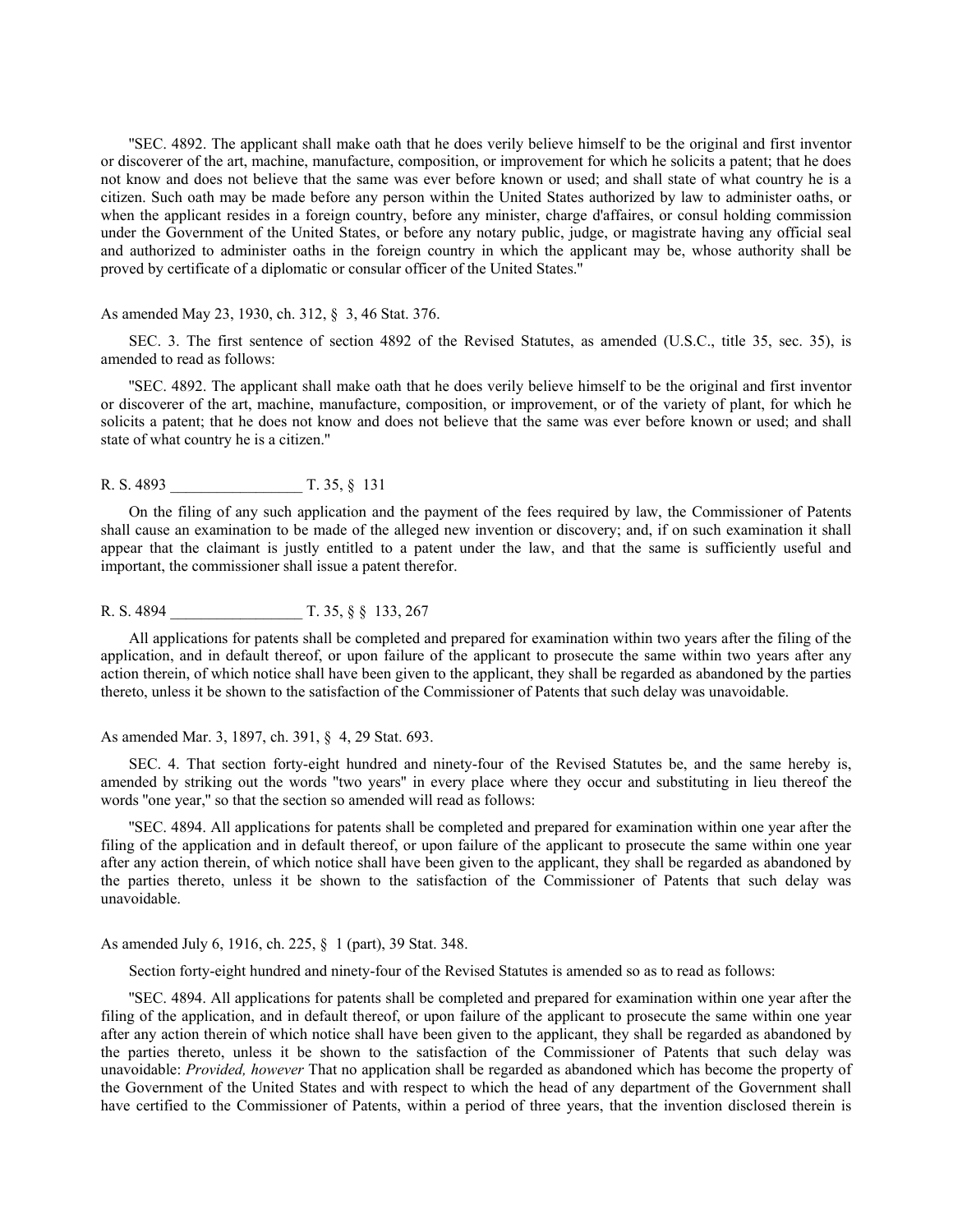important to the armament or defense of the United States: *Provided further,* That within ninety days, and not less than thirty days, before the expiration of any such three-year period the Commissioner of Patents shall, in writing, notify the head of the department interested in any pending application for patent, of the approaching expiration of the three-year period within which any application for patent shall have been pending.''

### As amended Mar. 2, 1927, ch. 273, 1, 44 Stat. 1335

That section 4894 of the Revised Statutes of the United States be amended by striking out the words ''one year'' wherever they appear and substituting therefor the words "six months."

## As amended Aug. 7, 1939, ch. 568, 53 Stat. 1264

That section 4894 of the Revised Statutes (U. S. C., title 35, sec. 37) be amended by inserting after ''six months'', second occurrence, the words ''or such shorter time, not less than thirty days or any extensions thereof, as shall be fixed by the Commisioner of Patents in writing to the applicant.''

# R. S. 4895 **T. 35, § 152**

Patents may be granted and issued or reissued to the assignee of the inventor or discoverer; but the assignment must first be entered of record in the Patent Office. And in all cases of an application by an assignee for the issue of a patent, the application shall be made and the specification sworn to by the inventor or discoverer; and in all cases of an application for a reissue of any patent, the application must be made and the corrected specification signed by the inventor or discoverer, if he is living, unless the patent was issued and assignment made before the eighth day of July, eighteen hundred and seventy.

# R. S. 4896 **T. 35, § 117**

When any person, having made any new invention or discovery for which a patent might have been granted, dies before a patent is granted, the right of applying for and obtaining the patent shall devolve on his executor or administrator, in trust for the heirs at law of the deceased, in case he shall have died intestate; or if he shall have left a will, disposing of the same, then in trust for his devisees, in as full manner and on the same terms and conditions as the same might have been claimed or enjoyed by him in his life time; and when the application is made by such legal representatives, the oath or affirmation required to be made shall be so varied in form that it can be made by them.

#### As amended Feb. 28, 1899, ch. 227, 30 Stat. 915

That section forty-eight hundred and ninety-six of the Revised Statutes is hereby amended by inserting after the words ''in his lifetime'' the following words: ''and when any person having made any new invention or discovery for which a patent might have been granted becomes insane before a patent is granted, the right of applying for and obtaining the patent shall devolve upon his legally appointed guardian, conservator, or representative in trust for his estate, in as full manner and on the same terms and conditions as that same might have been claimed or enjoyed by him while sane;" and by inserting at the end of said section the following words; "The foregoing section, as to insane persons, is to cover all applications now on file in the Patent Office or which may be hereafter made,'' so that the said section as amended will read as follows:

''SEC. 4896. When any person, having made any new invention or discovery for which a patent might have been granted, dies before a patent is granted, the right of applying for and obtaining the patent shall devolve upon his executor or administrator, in trust for the heirs at law of the deceased, in case he shall have died intestate; or if he shall have left a will, disposing of the same, then in trust for his devisees in as full manner and on the same terms and conditions as the same might have been claimed or enjoyed by him in his lifetime; and when any person having made any new invention or discovery for which a patent might have been granted becomes insane before a patent is granted, the right of applying for and obtaining the patent shall devolve on his legally appointed guardian, conservator, or representative in trust for his estate, in as full manner and on the same terms and conditions as the same might have been claimed or enjoyed by him while sane; and when the application is made by such legal representatives, the oath or affirmation required to be made shall be so varied in form that it can be made by them.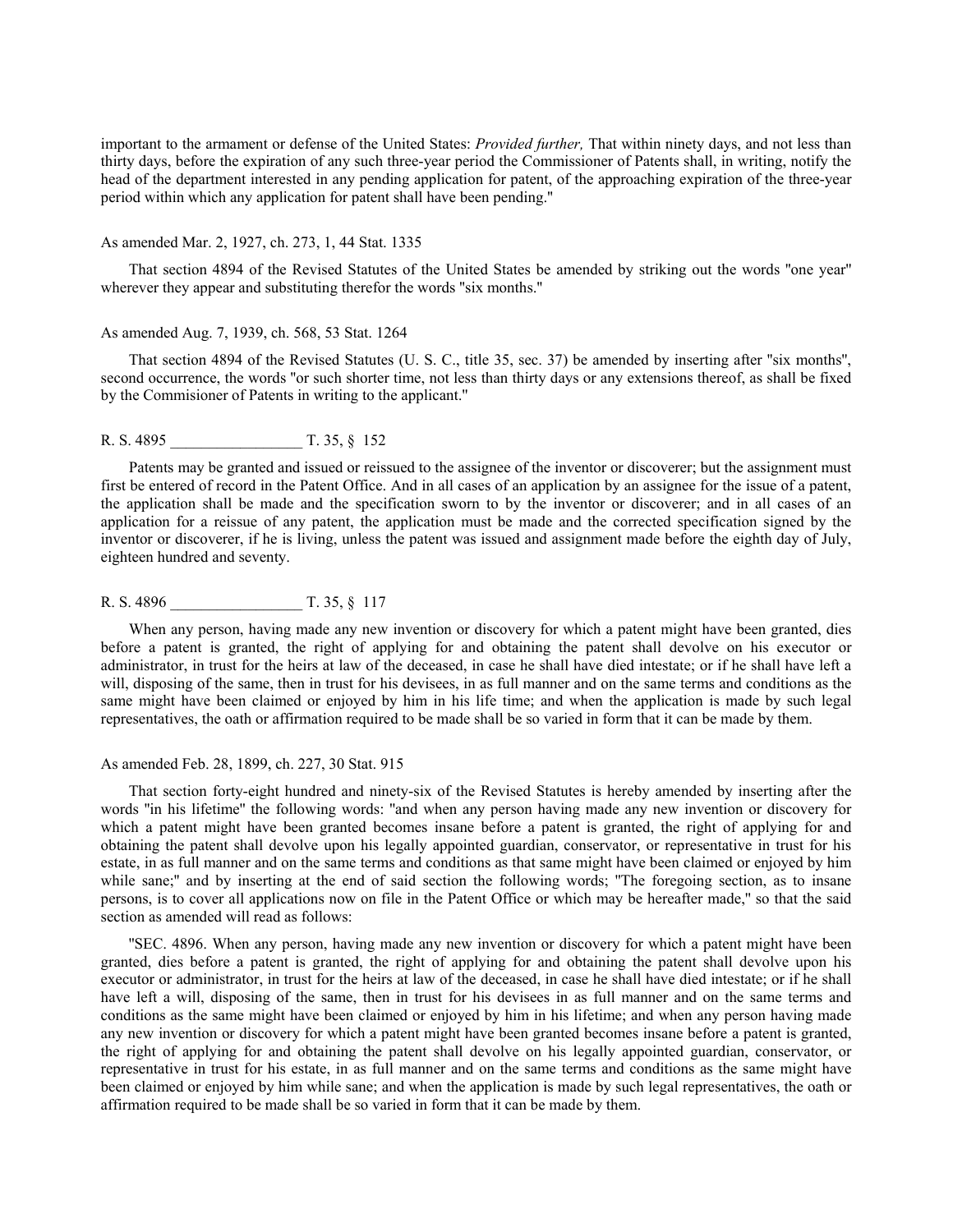''The foregoing section, as to insane persons, is to cover all applications now on file in Patent Office or which may be hereafter made.''

### As amended Mar. 3. 1903, ch. 1019, § 3, 32 Stat. 1226-7

SEC. 3. That section forty-eight hundred and ninety-six of the Revised Statutes is amended by adding thereto the following sentence; ''The executor or administrator duly authorized under the law of any foreign country to administer upon the estate of the deceased inventor shall, in case the said inventor was not domiciled in the United States at the time of his death, have the right to apply for and obtain the patent. The authority of such foreign executor or administrator shall be proved by certificate of a diplomatic or consular officer of the United States;'' so that the section so amended shall read as follows:

''SEC. 4896. When any person, having made any new invention or discovery for which a patent might have been granted, dies before a patent is granted, the right of applying for and obtaining the patent shall devolve on his executor or administrator, in trust for the heirs at law of the decreased, in case he shall have died intestate; or if he shall have left a will disposing of the same, then in trust for his devisees, in as full manner and on the same terms and conditions as the same might have been claimed or enjoyed by him in his lifetime; and when the application is made by such legal representatives, the oath or affirmation required to be made shall be so varied in form that it can be made by them. The executor or administrator duly authorized under the law of any foreign country to administer upon the estate of the deceased inventor shall, in case the said inventor was not domiciled in the United States at the time of his death, have the right to apply for and obtain the patent. The authority of such foreign executor or administrator shall be proved by certificate of a diplomatic or consular officer of the United States.''

### As amended May 23, 1908, ch. 188, 35 Stat. 245

That section forty-eight hundred and ninety-six of the Revised Statutes be, and the same is hereby, amended so that the section shall read as follows:

''SEC. 4896. When any person, having made any new invention or discovery for which a patent might have been granted, dies before a patent is granted the right of applying for and obtaining the patent shall devolve on his executor or administrator, in trust for the heirs at law of the deceased, in case he shall have died intestate; or if he shall have left a will disposing of the same, then in trust for his devisees in as full manner and on the same terms and conditions as the same might have been claimed or enjoyed by him in his lifetime; and when any person having made any new invention or discovery for which a patent might have been granted becomes insane before a patent is granted the right of applying for and obtaining the patent shall devolve on his legally appointed guardian, conservator, or representative in trust for his estate in as full manner and on the same terms and conditions as the same might have been claimed or enjoyed by him while sane; and when the application is made by such legal rep- resentatives the oath or affirmation required to be made shall be so varied in form that it can be made by them. The executor or administrator duly authorized under the law of any foreign country to administer upon the estate of the deceased inventor shall, in case the said inventor was not domiciled in the United States at the time of his death, have the right to apply for and obtain the patent. The authority of such foreign executor or administrator shall be proved by certificate of a diplomatic or consular officer of the United States.

''The foregoing section, as to insane persons, is to cover all applications now on file in the Patent Office or which may be hereafter made.''

## R. S. 4898 T. 35 § 261

Every patent or any interest therein shall be assignable in law by an instrument in writing, and the patentee or his assigns or legal representatives may, in like manner, grant and convey an exclusive right under his patent to the whole or any specified part of the United States. An assignment, grant, or conveyance shall be void as against any subsequent purchaser or mortgage for a valuable consideration, without notice, unless it is recorded in the Patent-Office within three months from the date thereof.

As amended Mar. 3, 1897, ch. 391, § 5, 29 Stat. 693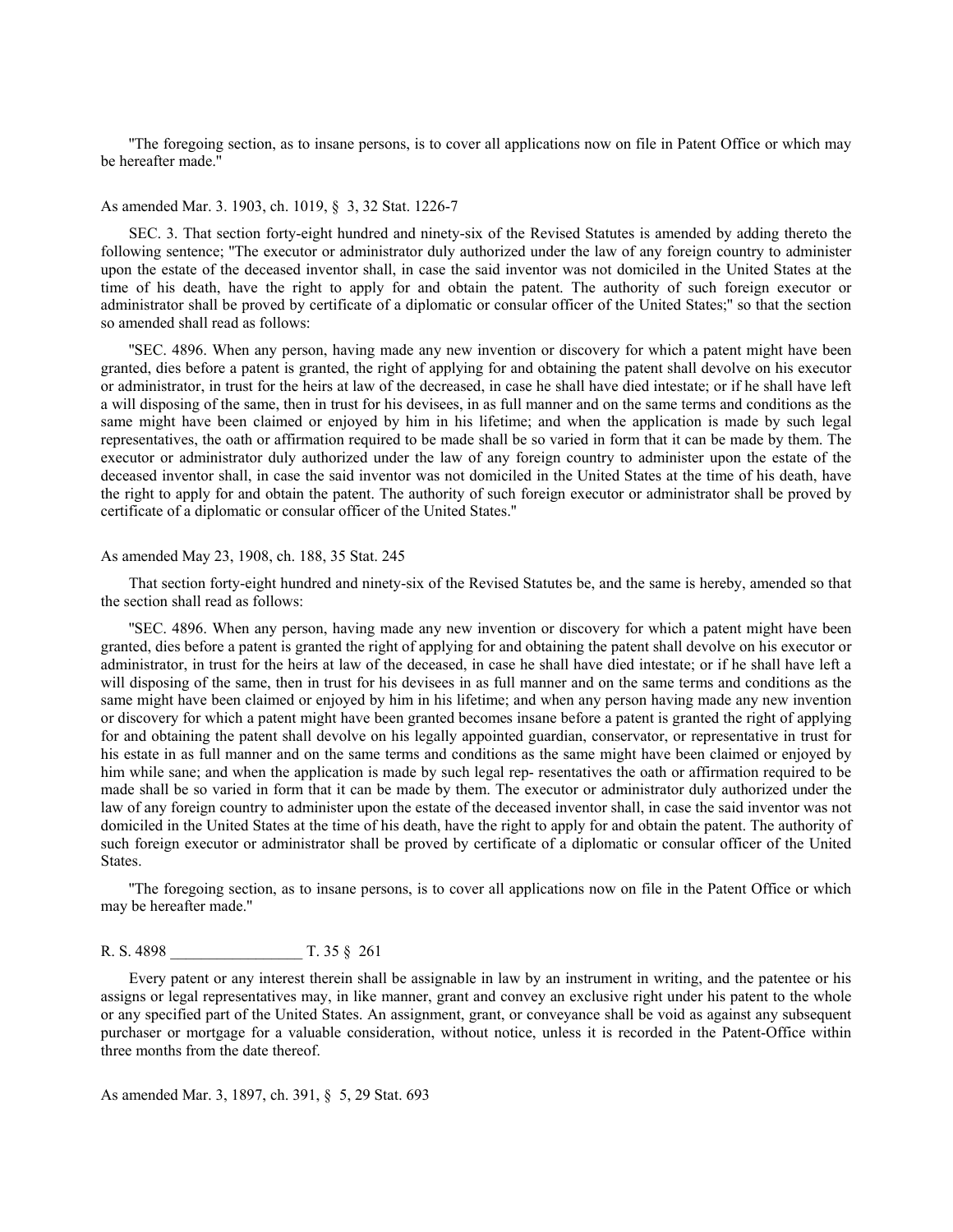SEC. 5. That section forty-eight hundred and ninety-eight of the Revised Statutes be, and the same hereby is, amended by adding thereto the following sentence:

''If any such assignment, grant, or conveyance of any patent shall be acknowledged before any notary public of the several States or Territories or the District of Columbia, or any commissioner of the United States circuit court, or before any secretary of legation or consular officer authorized to administer oaths or perform notarial acts under section seventeen hundred and fifty of the Revised Statutes the certificate of such acknowledgment, under the hand and official seal of such notary or other officer, shall be prima facie evidence of the execution of such assignment, grant, or conveyance,'' so that the section so amended will read as follows:

''SEC. 4898. Every patent or any interest therein shall be assignable in law by an instrument in writing, and the patentee or his assigns or legal representatives may in like manner grant and convey an exclusive right under his patent to the whole or any specified part of the United States. An assignment, grant, or conveyance shall be void as against any subsequent purchaser or mortgagee for a valuable consideration, without notice, unless it is recorded in the Patent Office within three months from the date hereof.

''If any such assignment, grant, or conveyance of any patent shall be acknowledged before any notary public of the several States or Territories or the District of Columbia, or any commissioner of the United States circuit court, or before any secretary of legation or consular officer authorized to administer oaths or perform notarial acts under section seventeen hundred and fifty of the Revised Statutes, the certificate of such acknowledgment, under the hand and official seal of such notary or other officer, shall be prima facie evidence of the execution of such assignment, grant or conveyance.''

## As amended Feb. 18, 1922, ch. 58, § 6, 42 Stat. 391

SEC. 6. That section 4898 of the Revised Statutes be, and the same is hereby, amended to read as follows:

''SEC. 4898. Every patent or any interest therein shall be assignable in law by an instrument in writing, and the patentee or his assigns or legal representatives may in like manner grant and convey an exclusive right under his patent to the whole or any specified part of the United States. An assignment, grant, or conveyance shall be void as against any subsequent purchaser or mortgagee for a valuable consideration without notice, unless it is recorded in the Patent Office within three months from the date thereof or prior to such subsequent purchase or mortgage.

''If any such assignment, grant, or conveyance of any patent shall be acknowledged before any notary public of the several States or Territories or the District of Columbia, or any commissioner of any court of the United States for any District or Territory, or before any secretary of legation or consular officer authorized to administer oaths or perform notarial acts under section 1750 of the Revised Statutes, the certificate of such ac- knowledgment, under the hand and official seal of such notary or other officer, shall be prima facie evidence of the execution of such assignment, grant, or conveyance.''

### As amended Aug. 18, 1941, ch. 370, 55 Stat. 634

That section 4898 of the Revised Statutes (35 U. S. C. 47) be, and the same is hereby, amended to read as follows:

''SEC. 4898. Every application for patent or patent or any interest therein shall be assignable in law by an instrument in writing, and the applicant or patentee or his assigns or legal representatives may, in like manner, grant and convey an exclusive right under his application for patent or patent to the whole or any specified part of the United States. An assignment, grant, or conveyance shall be void as against any subsequent purchaser or mortgagee for a valuable consideration, without notice unless it is recorded in the Patent Office within three months from the date thereof or prior to such subsequent purchase or mortgage.

''If any such assignment, grant, or conveyance of any application for patent or patent shall be acknowledged before any notary public of the several States or Territories or the District of Columbia, or any commissioner of any court of the United States for any district or Territory, or before any secretary of legation or consular officer authorized to administer oaths or perform notarial acts under section 1750 of the Revised Statutes (U. S. C., title 22, sec. 131) the certificate of such acknowledgment, under the hand and official seal of such notary or other officer, shall be prima facie evidence of the execution of such assignment, grant or conveyance.''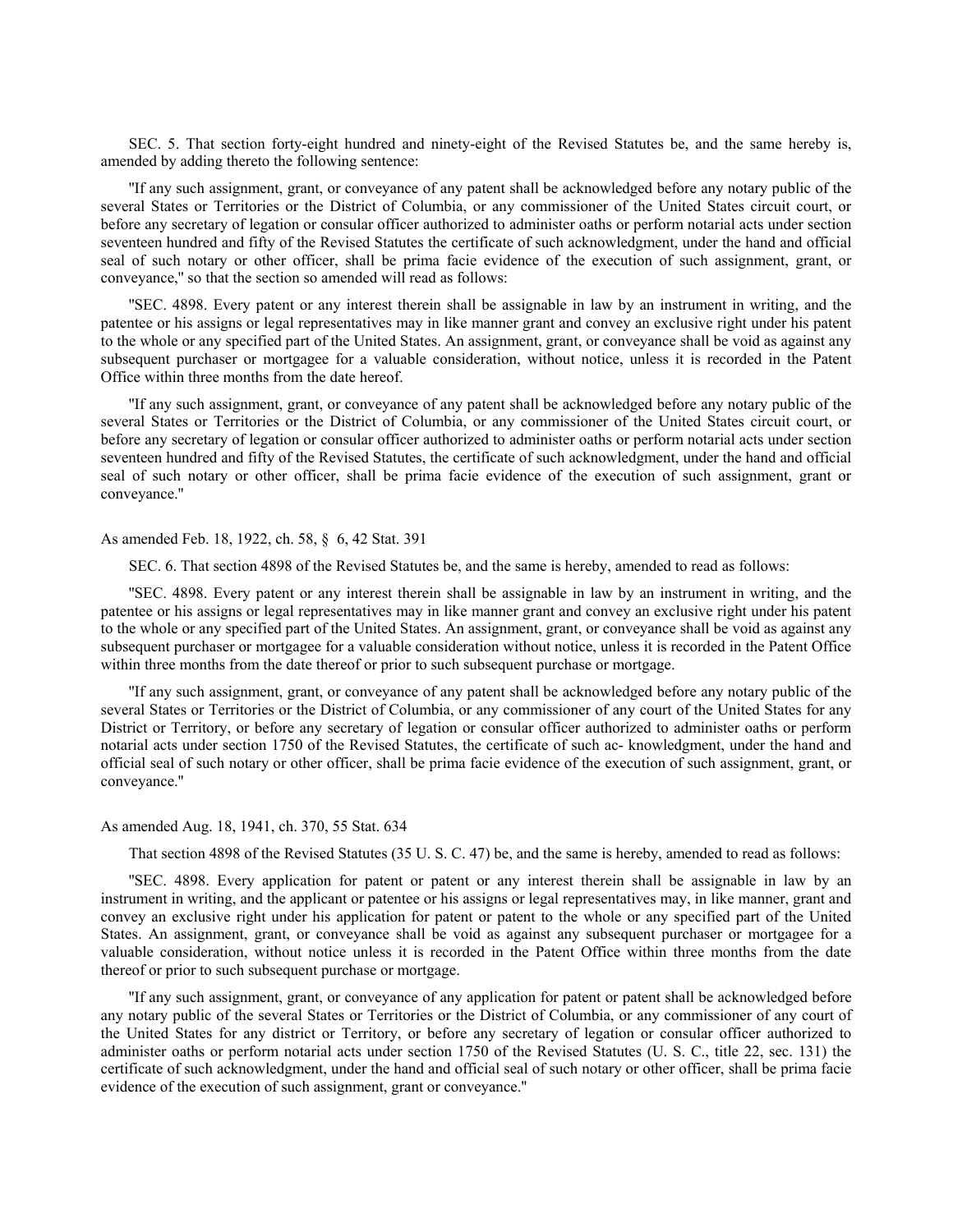### R.S. 4899 **Omitted**

Every person who purchases of the inventor, or discoverer, or with his knowledge and consent constructs any newly invented or discovered machine, or other patentable article, prior to the application by the inventor or discoverer for a patent, or who sells or uses one so constructed, shall have the right to use, and vend to others to be used, the specific thing so made or purchased, without liability therefor.

## R.S. 4900 T. 35, § 287

It shall be the duty of all patentees, and their assigns and legal representatives, and of all persons making or vending any patented article for or under them, to give sufficient notice to the public that the same is patented; either by fixing thereon the word ''patented,'' together with the day and year the patent was granted, or when, from the character of the article, this can not be done, by fixing to it, or to the package wherein one or more of them is inclosed, a label containing the like notice; and in any suit for infringement, by the party failing so to mark, no damages shall be recovered by the plaintiff, except on proof that the defendant was duly notified of the infringement, and continued, after such notice, to make, use, or vend the article so patented.

### As amended Feb. 7, 1927, ch. 67, 44 Stat. 1058

That section 4900 of the Revised Statutes of the United States shall be amended to read as follows:

''It shall be the duty of all patentees and their assigns and legal representatives, and of all persons making or vending any patented article for or under them, to give sufficient notice to the public that the same is patented; either by fixing thereon the word 'patent', together with the number of the patent, or when, from the character of the article, this can not be done, by fixing to it, or to the package wherein one or more of them is inclosed, a label containing the like notice: *Provided, however,* That with respect to any patent issued prior to April 1, 1927, it shall be sufficient to give such notice in the form following, viz: *'Patented',* together with the day and year the patent was granted; and in any suit for infringement by the party failing so to mark, no damages shall be recovered by the plaintiff, except on proof that the defendant was duly notified of the infringement and continued, after such notice, to make, use, or vend the article so patented.''

## R. S. 4901 **T. 35, 8 292**

Every person who, in any manner, marks upon anything made, used, or sold by him for which he has not obtained a patent, the name or any imitation of the name of any person who has obtained a patent therefor without the consent of such patentee, or his assigns or legal representatives; or

Who, in any manner, marks upon or affixes to any such patented article the word "patent" or "patentee", or the words ''letters patent'' or any word of like import, with intent to imitate or counterfeit the mark or device of the patentee, without having the license or consent of such patentee or his assigns or legal representatives; or

Who, in any manner, marks upon or affixes to any unpatented article the word ''patent,'' or any word importing that the same is patented, for the purpose of deceiving the public, shall be liable, for every such offense, to a penalty of not less than \$ 100, with costs; one-half of said penalty to the person who shall sue for the same, and the other to the use of the United States, to be recovered by suit in any district court of the United States within whose jurisdiction such offense may have been committed.

# R.S. 4903 **T. 35, § 132, 135**

Whenever, on examination, any claim for a patent is rejected, the Commissioner shall notify the applicant thereof, giving him briefly the reasons for such rejection, together with such information and references as may be useful in judging of the propriety of renewing his application or of altering his specification; and if after receiving such notice, the applicant persists in his claim for a patent, with or without altering his specification, the Commissioner shall order a reexamination of the case.

As amended Aug. 5, 1939, ch. 452, § 1, 53 Stat. 1213.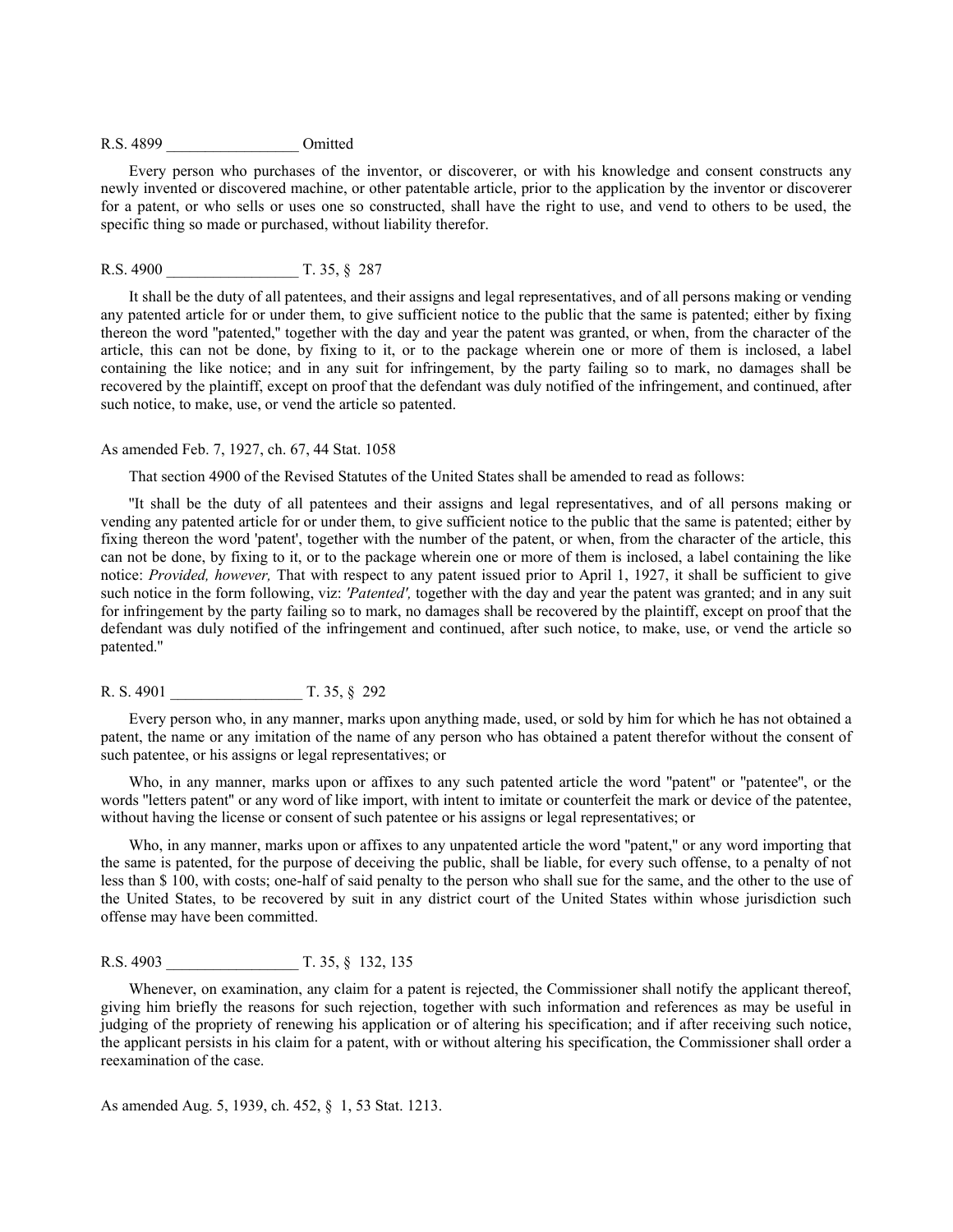That section 4903 of the Revised Statutes (U. S. C., title 35, sec. 51) be amended by adding at the end thereof the following:

''No amendment for the first time presenting or asserting a claim which is the same as, or for substantially the same subject matter as, a claim of an issued patent may be made in any application unless such amendment is filed within one year from the date on which said patent was granted.''

### R. S. 4904 T. 35, § 135

Whenever an application is made for a patent which, in the opinion of the Commissioner, would interfere with any pending application, or with any unexpired patent, he shall give notice thereof to the applicants, or applicant and patentee, as the case may be, and shall direct the primary examiner to proceed to determine the question of priority of invention. And the Commissioner may issue a patent to the party who is adjudged the prior inventor, unless the adverse party appeals from the decision of the primary examiner, or of the board of examiners-in-chief, as the case may be, within such time, not less than twenty days, as the Commissioner shall prescribe.

### As amended Mar. 2, 1927, ch. 273, § 4, 44 Stat. 1336.

SEC. 4. That section 4904 of the Revised Statutes of the United States be amended by striking out from the last sentence thereof the words ''or of the board of examiners in chief, as the case may be.''

### As amended Aug. 5, 1939, ch. 451, § 1, 53 Stat. 1212.

That section 4904 of the Revised Statutes (U. S. C., title 35, sec. 52) be amended to read as follows:

''Whenever an application is made for a patent which, in the opinion of the Commissioner, would interfere with any pending application, or with any unexpired patent, he shall give notice thereof to the applicants, or applicant and patentee, as the case may be, and shall direct a board of three examiners of interferences to proceed to determine the question of priority of invention. And the Commissioner may issue a patent to the party who is adjudged the prior inventor.''

# R. S. 4905 **T. 35, § 23**

The Commissioner of Patents may establish rules for taking affidavits and depositions required in cases pending in the Patent Office, and such affidavits and depositions may be taken before any officer authorized by law to take depositions to be used in the courts of the United States, or of the State where the officer resides.

# R. S. 4906 **T. 35 § 24**

The clerk in any court of the United States, for any district or Territory wherein testimony is to be taken for use in any contested case pending in the Patent-Office, his agent or attorney, [sic] issue a subpoena for any witness residing or being within such district or Territory, commanding him to appear and testify before any officer in such district or Territory authorized to take depositions and affidavits, at any time and place in the subpoena stated. But no wit- ness shall be required to attend at any place more than forty miles from the place where the subpoena is served upon him.

#### As amended Feb. 18, 1922, ch. 58, § 7, 49 Stat. 391, 392.

SEC. 7. That section 4906 of the Revised Statutes be, and the same is hereby amended to read as follows:

''SEC. 4906. The clerk of any court of the United States, for any District or Territory wherein testimony is to be taken for use in any contested case pending in the Patent Office, shall, upon the application of any party thereto, or of his agent or attorney, issue a subpoena for any witness residing or being within such District or Territory, commanding him to appear and testify before any officer in such District or Territory authorized to take depositions and affidavits at any time and place in the subpoena stated. But no witness shall be required to attend at any place more than forty miles from the place where the subpoena is served upon him; and the provisions of section 869 of the Revised Statutes relating to the issuance of subpoenas duces tecum shall apply to contested cases in the Patent Office.''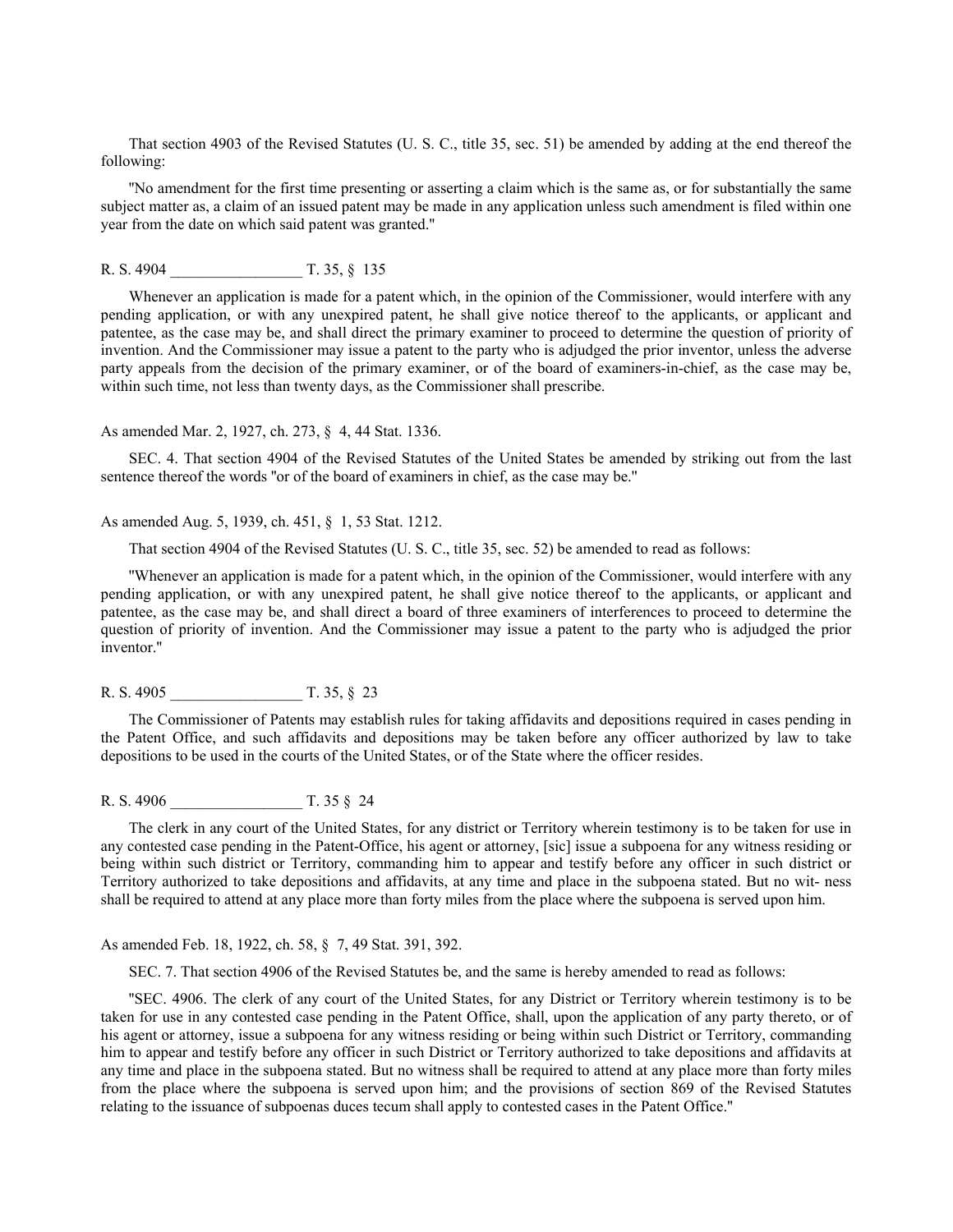R. S. 4907 **T. 35, § 24** 

Every witness duly subpoenaed and in attendance shall be allowed the same fees as are allowed to witnesses attending the courts of the United States.

R. S. 4908 T. 35, § 24

Whenever any witness, after being duly served with such subpoena, neglects or refuses to appear, or after appearing refuses to testify the judge of the court whose clerk issued the subpoena may, on proof of such neglect or refusal, enforce obedience to the process, or punish the disobedience, as in other like cases. But no witness shall be deemed guilty of contempt for disobeying such subpoena, unless his fees and traveling expenses in going to, returning from, and one day's attendance at the place of examination, are paid or tendered him at the time of the service of the subpoena; nor for refusing to disclose any secret invention or discovery made or owned by himself.

R. S. 4909 \_\_\_\_\_\_\_\_\_\_\_\_\_\_\_\_\_ T. 35, § 134

Every applicant for a patent or for the re-issue of a patent, any of the claims of which have been twice rejected, and every party to an interference, may appeal from the decision of the primary examiner, or of the examiner in charge of interferences in such case, to the board of examiners-in-chief; having once paid the fee for such appeal.

As amended Mar. 2, 1927, ch. 273, § 5, 44 Stat. 1336.

SEC. 5. That section 4909 of the Revised Statutes of the United States be amended by striking out the words ''board of examiners in chief'' and substituting therefor the words ''board of appeals.''

As amended Aug. 5, 1939, ch. 451, § 2, 53 Stat. 1212.

SEC. 2. That section 4909 of the Revised Statutes (U. S. C., title 35, sec. 57) be amended to read as follows:

''Every applicant for a patent or for the reissue of a patent, any of the claims of which have been twice rejected, may appeal from the decision of the primary examiner to the Board of Appeals, having once paid the fee for such appeal.''

R. S. 4911 **T. 35, 8** 141

If such party, except a party to an interference, is dissatisfied with the decision of the Commissioner, he may appeal to the supreme court of the District of Columbia, sitting in banc.

As amended Mar. 2, 1927, ch. 273, § 8, 44 Stat. 1336.

SEC. 8. That section 4911 of the Revised Statutes of the United States be amended to read as follows:

''SEC. 4911. If any applicant is dissatisfied with the decision of the board of appeals, he may appeal to the United States Court of Appeals of the District of Columbia, in which case he waives his right to proceed under section 4915 of the Revised Statutes. If any party to an interference is dissatisfied with the decision of the board of appeals, he may appeal to the United States Court of Appeals of the District of Columbia, provided that such appeal shall be dismissed if any adverse party to such interference shall, within twenty days after the appellant shall have filed notice of appeal according to section 4912 of the Revised Statutes, file notice with the Commissioner of Patents that he elects to have all further proceedings conducted as provided in section 4915 of the Revised Statutes. Thereupon the appellant shall have thirty days thereafter within which to file a bill of equity under said section 4915, in default of which the decisions appealed from shall govern the further proceedings in the case. If the appellant shall file such bill within said thirty days and shall file due proof thereof with the Commissioner of Patents, the issue of a patent to the party awarded priority by said board of appeals shall be withheld pending the final determination of said proceeding under said section 4915.''

As amended Mar. 2, 1929, ch. 488, § 2 (b), 45 Stat. 1475.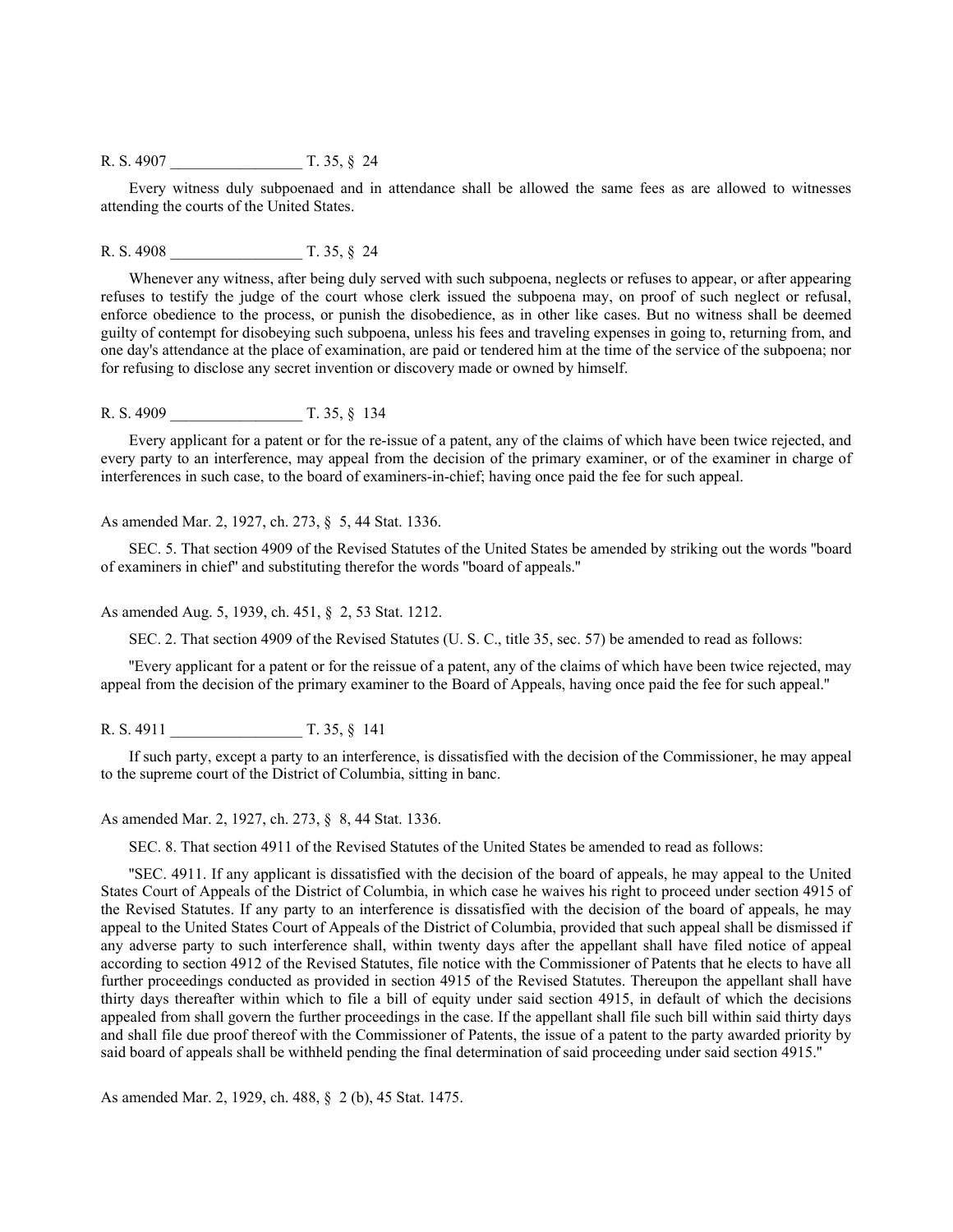SEC. 2. (b) Sections 4911 (Forty-fourth Statutes, page 1336), 4912 (section 60, title 35, United States Code), and 4915 (section 63, title 35, United States Code) of the Revised Statutes, as amended, and section 9 of the Act entitled ''An Act to authorize the registration of trade-marks used in commerce with foreign nations or among the several States or with Indian tribes, and to protect the same,'' approved February 20, 1905 (United States Code, title 15, section 89), are amended by striking out the words ''Court of Appeals of the District of Columbia'' wherever they occur therein and inserting in lieu thereof the words ''United States Court of Customs and Patent Appeals'' in each instance.

As amended Aug. 5, 1939, ch. 451, § 3, 53 Stat. 1212.

SEC. 3. That section 4911 of the Revised Statutes (U. S. C., title 35, sec. 59a) be amended by changing the words ''Board of Appeals'' in the second sentence to read ''board of interference examiners'', and by canceling the last sentence of said section.

R. S. 4912 **T. 35, 8 142** 

When an appeal is taken to the supreme court of the District of Columbia, the appellant shall give notice thereof to the Commissioner, and file in the Patent-Office, within such time as the Commissioner shall appoint, his reasons of appeal, specifically set forth in writing.

As amended Mar. 2, 1927, ch. 273, § 9, 44 Stat. 1336.

SEC. 9. That section 4912 of the Revised Statutes of the United States be amended by striking out the words ''Supreme Court of the District of Columbia'' and substituting therefor the words ''Court of Appeals of the District of Columbia''.

R. S. 4913 **T. 35, § 143** 

The court shall, before hearing such appeal, give notice to the Commissioner of the time and place of the hearing, and on receiving such notice the Commissioner shall give notice of such time and place in such manner as the court may prescribe, to all parties who appear to be interested therein. The party appealing shall lay before the court certified copies of all the original papers and evidence in the case, and the Commissioner shall furnish the court with the grounds of his decision, fully set forth in writing, touching all the points involved by the reasons of appeal. And at the request of any party interested, or of the court, the Commissioner and the examiners may be examined under oath, in explanation of the principles of the thing for which a patent is demanded.

As amended Mar. 2, 1927, ch. 273, § 10, 44 Stat. 1336.

SEC. 10. That section 4913 of the Revised Statutes of the United States be amended by striking out the words ''And at the request of any party interested, or of the court, the commissioner and the examiners may be examined under oath in explanation of the principles of the thing for which a patent is demanded.''

R. S. 4914 **T. 35, § 144** 

The court, on petition, shall hear and determine such appeal, and revise the decision appealed from in a summary way, on the evidence produced before the commissioner, at such early and convenient time as the court may appoint; and the revision shall be confined to the points set forth in the reasons of appeal. After hearing the case the court shall return to the commissioner a certificate of its proceedings and decision, which shall be entered of record in the Patent Office, and shall govern the further proceedings in the case. But no opinion or decision of the court in any such case shall preclude any person interested from the right to contest the validity of such patent in any court wherein the same may be called in question.

R. S. 4915 **T. 35, § § 145, 146** 

Whenever a patent on application is refused, either by the Commissioner of Patents or by the supreme court of the District of Columbia upon appeal from the Commissioner, the applicant may have remedy by bill in equity; and the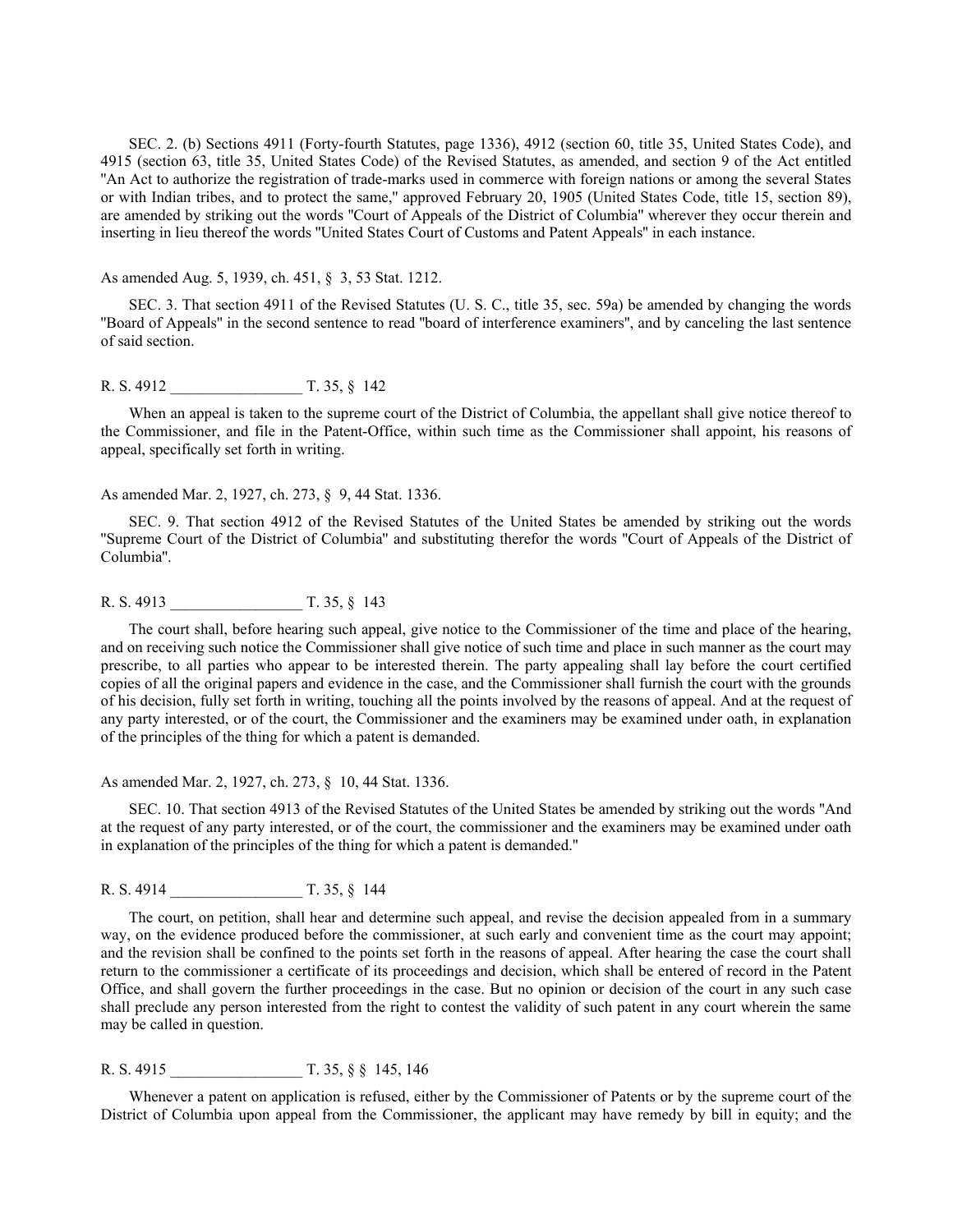court having cognizance thereof, on notice to adverse parties and other due proceedings had, may adjudge that such applicant is entitled, according to law, to receive a patent for his invention, as specified in his claim, or for any part thereof, as the facts in the case may appear. And such adjudication, if it be in favor of the right of the applicant, shall authorize the Commissioner to issue such patent on the applicant filing in the Patent-Office a copy of the adjudication, and otherwise complying with the requirements of law. In all cases, where there is no opposing party, a copy of the bill shall be served on the Commissioner; and all the expenses of the proceeding shall be paid by the applicant, whether the final decision is in his favor or not.

### As amended Mar. 2, 1927, ch. 273, § 11, 44 Stat. 1336.

SEC. 11. That section 4915 of the Revised Statutes of the United States be amended to read as follows:

''SEC. 4915. Whenever a patent on application is refused by the Commissioner of Patents, the applicant, unless appeal has been taken from the decision of the board of appeals to the Court of Appeals of the District of Columbia, and such appeal is pending or has been decided, in which case no action may be brought under this section, may have remedy by bill in equity, if filed within six months after such refusal; and the court having cognizance thereof, on notice to adverse parties and other due proceedings had, may adjudge that such applicant is entitled, according to law, to receive a patent for his invention, as specified in his claim, or for any part thereof, as the facts in the case may appear. And such adjudication, if it be in favor of the right of the applicant, shall authorize the commissioner to issue such patent on the applicant filing in the Patent Office a copy of the adjudication and otherwise complying with the requirements of law. In all cases where there is no opposing party a copy of the bill shall be served on the commissioners; and all the expenses of the proceedings shall be paid by the applicant, whether the final decision is in his favor or not. In all suits brought hereunder where there are adverse parties the record in the Patent Office shall be admitted in whole or in part, on motion of either party, subject to such terms and conditions as to costs, expenses, and the further cross-examination of the witnesses as the court may impose, without prejudice, however, to the right of the parties to take further testimony. The testimony and exhibits, or parts thereof, of the record in the Patent Office when admitted shall have the same force and effect as if originally taken and produced in the suit.''

## As amended Mar. 2, 1929, ch. 488 § 2 (b), 45 Stat. 1475.

SEC. 2. (b) Sections 4911 (Forty-fourth Statutes, page 1336), 4912 (section 60, title 35, United States Code ), and 4915 (section 63, title 35, United States Code ) of the Revised Statutes, as amended, and section 9 of the Act entitled ''An Act to authorize the registration of trade-marks used in commerce with foreign nations or among the several States or with Indian tribes, and to protect the same,'' approved February 20, 1905 (United States Code, title 15, section 89), are amended by striking out the words ''Court of Appeals of the District of Columbia'' wherever they occur therein and inserting in lieu thereof the words ''United States Court of Customs and Patent Appeals'' in each instance.

### As amended Aug. 5, 1939, ch. 451, § 4, 53 Stat. 1212.

SEC. 4. That section 4915 of the Revised Statutes (U. S. C., title 35, sec. 63) be amended by changing the first sentence thereof to read:

''Whenever a patent on application is refused by the Board of Appeals or whenever any applicant is dissatisfied with the decision of the board of interference examiners, the applicant, unless appeal has been taken to the United States Court of Customs and Patent Appeals, and such appeal is pending or has been decided, in which case no action may be brought under this section, may have remedy by bill in equity, if filed within six months after such refusal or decision; and the court having cognizance thereof, on notice to adverse parties and other due proceedings had, may adjudge that such applicant is entitled, according to law, to receive a patent for his invention, as specified in his claim or for any part thereof, as the facts in the case may appear.''

# R. S. 4916 **T. 35, § § 251, 252**

Whenever any patent is inoperative or invalid, by reason of a defective or insufficient specification, or by reason of the patentee claiming as his own invention or discovery more than he had a right to claim as new, if the error has arisen by inadvertence, acci- dent, or mistake, and without any fraudulent or deceptive intention, the Commissioner shall, on the surrender of such patent and the payment of the duty required by law, cause a new patent for the same invention,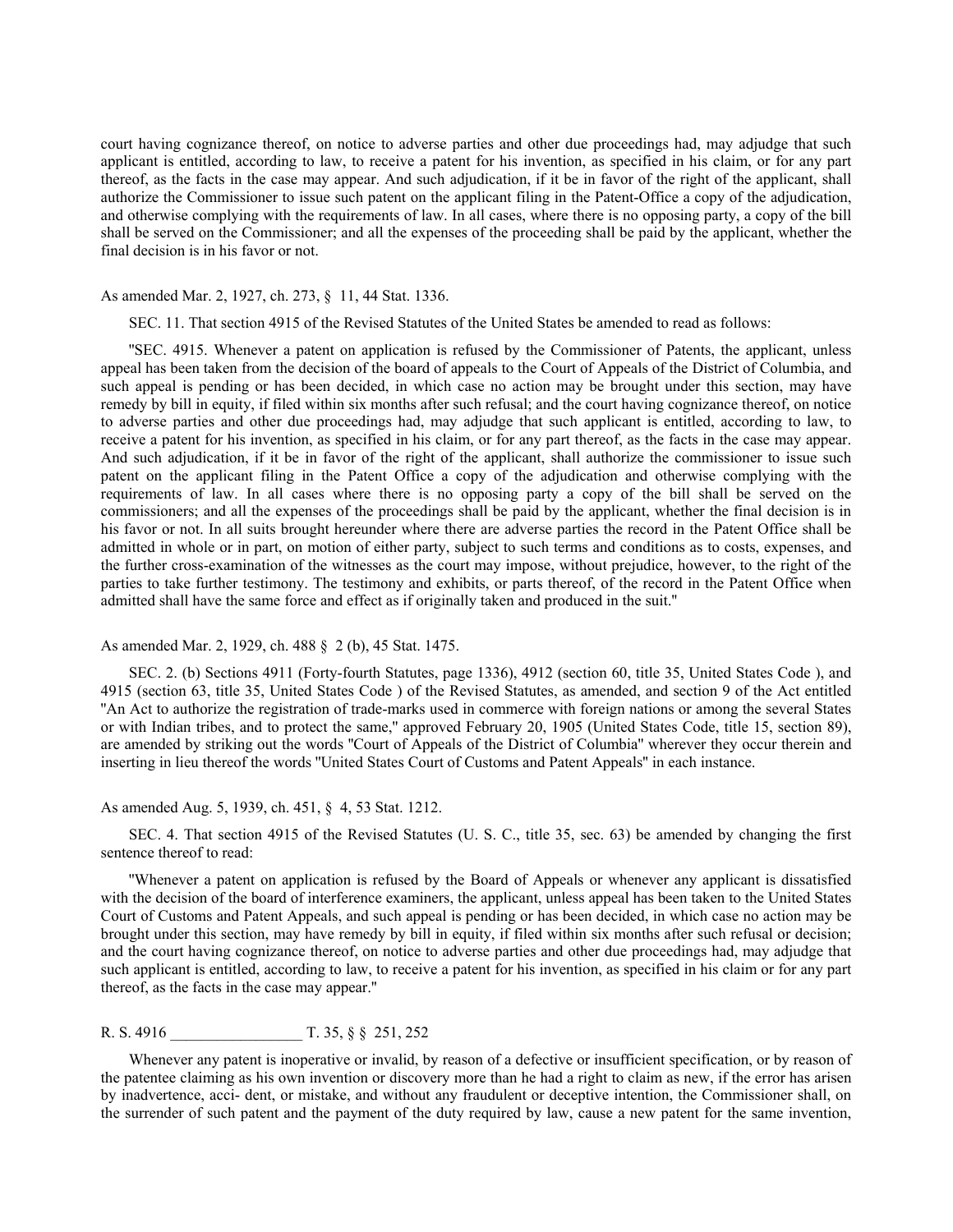and in accordance with the corrected specification, to be reissued to the patentee, or in the case of his death or of an assignment of the whole or any undivided part of the original patent, then to his executors, administrators, or assigns, for the unexpired part of the term of the original patent. Such surrender shall take effect upon the issue of the amended patent. The Commissioner may, in his discretion, cause several patents to be issued for distinct and separate parts of the thing patented, upon demand of the applicant, and upon payment of the required fee for a reissue for each of such reissued letters-patent. The specifications and claims in every such case shall be subject to revision and restriction in the same manner as original applications are. Every patent so reissued, together with the corrected specification, shall have the same effect and operation in law, on the trial of all actions for causes thereafter arising, as if the same had been originally filed in such corrected form; but no new matter shall be introduced into the specification, nor in case of a machine patent shall the model or drawings be amended, except each by the other; but when there is neither model nor drawing, amendments may be made upon proof satisfactory to the Commissioner that such new matter or amendment was a part of the original invention, and was omitted from the specification by inadvertence, accident, or mistake, as aforesaid.

## May 24, 1928, ch. 730, 45 Stat. 732 as amended.

That section 4916 of the Revised Statutes of the United States be, and the same is hereby, amended to read as follows:

''SEC. 4916. Whenever any patent is wholly or partly inoperative or invalid, by reason of a defective or insufficient specification, or by reason of the patentee claiming as his own invention or discovery more than he had a right to claim as new, if the error has arisen by advertence, accident, or mistake, and without any fraudulent or deceptive intention, the commissioner shall, on the surrender of such patent and the payment of the duty required by law, cause a patent for the same invention, and in accordance with the corrected specification, to be reissued to the patentee or to his assigns or legal representatives, for the unexpired part of the term of the original patent. Such surrender shall take effect upon the issue of the reissued patent, but in so far as the claims of the original and reissued patents are identical, such surrender shall not affect any action then pending nor abate any cause of action then existing, and the reissued patent to the extent that its claims are identical with the original patent shall constitute a continuation thereof and have effect continuously from the date of the original patent. The commissioner may, in his discretion, cause several patents to be issued for distinct and separate parts of the thing patented, upon demand of the applicant, and upon payment of the required fee for a reissue for each of such reissued letters-patent. The specifications and claims in every such case shall be subject to revision and restriction in the same manner as original applications are. Every patent so reissued, together with the corrected specifications, shall have the same effect and operation in law, on the trial of all actions for causes thereafter arising, as if the same had been originally filed in such corrected form; but no new matter shall be introduced into the specification, nor in case of a machine patent shall the model or drawings be amended, except each by the other; but when there is neither model nor drawing, amendments may be made upon proof satisfactory to the commissioner that such new matter or amendment was a part of the original invention, and was omitted from the specification by inadvertence, accident, or mistake, as aforesaid.''

# R. S. 4917 \_\_\_\_\_\_\_\_\_\_\_\_\_\_\_\_\_ T. 35, § 253

Whenever, through inadvertence, accident, or mistake, and without any fraudulent or deceptive intention, a patentee has claimed more than that of which he was the original or first inventor or discoverer, his patent shall be valid for all that part which is truly and justly his own, provided the same is a material or substantial part of the thing patented; and any such patentee, his heirs or assigns, whether of the whole or any sectional interest therein, may, on payment of the fee required by law, make disclaimer of such parts of the thing patented as he shall not choose to claim or to hold by virtue of the patent or assignment, stating therein the extent of his interest in such patent. Such disclaimer shall be in writing, attested by one or more witnesses, and recorded in the Patent Office; and it shall thereafter be considered as part of the original specification to the extent of the interest possessed by the claimant and by those claiming under him after the record thereof. But no such disclaimer shall affect any action pending at the time of its being filed, except so far as may relate to the question of unreasonable neglect or delay in filing it.

# R. S. 4918 \_\_\_\_\_\_\_\_\_\_\_\_\_\_\_\_\_ T. 35, § 291

Whenever there are interfering patents, any person interested in any one of them, or in the working of the invention claimed under either of them, may have relief against the interfering patentee, and all parties interested under him, by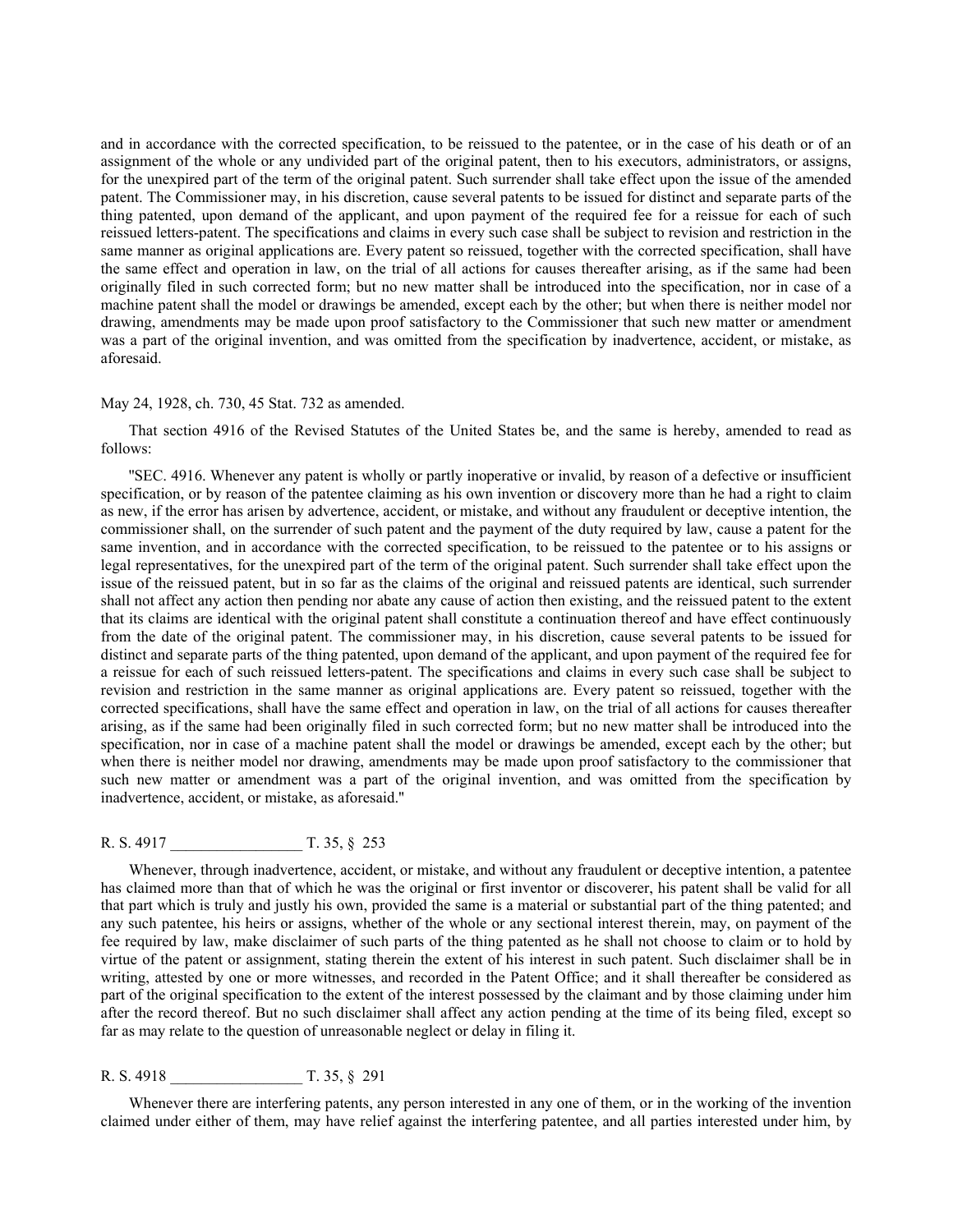suit in equity against the owners of the interfering patent; and the court, on notice to adverse parties, and other due proceedings had according to the course of equity, may adjudge and declare either of the patents void in whole or in part, or inoperative, or invalid in any particular part of the United States, according to the interest of the parties in the patent or the invention patented. But no such judgment or adjudication shall affect the right of any person except the parties to the suit and those deriving title under them subsequent to the rendition of such judgment.

Mar. 2, 1927, ch. 273, § 12, 44 Stat. 1337 as amended.

SEC. 12. That section 4918 of the Revised Statutes of the United States be amended to change the phrase ''may adjudge and declare eight [sic] of the patents void in whole or in part'' to read as follows: ''may adjudge and declare either or both of the patents void in whole or in part, upon any ground.''

# R. S. 4919 **T. 35, § § 281, 284**

Damages for the infringement of any patent may be recovered by action on the case, in the name of the party interested, either as patentee, assignee, or grantee. And whenever in any such action a verdict is rendered for the plaintiff, the court may enter judgment thereon for any sum above the amount found by the verdict as the actual damages sustained, according to the circumstances of the case, not exceeding three times the amount of such verdict, together with the costs.

# R. S. 4920 T. 35, § 282

In any action for infringement the defendant may plead the general issue, and, having given notice in writing to the plaintiff or his attorney thirty days before, may prove on trial any one or more of the following special matters:

First. That for the purpose of deceiving the public the description and specification filed by the patentee in the Patent Office was made to contain less than the whole truth relative to his invention or discovery, or more than is necessary to produce the desired effect; or,

Second. That he had surreptitiously or unjustly obtained the patent for that which was in fact invented by another, who was using reasonable diligence in adapting and perfecting the same; or,

Third. That it has been patented or described in some printed publication prior to his supposed invention or discovery thereof; or

Fourth. That he was not the original and first inventor or discoverer of any material and substantial part of the thing patented; or,

Fifth. That it had been in public use or on sale in this country for more than two years before his application for a patent, or had been abandoned to the public.

And in notices as to proof of previous invention, knowledge, or use of the thing patented, the defendant shall state the names of the patentees and the dates of their patents, and when granted, and the names and residences of the persons alleged to have invented or to have had the prior knowledge of the thing patented, and where and by whom it had been used; and if any one or more of the special matters alleged shall be found for the defendant, judgment shall be rendered for him with costs. And the like defenses may be pleaded in any suit in equity for relief against an alleged infringement; and proofs of the same may be given upon like notice in the answer of the defendant, and with the like effect.

### Mar. 3, 1897, ch. 391, § 2, 29 Stat. 692 as amended.

SEC. 2. That section forty-nine hundred and twenty of the Revised Statutes be, and the same hereby is, amended by adding to the third clause of said section after ''thereof'' and before ''or'' the following words: ''or more than two years prior to his application for a patent therefor,'' so that the section so amended will read as follows:

''SEC. 4920. In any action for infringement the defendant may plead the general issue, and, having given notice in writing to the plaintiff or his attorney thirty days before, may prove on trial any one or more of the following special matters: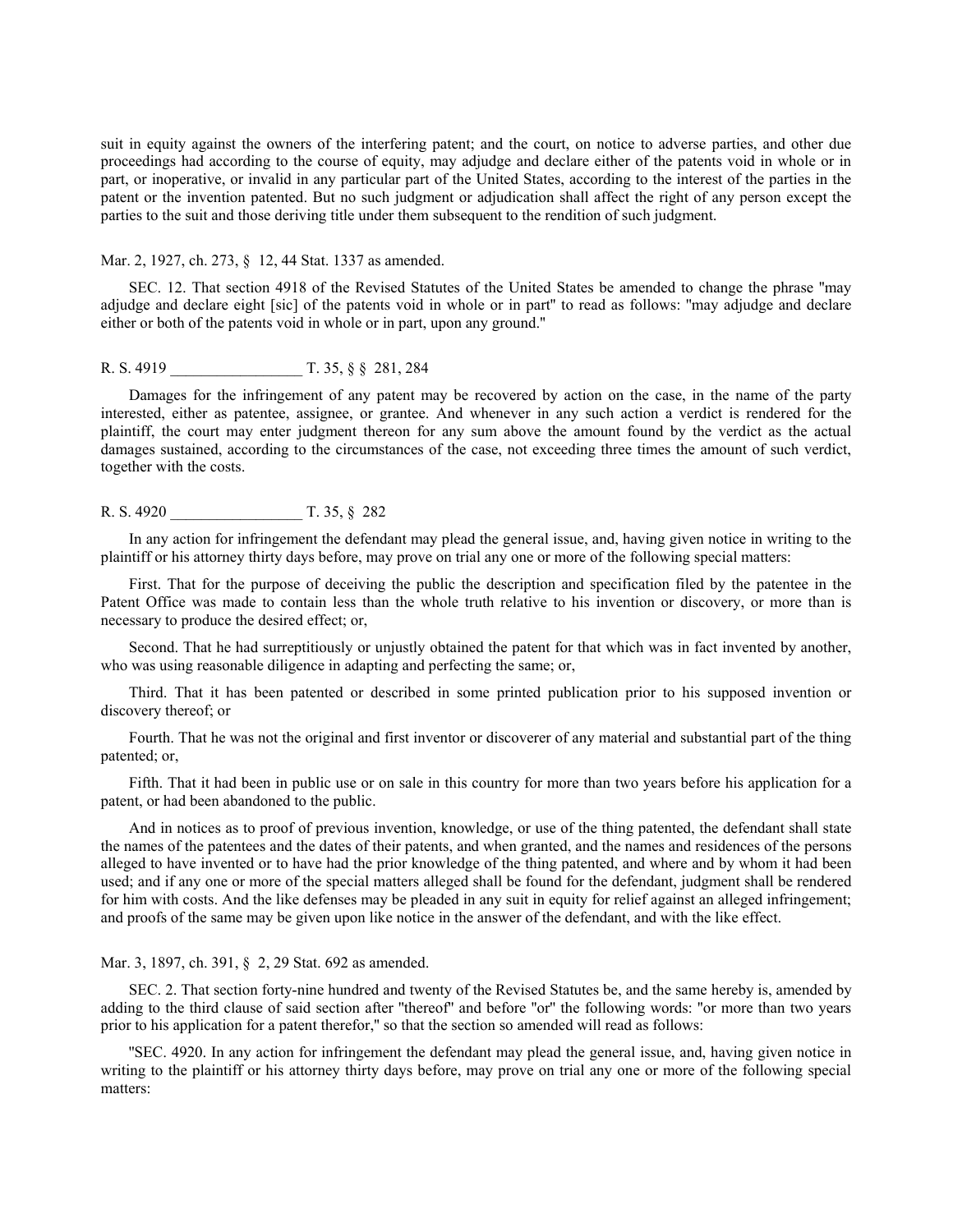''First. That for the purpose of deceiving the public the description and specification filed by the patentee in the Patent Office was made to contain less than the whole truth relative to his invention or discovery, or more than is necessary to produce the desired effect; or,

''Second. That he had surreptitiously or unjustly obtained the patent for that which was in fact invented by another, who was using reasonable diligence in adapting and perfecting the same; or,

''Third. That it has been patented or described in some printed publication prior to his supposed invention or discovery thereof, or more than two years prior to his application for a patent therefor; or,

''Fourth. That he was not the original and first inventor or discoverer of any material and substantial part of the thing patented; or,

''Fifth. That it had been in public use or on sale in this country for more than one year before his application for a patent, or had been abandoned to the public.

''And in notices as to proof of previous invention, knowledge, or use of the thing patented, the defendant shall state the names of the patentees and the dates of their patents, and when granted, and the names and residences of the persons alleged to have invented or to have had the prior knowledge of the thing patented, and where and by whom it had been used; and if any one or more of the special matters alleged shall be found for the defendant, judgment shall be rendered for him with costs. And the like defenses may be pleaded in any suit in equity for relief against an alleged infringement; and proofs of the same may be given upon like notice in the answer of the defendant, and with the like effect.''

## Aug. 5, 1939, ch. 450, § 1, 53 Stat. 1212 as amended.

That sections 4886, 4887, 4920, and 4929 of the Revised Statutes (U. S. C., title 35, secs. 31, 32, 69, and 73) be amended by striking out the words ''two years'' wherever they appear in said sections and substituting therefor the words "one year."

R. S. 4921 **T. 35, § § 283, 284, 285, 286, 290** 

The several courts vested with jurisdiction of cases arising under the patent laws shall have power to grant injunctions according to the course and principles of courts of equity, to prevent the violation of any right secured by patent, on such terms as the court may deem reasonable; and upon a decree being rendered in any such case for an infringement, the complainant shall be entitled to recover, in addition to the profits to be accounted for by the defendant, the damages the complainant has sustained thereby; and the court shall assess the same or cause the same to be assessed under its direction. And the court shall have the same power to increase such damages, in its discretion, as is given to increase the damages found by verdicts in actions in the nature of actions of trespass upon the case.

### Mar. 3, 1897, ch. 391, § 6, 29 Stat. 694 as amended.

SEC. 6. That section forty-nine hundred and twenty-one of the Revised Statutes be, and the same hereby is, amended by adding thereto the following sentence:

''But in any suit or action brought for the infringement of any patent there shall be no recovery of profits or damages for any infringement committed more than six years before the filing of the bill of complaint or the issuing of the writ in such suit or action, and this provision shall apply to existing causes of action.'' so that the section so amended will read as follows:

''SEC. 4921. The several courts vested with jurisdiction of cases arising under the patent laws shall have power to grant injunctions according to the course and principles of courts of equity, to prevent the violation of any right secured by patent, on such terms as the court may deem reasonable; and upon a decree being rendered in any such case for an infringement the complainant shall be entitled to recover, in addition to the profits to be accounted for by the defendant, the damages the complaint has sustained thereby; and the court shall assess the same or cause the same to be assessed under its direction. And the court shall have the same power to increase such damages, in its discretion, as is given to increase the damages found by verdicts in actions in the nature of actions of trespass upon the case.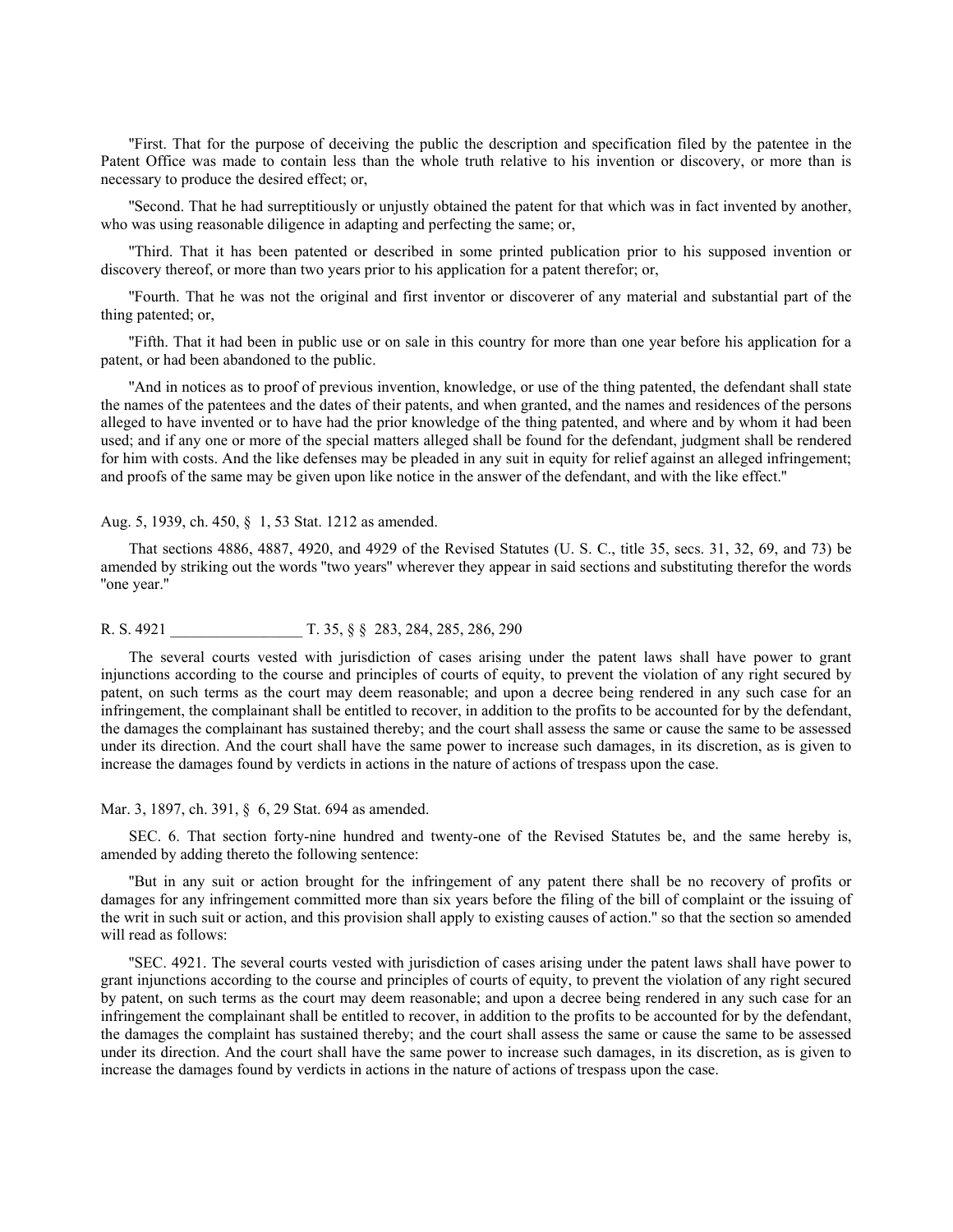''But in any suit or action brought for the infringement of any patent there shall be no recovery of profits or damages for any infringement committed more than six years before the filing of the bill of complaint or the issuing of the writ in such suit or action, and this provision shall apply to existing causes of action.''

#### Feb. 18, 1922, ch. 58, § 8, 42 Stat. 392 as amended.

SEC. 8. That section 4921 of the Revised Statutes be, and the same is hereby, amended to read as follows:

''SEC. 4921. The several courts vested with jurisdiction of cases arising under the patent laws shall have power to grant injunctions according to the course and principles of courts of equity, to prevent the violation of any right secured by patent, on such terms as the court may deem reasonable; and upon a decree being rendered in any such case for an infringement the complainant shall be entitled to recover, in addition to the profits to be accounted for by the defendant, the damages the complainant has sustained thereby, and the court shall assess the same or cause the same to be assessed under its direction. If on the proofs it shall appear that the complainant has suffered damage from the infringement or that the defendant has realized profits therefrom to which the complainant is justly entitled, but that such damages or profits are not susceptible of calculation and determination with reasonable certainty, the court may, on evidence tending to establish the same, in its discretion, receive opinion or expert testimony, which is hereby declared to be competent and admissible, subject to the general rules of evidence applicable to this character of testimony; and upon such evidence and all other evidence in the record the court may adjudge and decree the payment by the defendant to the complainant of a reasonable sum as profits or general damages for the infringement: *Provided,* That this provision shall not affect pending litigation. And the court shall have the same power to increase such damages, in its discretion, as is given to increase the damages found by verdicts in actions in the nature of actions of trespass upon the case; but in any suit or action brought for the infringement of any patent there shall be no recovery of profits or damages for any infringement committed more than six years before the filing of the bill of complaint or the issuing of the writ in such suit or action, and this provision shall apply to existing causes of action. And it shall be the duty of the clerks of such courts within one month after the filing of any action, suit, or proceeding arising under the patent laws to give notice thereof in writing to the Commissioner of Patents, setting forth in order so far as known the names and addresses of the litigants, names of the inventors, and the designating number or numbers of the patent or patents upon which the action, suit, or proceeding has been brought, and in the event any other patent or patents be subsequently included in the action, suit, or proceeding by amendment, answer, cross bill, or other pleading, the clerk shall give like notice thereof to the Commissioner of Patents, and within one month after the decision is rendered or a decree issued the clerk of the court shall give notice thereof to the Commissioner of Patents, and it shall be the duty of the Commissioner of Patents on receipt of such notice forthwith to indorse the same upon the file wrapper of the said patent or patents and to incorporate the same as a part of the contents of said file or file wrapper; and for each notice required to be furnished to the Commissioner of Patents in compliance herewith a fee of 50 cents shall be taxed by the clerk as costs of suit.''

## Aug. 1, 1946, ch. 726, 60 Stat. 778 as amended.

That section 4921 of the Revised Statutes of the United States (35 U. S. C. A. 70) is hereby amended to read as follows:

''The several courts vested with jurisdiction of cases arising under the patent laws shall have power to grant injunctions according to the course and principles of courts of equity, to prevent the violation of any right secured by patent, on such terms as the court may deem reasonable; and upon a judgment being rendered in any case for an infringement the complainant shall be entitled to recover general damages which shall be due compensation for making, using, or selling the invention, not less than a reasonable royalty therefor, together with such costs, and interest, as may be fixed by the court. The court may in its dis- cretion award reasonable attorney's fees to the prevailing party upon the entry of judgment on any patent case.

''The court is authorized to receive expert or opinion evidence upon which to determine in conjunction with any other evidence in the record, due compensation for making, using, or selling the invention, and such expert or opinion evidence is declared to be competent and admissible subject to the general rules of evidence applicable thereto.

''The court shall assess said damages, or cause the same to be assessed, under its direction and shall have the same power to increase the assessed damages, in its discretion, as is given to increase the damages found by verdicts in actions in the nature of actions of trespass upon the case; but recovery shall not be had for any infringement committed more than six years prior to the filing of the complaint in the action. And it shall be the duty of the clerks of such courts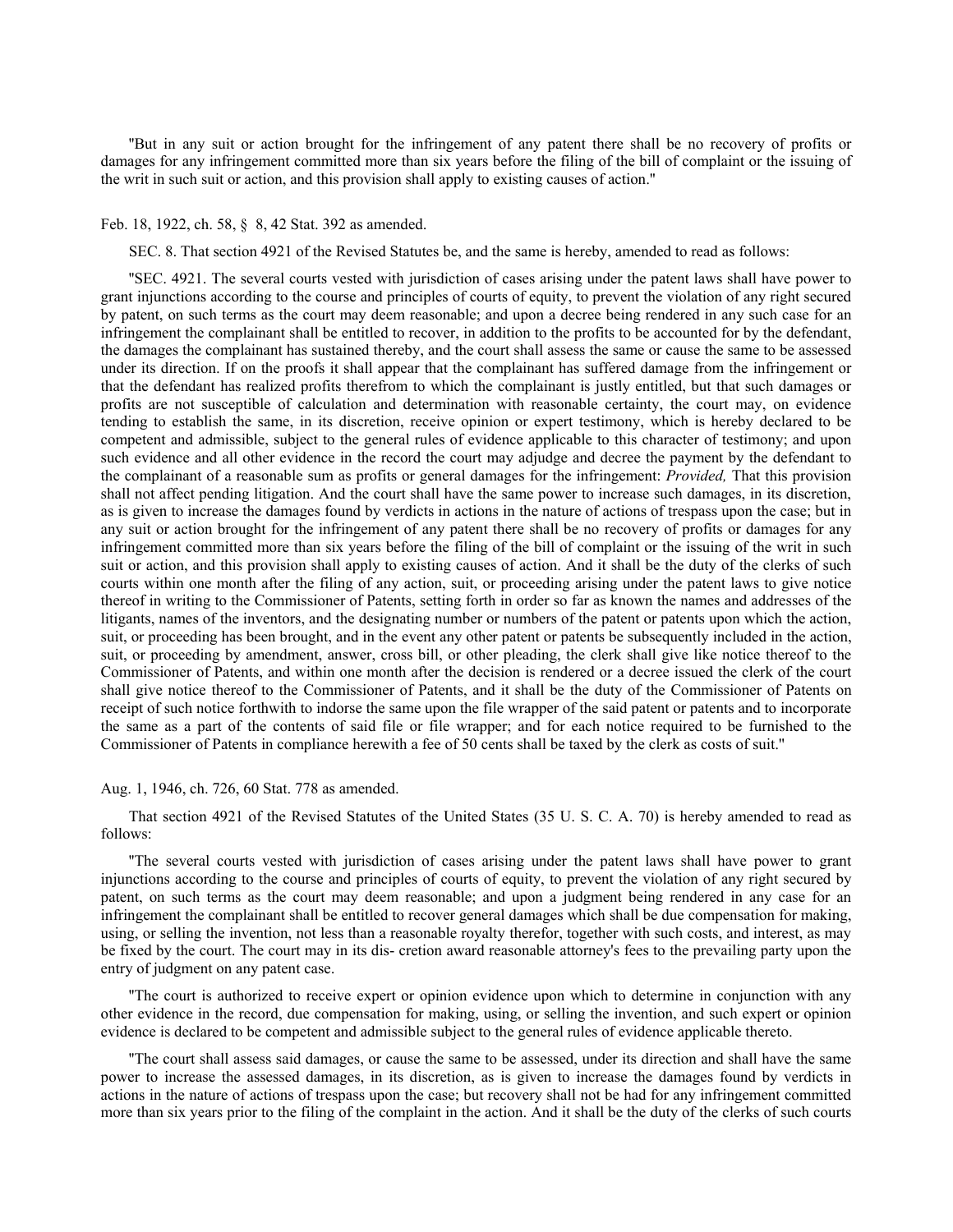within one month after the filing of any action, suit, or proceeding arising under the patent laws to give notice thereof in writing to the Commissioner of Patents, setting forth in order so far as known the names and addresses of the litigants, names of the inventors, and the designating number or numbers of the patent or patents upon which the action, suit, or proceeding has been brought, and in the event any other patent or patents be subsequently included in the action, suit, or proceeding by amendment, answer, cross bill, or other pleading, the clerk shall give like notice thereof to the Commissioner of Patents, and within one month after the decision is rendered or a judgment issued the clerk of the court shall give notice thereof to the Commissioner of Patents, and it shall be the duty of the Commissioner of Patents on receipt of such notice forthwith to endorse the same upon the file wrapper of the said patent or patents, and to incorporate the same as a part of the contents of said file or file wrapper.''

This Act shall take effect upon approval and shall apply to pending causes of action in which the taking of the testimony has not been concluded: *Provided, however,* That pending causes of action in which the taking of the testimony has been concluded are to be governed by the statute in force at the time of approval of this Act as if such statute had not been amended.

# R. S. 4922 T. 35, § 288

Whenever, through inadvertence, accident, or mistake and without any willful default or intent to defraud or mislead the public, a patentee has, in his specification, claimed to be the original and first inventor or discoverer of any material or substantial part of the thing patented, of which he was not the original and first inventor or discoverer, every such patentee, his executors, administrators, and assigns, whether of the whole or any sectional interest in the patent, may maintain a suit at law or in equity, for the infringement of any part thereof, which was bona fide his own, if it is a material and substantial part of the thing patented, and definitely distinguishable from the parts claimed without right, notwithstanding the specifications may embrace more than that of which the patentee was the first inventor or discoverer. But in every such case in which a judgment or decree shall be rendered for the plaintiff no costs shall be recovered unless the proper disclaimer has been entered at the Patent Office before the commencement of the suit. But no patentee shall be entitled to the benefits of this section if he has unreasonably neglected or delayed to enter a disclaimer.

# R. S. 4923 T. 35, § 102, 104

Whenever it appears that a patentee, at the time of making his application for the patent, believed himself to be the original and first inventor or discoverer of the thing patented, the same shall not be held to be void on account of the invention or discovery, or any part thereof, having been known or used in a foreign country, before his invention or discovery thereof, if it had not been patented or described in a printed publication.

# R. S. 4929 **T. 35, § 171**

Any person who, by his own industry, genius, efforts, and expense, has invented and produced any new and original design for a manufacture, bust, statute, altorelievo, or bas-relief; any new and original design for the printing of woolen, silk, cotton, or other fabrics; any new and original impression, ornament, patent, print, or picture to be printed, painted, cast, or otherwise placed on or worked into any article of manufacture: or any new, useful, and original shape or configuration of any article of manufacture, the same not having been known or used by others before his invention or production thereof, or patented or described in any printed pub- lication, may, upon payment of the fee prescribed, and other due proceedings had the same as in cases of inventions or discoveries, obtain a patent therefor.

### As amended May 9, 1902, ch. 783, 32 Stat. 193.

That section forty-nine hundred and twenty-nine of the Revised Statutes be, and the same is hereby, amended so as to read as follows:

''SEC. 4949. [sic] Any person who has invented any new, original, and ornamental design for an article of manufacture, not known or used by others in this country before his invention thereof, and not patented or described in any printed publication in this or any foreign country before his invention thereof, or more than two years prior to his application, and not in public use or on sale in this country for more than two years prior to his application, unless the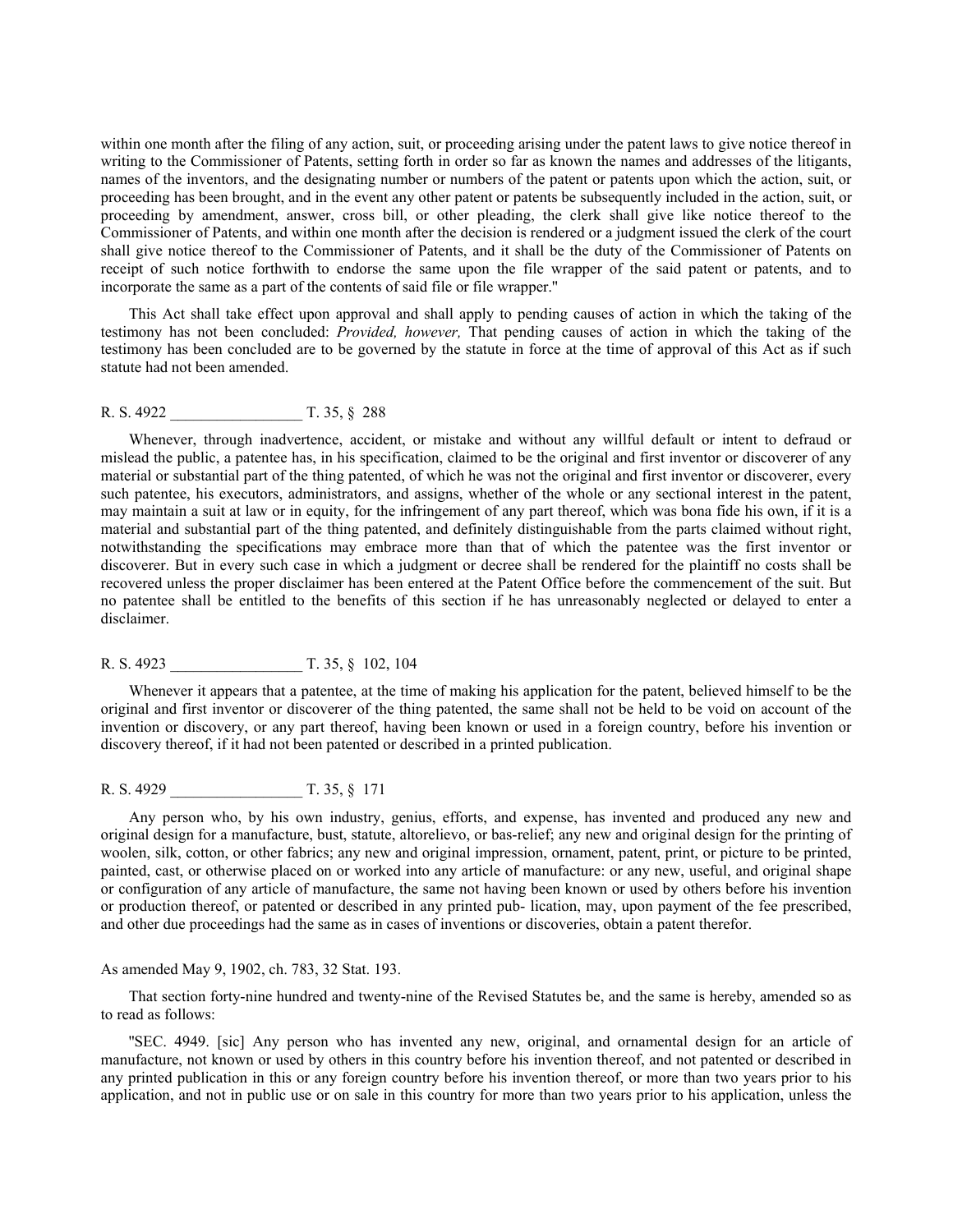same is proved to have been abandoned, may, upon payment of the fees required by law and other due proceedings had, the same as in cases of inventions or discoveries covered by section 4886, obtain a patent therefor.''

As amended Aug. 5, 1939, ch. 450, § 1, 53 Stat. 1212.

That sections 4886, 4887, 4920, and 4929 of the Revised Statutes (U. S. C., title 35, secs. 31, 32, 69, and 73) be amended by striking out the words ''two years'' wherever they appear in said sections and substituting therefor the words "one year".

R. S. 4930 **T. 35, § 114** 

The commissioner may dispense with models of designs when the design can be sufficiently represented by drawings or photographs.

R. S. 4931 **T. 35, § 173** 

Patents for designs may be granted for the term of three years and six months, or for seven years, or for fourteen years, as the applicant may, in his application, elect.

R. S. 4933 \_\_\_\_\_\_\_\_\_\_\_\_\_\_\_\_\_ T. 35, § 171

All the regulations and provisions which apply to obtaining or protecting patents for inventions or discoveries not inconsistent with the provisions of this title, shall apply to patents for designs.

R. S. 4934 **T.** 35, § § 12, 13, 41

The following shall be the rates for patent-fees:

On filing each original application for a patent, except in design cases, fifteen dollars.

On issuing each original patent, except in design cases, twenty dollars.

In design cases: For three years and six months ten dollars; for seven years, fifteen dollars; for fourteen years, thirty dollars.

On filing each caveat, ten dollars.

On every application for the re-issue of a patent, thirty dollars.

On filing each disclaimer, ten dollars.

On every application for the extension of a patent, fifty dollars.

On the granting of every extension of a patent, fifty dollars.

On an appeal for the first time from the primary examiners to the examiners-in-chief, ten dollars.

On every appeal from the examiners-in-chief to the Commissioner, twenty dollars.

For certified copies of patents and other papers, including certified printed copies, ten cents per hundred words.

For recording every assignment, agreement, power of attorney, or other paper, of three hundred words or under, one dollar; of over three hundred and under one thousand words, two dollars; of over one thousand words, three dollars.

For copies of drawings, the reasonable cost of making them.

As amended Feb. 18, 1922, ch. 58, § 9, 42 Stat. 393.

SEC. 9. That section 4934 of the Revised Statutes be, and the same is hereby, amended to read as follows:

''SEC. 4934. The following shall be the rates for patent fees: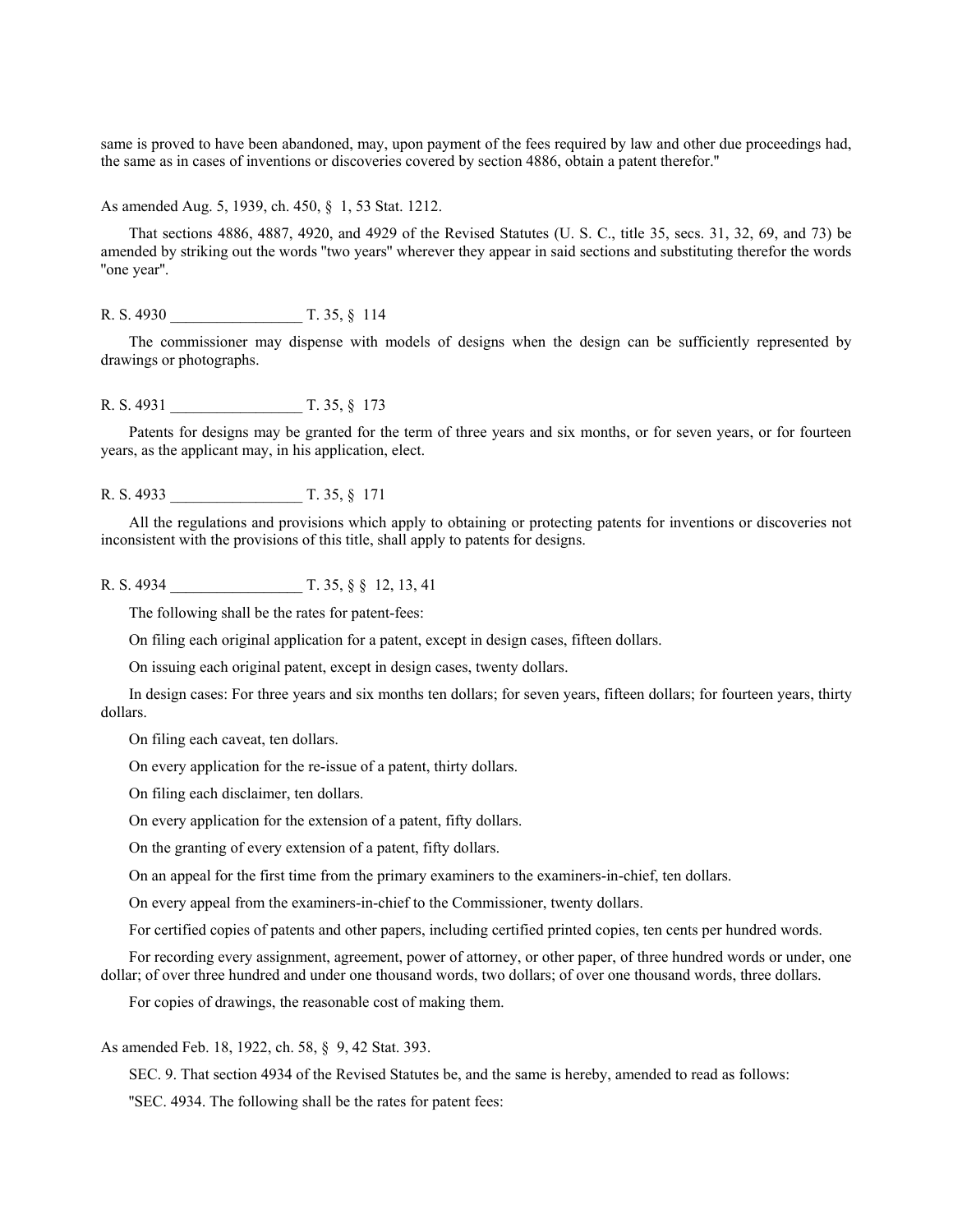''On filing each original application for a patent, except in design cases, \$ 20.

''On issuing each original patent, except in design cases, \$ 20.

''In design cases: For three years and six months, \$ 10; for seven years, \$ 15; for fourteen years, \$ 30.

''On every application for the reissue of a patent, \$ 30.

''On filing each disclaimer, \$ 10.

''On an appeal for the first time from the primary examiners to the examiners in chief, \$ 10.

''On every appeal from the examiners in chief to the commissioner, \$ 20.

''For uncertified printed copies of specifications and drawings of patents, 10 cents per copy: *Provided,* That the Commissioner of Patents may supply public libraries of the United States with such copies as published, for \$ 50 per annum: *Provided further,* That the Commissioner of Patents may exchange copies of United States patents for those of foreign countries.

''For copies of records made by the Patent Office, excluding printed copies, 10 cents per hundred words.

''For each certificate, 25 cents.

''For recording every assignment, agreement, power of attorney, or other paper of three hundred words or under, \$ 1; of over three hundred and under one thousand words, \$ 2; and for each additional thousand words or fraction thereof, \$ 1; for each additional patent or application included or involved in one writing, where more than one is so included or involved, 25 cents additional.

''For copies of drawings, the reasonable cost of making them.''

As amended Feb. 14, 1927, ch. 139, § 2, 44 Stat. 1098.

SEC. 2. That section 4934 of the Revised Statutes be amended to read as follows:

''SEC. 4934. The following shall be the rates for patent fees:

''On filing each original application for a patent, except in design cases, \$ 20, and \$ 1 for each claim in excess of twenty.

''On issuing each original patent, except in design cases, \$ 20, and \$ 1 for each claim in excess of twenty.

''In design cases: For three years and six months, \$ 10; for seven years, \$ 15; for fourteen years, \$ 30.

''On every application for the reissue of a patent, \$ 30.

''On filing each disclaimer, \$ 10.

''On an appeal for the first time from the primary examiners to the examiners in chief, \$ 10.

''On every appeal from the examiners in chief to the commissioner, \$ 20.

''For uncertified printed copies of specifications and drawings of patents, 10 cents per copy: *Provided,* That the Commissioner of Patents may supply public libraries of the United States with such copies as published for \$ 50 per annum: *Provided further,* That the Commissioner of Patents may exchange copies of United States patents for those of foreign countries.

''For copies of records made by the Patent Office, excluding printed copies, 10 cents per hundred words.

''For each certificate, 25 cents.

''For recording every assignment, agreement, power of attorney, or other paper of three hundred words or under, \$ 1; of over three hundred and under one thousand words, \$ 2; and for each additional thousand words or fraction thereof, \$ 1; for each additional patent or application included or involved in one writing, where more than one is so included or involved, 25 cents additional.

''For copies of drawings, the reasonable cost of making them.''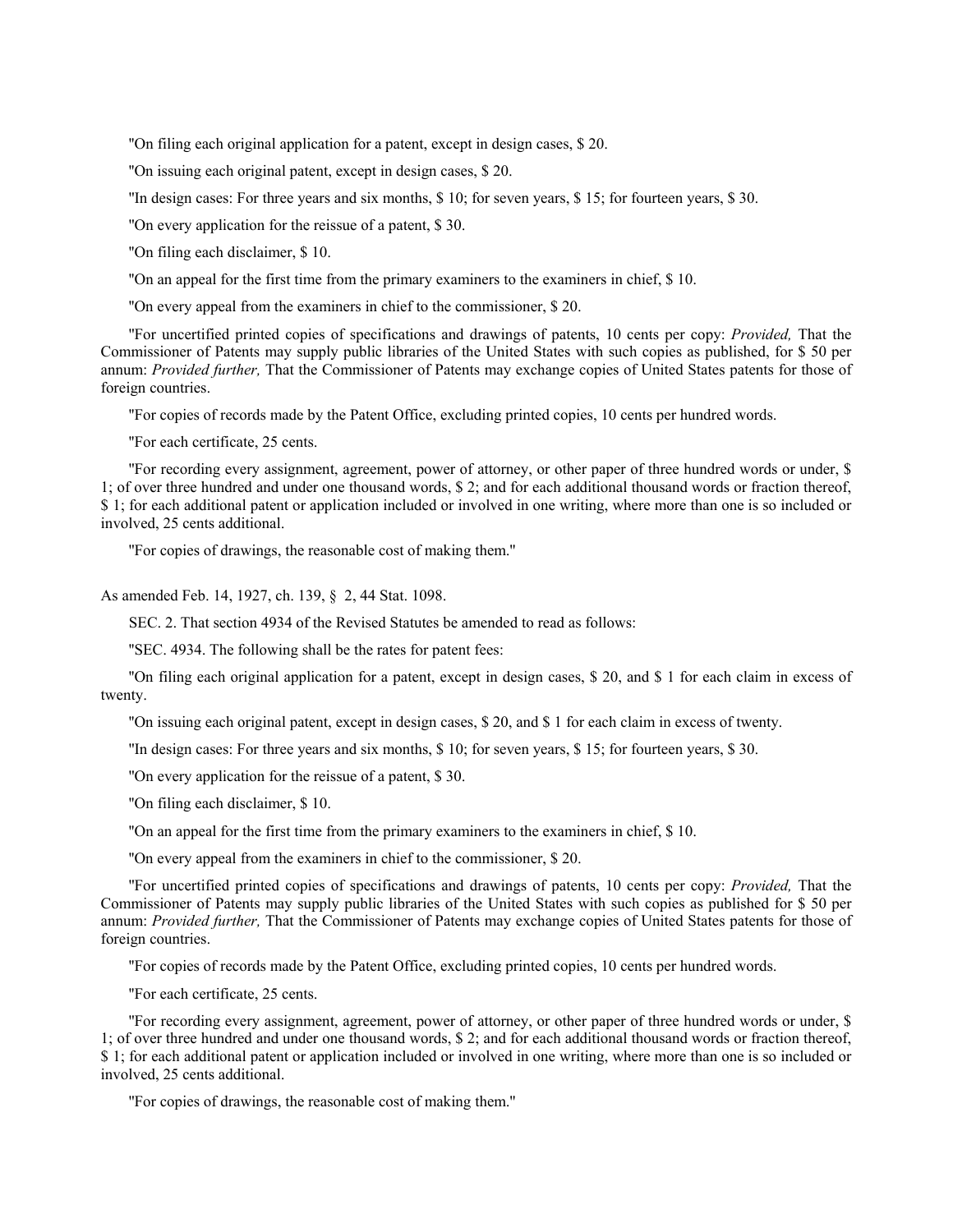As amended Mar. 2, 1927, ch. 273, § 13, 44 Stat. 1337.

SEC. 13. That section 4934 of the Revised Statutes of the United States be amended by striking out the following words: "On an appeal for the first time from the primary examiners to the examiners in chief, \$ 10. On every appeal from the examiners in chief to the commissioner, \$ 20,'' and substituting therefor the words ''on an appeal for the first time from the primary examiners to the board of appeals, \$ 15. On every appeal from the examiner of interferences to the board of appeals, \$ 25.''

As amended Apr. 11, 1930, ch. 132, § 3, 46 Stat. 155.

SEC. 3. Section 4934 of the Revised Statutes, as amended (United States Code, title 35, section 78), is amended to read as follows:

''SEC. 4934. The following shall be the rates for patent fees:

''On filing each original application for a patent, except in design cases, \$ 25, and \$ 1 for each claim in excess of twenty.

''On issuing each original patent, except in design cases, \$ 25, and \$ 1 for each claim in excess of twenty.

''In design cases: For three years and six months, \$ 10; for seven years, \$ 15; for fourteen years, \$ 30.

''On every application for the reissue of a patent, \$ 30.

''On filing each disclaimer \$ 10.

''On an appeal for the first time from the primary examiners to the Board of Appeals, \$ 15.

''On every appeal from the examiner of interferences to the Board of Appeals, \$ 25.

''For uncertified printed copies of specifications and drawings of patents, 10 cents per copy: *Provided,* That the Commissioner of Patents may supply public libraries of the United States with such copies as published, for \$ 50 per annum: *Provided further,* That the Commissioner of Patents may exchange copies of United States patents for those of foreign countries.

''For copies of records made by the Patent Office, excluding printed copies, 10 cents per hundred words.

''For each certificate, 50 cents.

''For recording every assignment, agreement, power of attorney, or other paper not exceeding six pages, \$ 3; for each additional two pages or less, \$ 1; for each additional patent or application included or involved in one writing, where more than one is so included or involved, 50 cents additional.

''For copies of drawings, the reasonable cost of making them.''

As amended June 30, 1932, ch. 314, § § 308, 309, 47 Stat. 410.

SEC. 308. After the expiration of thirty days after the enactment of this Act (but in no event prior to July 1, 1932), the base fee of \$ 25 provided by section 4934 of the Revised Statutes, as amended (U. S. C., Sup. V, title 35, sec. 78), to be paid upon the filing of each original application and upon each renewal application for patent, except in design cases, and on issuing each original patent, except in design cases, is hereby increased to \$ 30.

SEC. 309. Section 4934 of the Revised Statutes, as amended (U. S. C., Sup. V, title 35, sec. 78), is amended by adding at the end thereof the following:

''On filing each petition for the revival of an abandoned application for a patent, \$ 10.''

As amended Aug. 9, 1939, ch. 619, § 3, 53 Stat. 1293.

SEC. 3. That section 4934 of the Revised Statutes (U. S. C., title 35, sec. 78) be amended by changing the last sentence to read: ''On filing each petition for the revival of an abandoned application for a patent or for the delayed payment of the fee for issuing each patent, \$ 10.''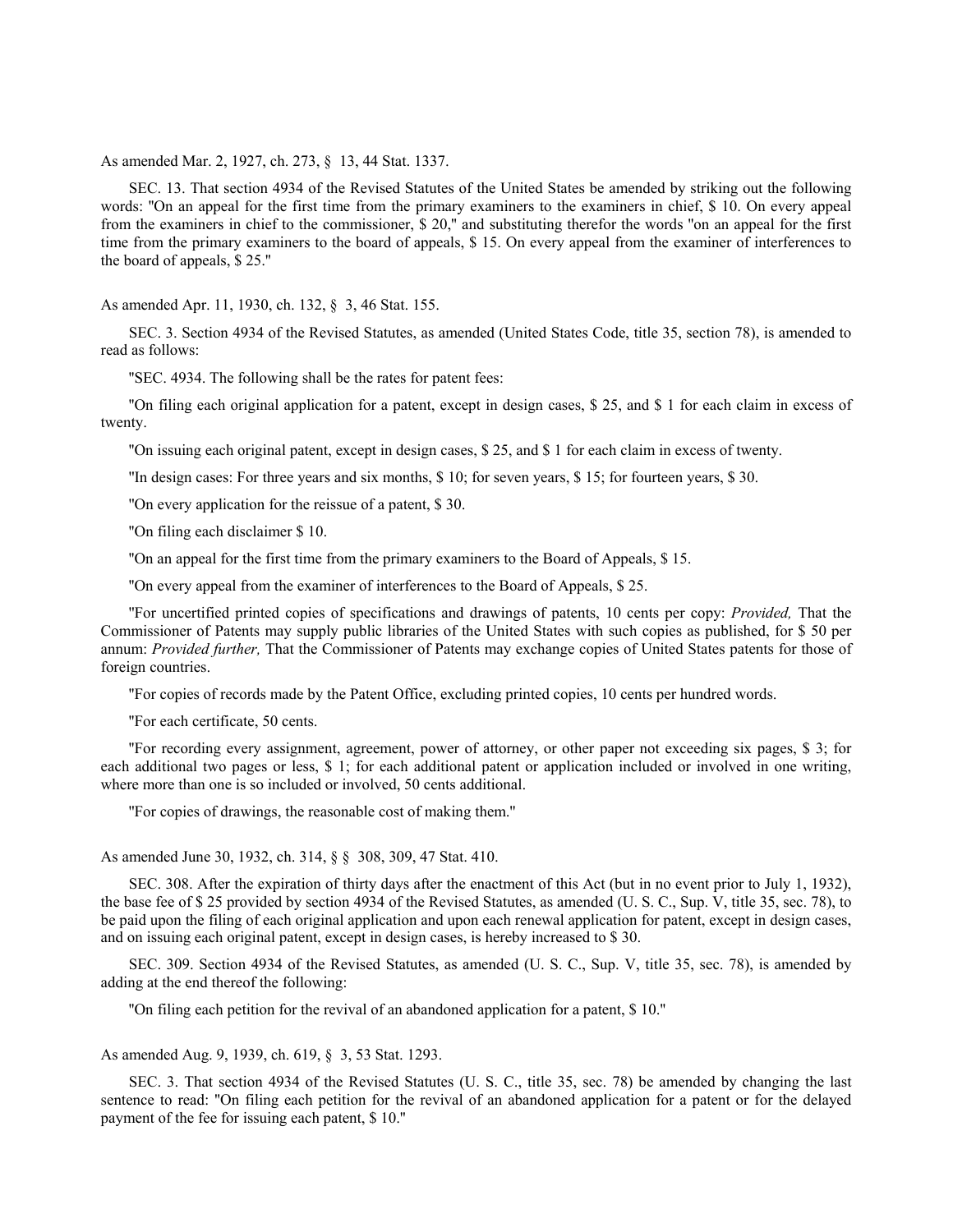### As amended June 15, 1950, ch. 249, 64 Stat. 215.

That section 4934 of the Revised Statutes, as amended (U. S. C., title 35, sec. 78), is amended by inserting after ''*Provided,* That the Commissioner of Patents may supply public libraries of the United States with such copies as published, for \$ 50 per annum'' a colon and the following: ''*Provided further,* That the Commissioner of Patents may supply to any public library approved by the Commissioner, which on January 1, 1949, was receiving such copies under the preceding proviso, such copies for any year in which such library did not receive copies under the preceding proviso upon the payment of \$ 50 per year for any such year.''

## R. S. 4935 T. 35, § 42

Patent fees may be paid to the Commissioner of Patents, or to the Treasurer or any of the assistant treasurers of the United States, or to any of the designated depositaries, national banks, or receivers of public money, designated by the Secretary of the Treasury for that purpose; and such officer shall give the depositor a receipt or certificate of deposit therefor. All money received at the Patent Office, for any purpose, or from any source whatever, shall be paid into the Treasury as received, without any deduction whatever.

R. S. 4936 **T. 35, § 42** 

The Treasurer of the United States is authorized to pay back any sum or sums of money to any person who has through mistake paid the same into the Treasury, or to any receiver or depositary, to the credit of the Treasury, as for fees accruing at the Patent Of- fice, upon a certificate thereof being made to the Treasurer by the Commissioner of Patents.

STATUTES AT LARGE

Mar. 3, 1883, ch. 143 (part), 22 Stat. 625 T. 35, § 266

The Secretary of the Interior and the Commissioner of Patents are authorized to grant any officer of the government, except officers and employees of the Patent Office, a patent for any invention of the classes mentioned in section forty-eight hundred and eighty-six of the Revised Statutes, when such invention is used or to be used in the public service, without the payment of any fee: *Provided,* That the applicant in his application shall state that the invention described therein, if patented, may be used by the government or any of its officers or employees in the prosecution of work for the government, or by any other person in the United States, without the payment to him of any royalty thereon, which stipulation shall be included in the patent.

As amended Apr. 30, 1928, ch. 460, 45 Stat. 467.

That so much of chapter 143 of the Act of Congress approved March 3, 1883 (Twenty-second Statutes at Large, page 625), as relates to issue of patents without payment of any fee be, and the same is hereby, amended to read as follows:

''The Commissioner of Patents is authorized to grant, subject to existing law, to any officer, enlisted man, or employee of the Government, except officers and employees of the Patent Office, a patent for any invention of the classes mentioned in section 4886 of the Revised Statutes, without the payment of any fee when the head of the department or independent bureau certifies such invention is used or liable to be used in the public interest: *Provided,* That the applicant in his application shall state that the invention described therein, if patented, may be manufactured and used by or for the Government for governmental purposes without the payment to him of any royalty thereon, which stipulation shall be included in the patent.''

Feb. 4, 1887, ch. 105, § § 1 and 2, 24 Stat. 387 T. 35, § 289

Hereafter, during the term of letters patent for a design, it shall be unlawful for any person other than the owner of said letters patent, without the license of such owner, to apply the design secured by such letters patent, or any colorable imitation thereof, to any article of manufacture for the purpose of sale, or to sell or expose for sale any article of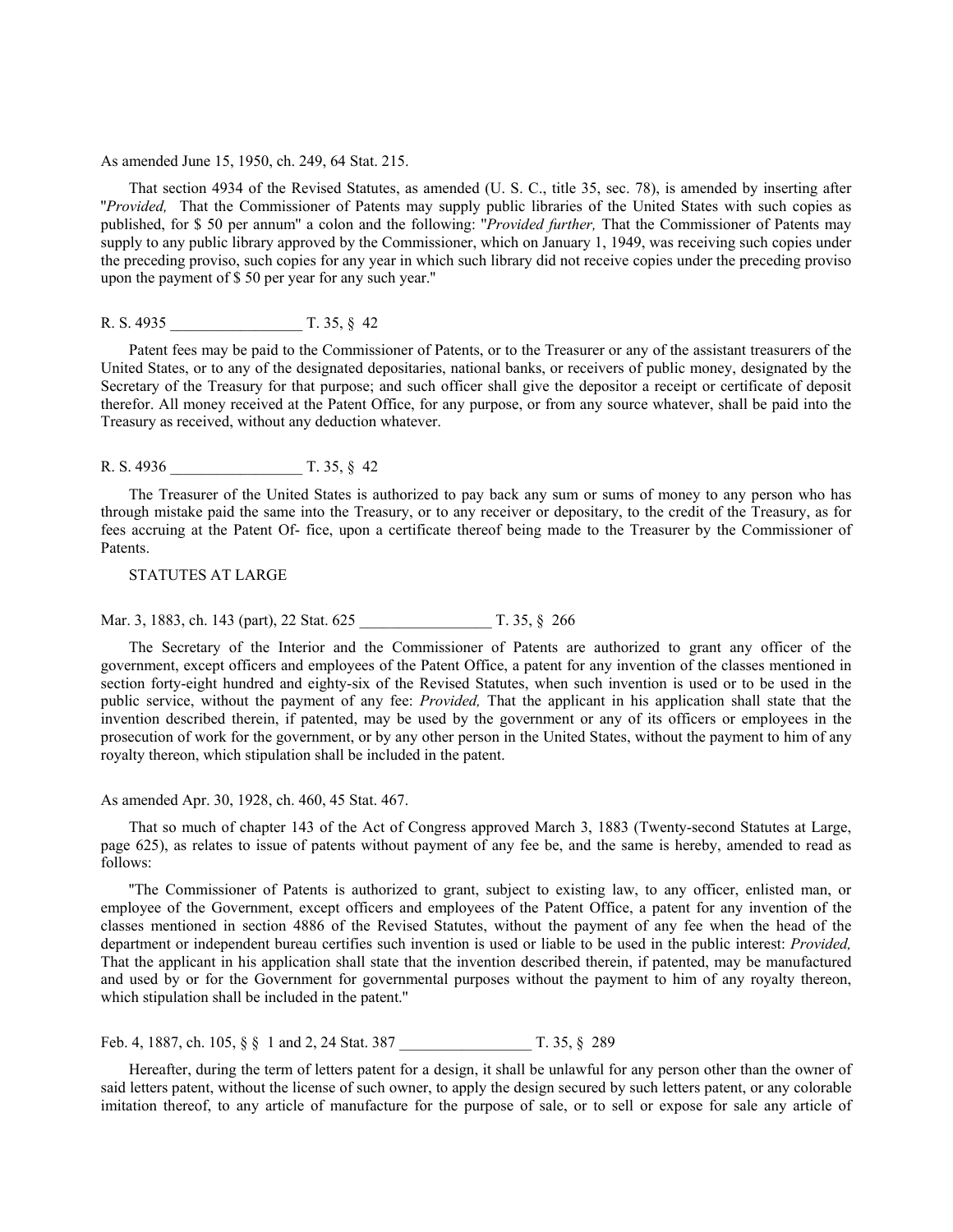manufacture to which such design or colorable imitation shall, without the license of the owner, have been applied, knowing that the same has been so applied. Any person violating the provisions, or either of them, of this section, shall be liable in the amount of two hundred and fifty dollars; and in case the total profit made by him from the manufacture or sale, as aforesaid, of the article or articles to which the design, or colorable imitation thereof, has been applied, exceeds the sum of two hundred and fifty dollars, he shall be further liable for the excess of such profit over and above the sum of two hundred and fifty dollars; and the full amount of such liability may be recovered by the owner of the letters patent, to his own use, in any circuit court of the United States having jurisdiction of the parties, either by action at law or upon a bill in equity for an injunction to restrain such infringement.

SEC. 2. That nothing in this Act contained shall prevent, lessen, impeach, or avoid any remedy at law or in equity which any owner of letters patent for a design, aggrieved by the infringement of the same might have had if this act had not been passed; but such owner shall not twice recover the profit made from the infringement.

Feb. 18, 1888, ch. 15, 25 Stat. 40 T. 35, § 153 See under R. S. 4883.

Mar. 3, 1891, ch. 541, § 1 (part) 26 Stat. 940 T. 35, § 10

And certified copies of such drawings and specifications may be furnished by the Commissioner of Patents to persons applying therefor upon payment of the present rates for uncertified copies, and twenty-five cents additional for each certification.

May 19, 1896, ch. 204, 29 Stat. 124 T. 35, § 41 See under R. S. 493.

Mar. 3, 1897, ch. 391, § § 1, 2, 3, 4, 5, 6, 29 Stat. 694. T. 35, § § 101, 102, 119, 133, 211, 267, 282-6, 250, 171, 172.

See under R. S. 4886, 4920, 4887, 4894, 4898, 4921.

Mar. 3, 1897, ch. 391, § 7, 29 Stat. 694 **Omitted** 

SEC. 7. That in every case where the head of any Department of the Government shall request the Commissioner of Patents to expedite the consideration of an application for a patent it shall be the duty of such head of a Department to be represented before the Commissioner in order to prevent the improper issue of a patent.

June 10, 1898, ch. 423, § 30 Stat. 440 \_\_\_\_\_\_\_\_\_\_\_\_\_\_\_\_\_ T. 35, § 9

SEC. 1. That for the purpose of determining with more readiness and accuracy the novelty of inventions for which applications for letters patent are or may be filed in the United States Patent Office and to prevent the issuance of letters patent of the United States for inventions which are not new the Commissioner of Patents is hereby authorized and directed to revise and perfect the classification, by subjects-matter, of all letters patent and printed publications in the United States Patent Office which constitute the field of search in the examination as to the novelty of invention for which applications for patents are or may be filed.

Feb. 28, 1899, ch. 227, 30 Stat. 915 \_\_\_\_\_\_\_\_\_\_\_\_\_\_\_\_\_ T. 35, § 117

See under R. S. 4896.

Apr. 11, 1902, ch. 417, 32 Stat. 95 T. 35, § 153

See under R. S. 4883.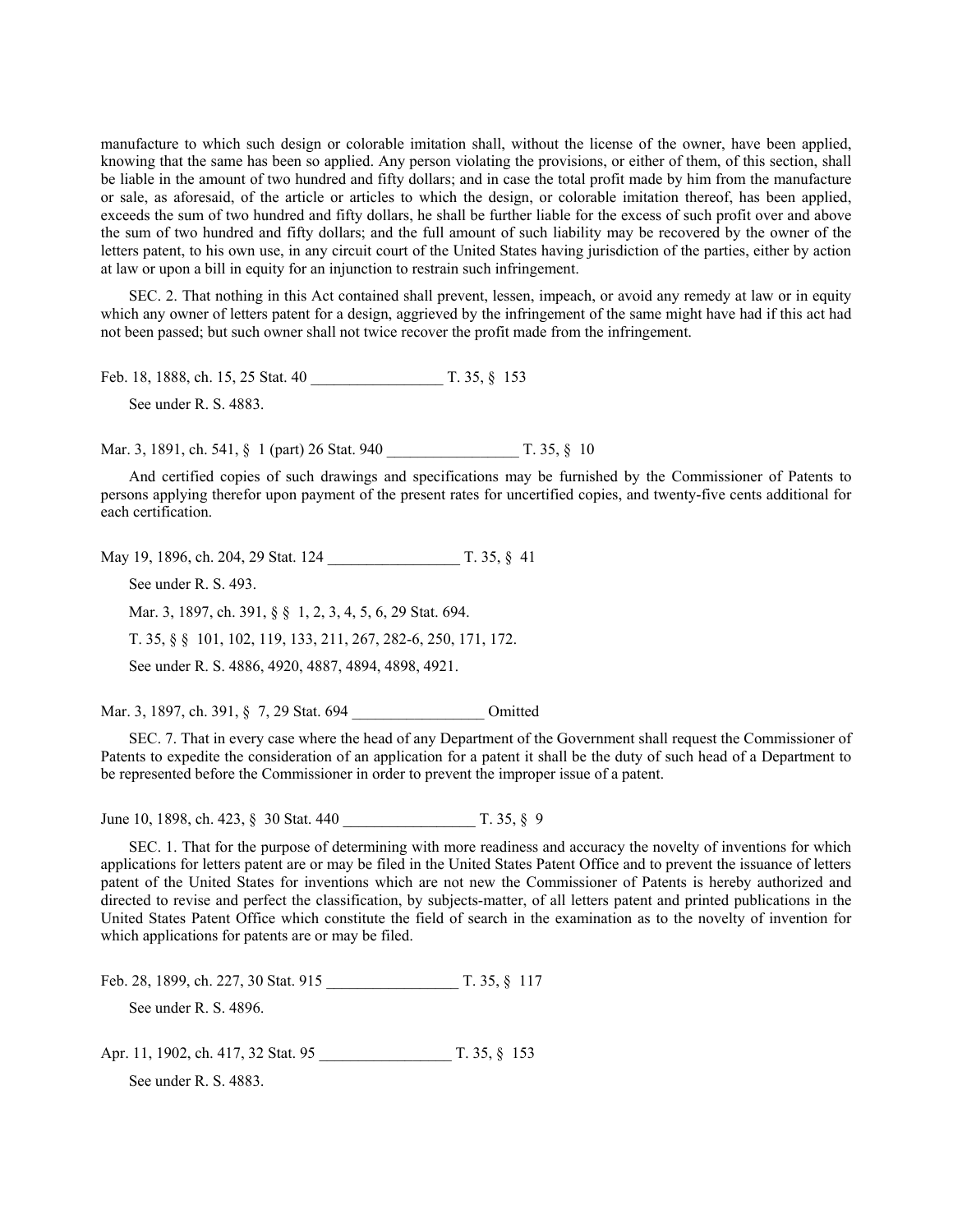May 9, 1902, ch. 783, 32 Stat. 193 T. 35, § 171 See under R. S. 4929. Mar. 3, 1903, ch. 1019, § § 1, 2, 3, 32 Stat. 1225-7 T. 35, § § 102, 115, 117, 119, 172. See under R. S. 4887, 4892, 4896. May 23, 1908, ch. 188, 35 Stat. 245 T. 35, § 117 See under R. S. 4896. May 23, 1908, ch. 189, 35 Stat. 246 T. 35, § 151

See under R. S. 4885.

May 27, 1908. ch. 200, § 1 (part), 35 Stat. 343 T. 35, § 41

In lieu of the fees fixed by section forty-nine hundred and thirty-four of the Revised Statutes for recording assignments, agreements, powers of attorney, or other papers in the Patent Office the following shall hereafter be the rates:

For recording every assignment, agreement, power of attorney, or other paper, of three hundred words or under, one dollar; of over three hundred and under one thousand words, two dollars; and for each additional thousand words or fraction thereof, one dollar.

Jan. 14, 1915, Pub. Res. 61, 38 Stat. 1221 \_\_\_\_\_\_\_\_\_\_\_\_\_\_\_\_\_ T. 35, § 12

That the Commissioner of Patents of the United States be, and he is hereby, authorized to exchange with the Dominion of Canada, under such terms of contract as may by him be deemed practicable, printed copies of patents now in the United States Patent Office and hereafter issued by the United States.

Mar. 3, 1915, ch. 94, § § 1, 2, 38 Stat. 958 \_\_\_\_\_\_\_\_\_\_\_\_\_\_\_\_\_ T. 35, § § 111-113, 162 See under R. S. 4888, 4889.

Feb. 15, 1916, ch. 22, § 1, 39 Stat. 9 \_\_\_\_\_\_\_\_\_\_\_\_\_\_\_\_\_ T. 35, § 3

See under R. S. 476.

July 6, 1916, ch. 225, § 1 (part), 39 Stat. 348 \_\_\_\_\_\_\_\_\_\_\_\_\_\_\_\_\_ T. 35, § § 133, 267 See under R. S. 4894.

Nov. 4, 1919, ch. 93, § 1 (part), 41 Stat. 335 \_\_\_\_\_\_\_\_\_\_\_\_\_\_\_\_\_ T. 35, § 41

*Provided,* That hereafter 10 cents per copy shall be charged for uncertified printed copies of specifications and drawings of patents.

Mar. 6, 1920, ch. 94, § 1 (part), 41 Stat. 512 T. 35, § 42

Hereafter all patent fees shall be paid to the Commissioner of Patents, who shall deposit the same in the Treasury of the United States in such manner as the Secretary of the Treasury shall direct, and said commissioner is authorized to pay back any sum or sums of money paid to him by any person by mistake or in excess of the fee required by law.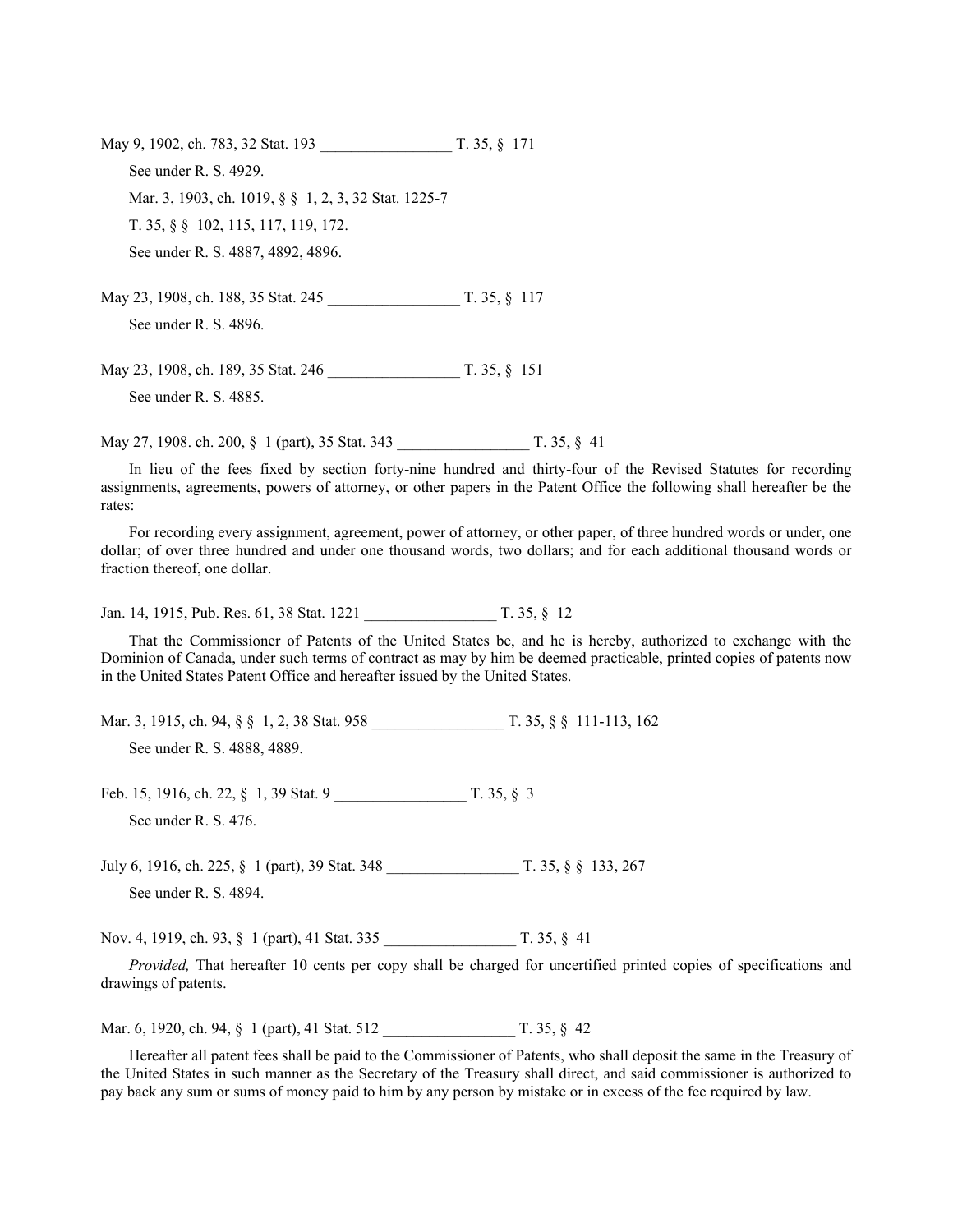Mar. 3, 1921, ch. 126, § § 1-8, 41 Stat. 1313-1315 Omitted

That the rights of priority provided by section 4887 of the Revised Statutes, for the filing of applications for patent for inventions and designs, which rights had not expired on the 1st day of August, 1914, or which rights have arisen since the 1st day of August, 1914, shall be, and the same are hereby extended until the ex- piration of a period of six months from the passage of this Act in favor of the citizens of the United States or citizens or subjects of all countries which have extended, or which now extend or which within said period of six months shall extend substantially reciprocal privileges to citizens of the United States, and such extension shall apply to applications upon which patents have been granted, as well as to applications now pending or filed within the period herein: *Provided,* That such extension shall in no way furnish a basis of claim against the Government of the United States. *Provided further,* That such extension shall in no way affect the right of any citizen of the United States, who, before the passage of this Act, was bona fide in possession of any rights in patents or applications for patent conflicting with rights in patents granted or validated by reason of such extension, to exercise such rights by itself or himself personally, or by such agents, or licensees, as derived their rights from it, or him, before the passage of this Act, and such persons shall not be amenable to any action for infringement of any patent granted or validated by reason of such extension.

A patent shall not be refused on an application coming within the provisions of this Act, nor shall a patent granted on such application be held invalid by reason of the invention having been patented or described in any printed publication or in public use or on sale in the United States prior to the filing of the application, unless such patent or publication or such public use or sale was prior to the filing of the foreign application upon which the right of priority is based.

SEC. 2. That the time now fixed by law for the payment of any fee or for the taking of any action with respect to an application for patent, which time had not expired on August 1, 1914, or which commenced after August 1, 1914, is hereby extended until the expiration of one year from the passage of this Act, without the payment of extension fees or other penalty in favor of the citizens or subjects of countries which have extended, now extend, or shall extend during a period of one year from the passage of this Act substantially reciprocal privileges to citizens of the United States, provided that no extension herein shall confer such privileges on the citizens or subjects of a foreign country for a longer term than the term during which privileges are conferred by such foreign country on the citizens of the United States, but nothing in this Act shall give any right to reopen interference proceedings where final hearing before the examiner of interferences has taken place.

SEC. 3. That no patent granted or validated by reason of the extensions provided for in sections 1 and 2 of this Act shall abridge or otherwise affect the right of any citizen of the United States, or his agent or agents, or his successor in business, to continue any manufacture, use, or sale commenced before the passage of this Act by such citizen, nor shall the continued manufacture, use, or sale by such citizen, or the use or sale of the devices resulting from such manufacture or use constitute an infringement.

SEC. 4. That all applications for patent filed since August 1, 1914, and prior to June 15, 1920, which were executed by an agent of the applicant, and in which a petition, specification, and oath, signed by the inventor, or his executor or administrator, had been filed or shall have been filed within a period of one year from the passage of this Act, and the patents granted on such applications, shall have the same force and effect as if the papers signed by the inventor, or his executor or administrator, had been filed on the date on which the papers signed by the agent were filed.

SEC. 5. That all applications for patent filed since August 1, 1914, in which the oath was executed before or authenticated by a consular officer, or other representative qualified to administer oaths, of a Government acting in the interest of the Government of the United States, shall have ths same force and effect as if said oath had been executed by the applicant before a consular officer of the United States.

SEC. 6. That where an invention was made by a person while serving abroad, during the war, with the forces of the United States, civil or military, the inventor thereof shall be entitled, in interference and other proceedings arising in connection with such invention, to the same rights of priority with respect of such invention as if the same had been made in the United States, and where an application became abandoned or forfeited, during the time the applicant was serving with the forces of the United States, by reason of his failure to take action or pay a fee within the time now required by law, such action may be taken, or the fee paid, within six months from the passage of this Act.

SEC. 7. That no claim shall be made or action brought in respect of the use since August 1, 1914, up to the passage of this Act, by the Government of the United States, or by any persons acting on behalf of, or under contract with, or with the assent of the Government of the United States or of Governments or their representatives associated with the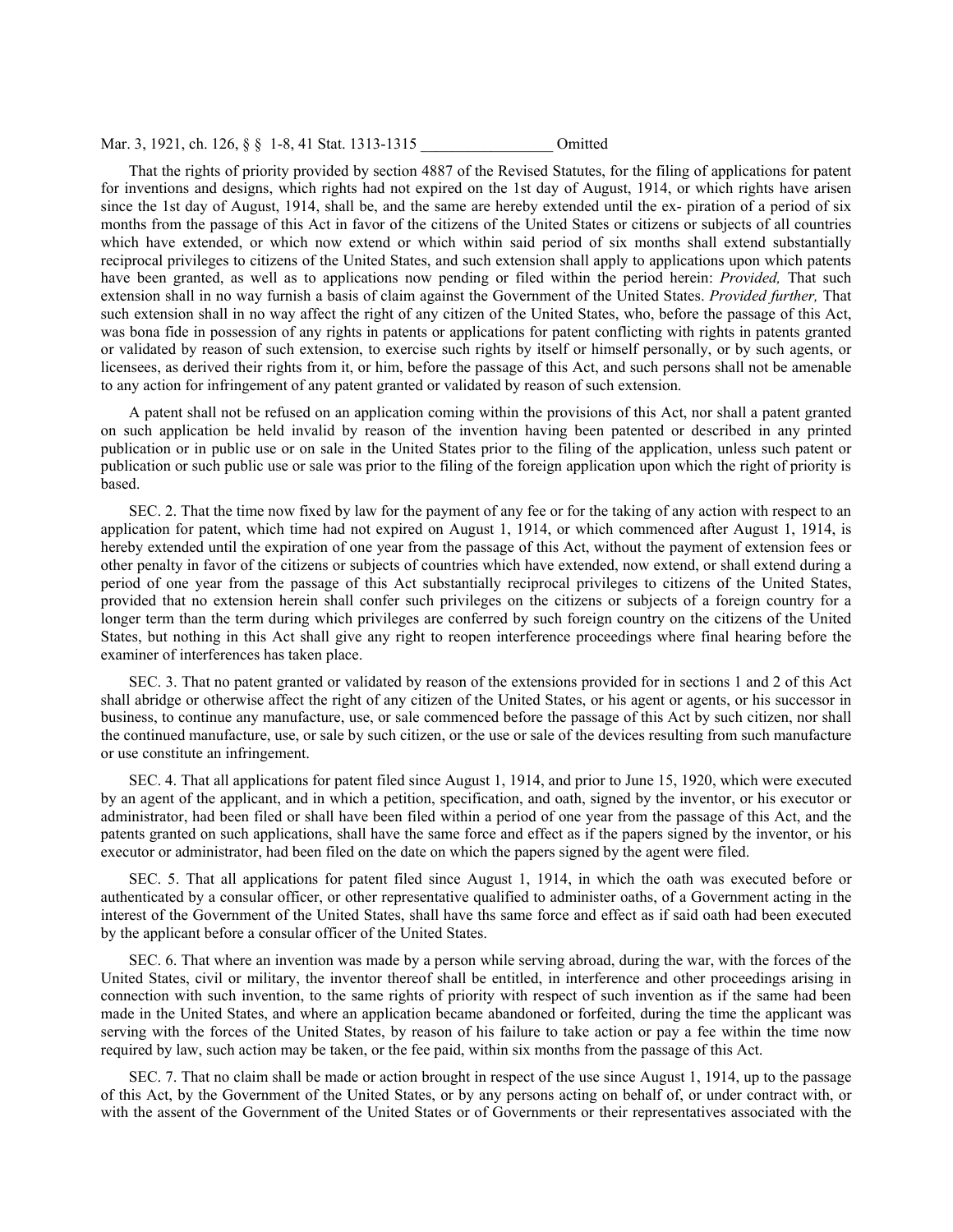United States, under any patent rights owned in whole or in part since August 1, 1914, by an alien enemy, nor in respect of the use of any process during such period, or the sale, offering for sale, or use, at any time, of any products, articles, or apparatus whatsoever manufactured during such period to which such patent rights applied.

SEC. 8. That nothing in this Act shall affect any act done by virtue of the special measures taken during the war under legislative, executive, or administrative authority of the United States in regard to the rights of an enemy, or ally of an enemy, as defined by the Trading with the Enemy Act of October 6, 1917, in patents for inventions and designs.

Feb. 18, 1922, ch. 58, § § 3, 5, 6, 7, 8, 9, 42 Stat. 390-393.

T. 35, § § 12, 13, 24, 31, 32, 41, 153, 261, 283-286, 291.

See under R. S. 487, 4883, 4898, 4906, 4921, 4934.

Mar. 4, 1925, ch. 535, § 1, 43 Stat. 1268 T. 35, § 254

That whenever a mistake in a patent or a trade-mark registration, incurred through the fault of the Patent Office, is clearly disclosed by the records or files of the office, a certificate, stating the fact and nature of such mistake, signed by the Commissioner of Patents and sealed with the seal of the Patent Office, may be issued, without charge, and recorded in the records of patents or trade-marks, and a printed copy thereof attached to each printed copy of the patent or trademark registration, and such certificate shall thereafter be considered as part of the original, and every patent or trademark registration, together with such certificate, shall have the same effect and operation in law on the trial of all actions for causes thereafter arising as if the same had been originally issued in such corrected form. All such certificates heretofore issued in accordance with the rules of the Patent Office and the patents or trade-mark registrations to which they are attached shall have the same force and effect as if such certificates had been specifically authorized by statute.

Feb. 7, 1927, ch. 67, 44 Stat. 1058 \_\_\_\_\_\_\_\_\_\_\_\_\_\_\_\_\_ T. 35, § 287

See under R. S. 4900.

Feb. 14, 1927, ch. 139, § § 1, 2, 44 Stat. 1098-9 \_\_\_\_\_\_\_\_\_\_\_\_\_\_\_\_\_ T. 35, § § 3, 12, 13, 41

See under R. S. 476, 4934.

Mar. 2, 1927, ch. 273, § § 1, 3, 4, 5, 8, 9, 10, 11, 12, 13, 44 Stat. 1335-37.

T. 35, § § 7, 12, 13, 41, 133-5, 141-3, 146, 267, 291

See under R. S. 4894, 482, 4904, 4909, 4911, 4912, 4913, 4915, 4918, 4934.

Mar. 2, 1927, ch. 273, § 14, 44 Stat. 1337 \_\_\_\_\_\_\_\_\_\_\_\_\_\_\_\_\_ T. 35, § 21

SEC. 14. That where the day, or the last day, fixed by statute for taking any action or paying any fee in the United States Patent Office falls on Sunday, or on a holiday within the District of Columbia, the action may be taken, or the fee paid, on the next succeeding secular or business day.

Mar. 3, 1927, ch. 364, 44 Stat. 1394 T. 35, § § 146, 291

That section 52 of the Judicial Code be, and the same is hereby, amended by adding thereto the following:

And upon the filing of a bill in the Supreme Court of the District of Columbia wherein remedy is sought under section 4915 or section 4918 of the Revised Statutes, without seeking other remedy, if it shall appear that there is an adverse party residing in a foreign country, or adverse parties residing in a plurality of districts not embraced within the same State, the court shall have jurisdiction thereof and writs shall, unless the adverse party or parties voluntarily make appearance, be issued against all of the adverse parties with the force and effect and in the manner set forth in this section; provided that writs issued against parties residing in foreign countries pursuant to this section may be served by publication or otherwise as the court shall direct.''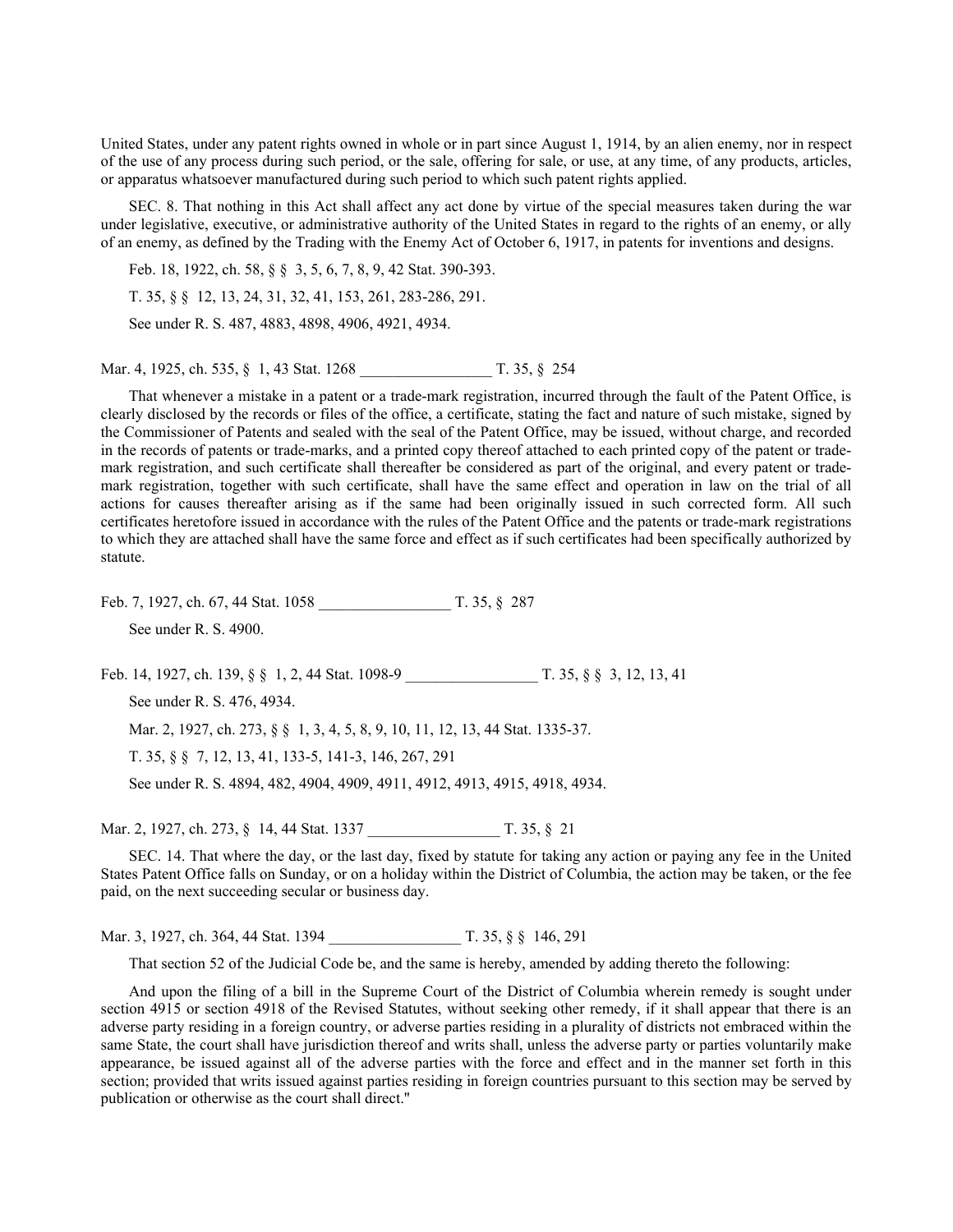Apr. 30, 1928, ch. 460, 45 Stat. 467 T. 35, § 266

See under Mar. 3, 1883, ch. 143, 22 Stat. 625.

May 24, 1928, ch. 730, 45 Stat. 732 \_\_\_\_\_\_\_\_\_\_\_\_\_\_\_\_\_ T. 35, § § 251, 252

See under R. S. 4916.

May 31, 1928, ch. 992, § § 1-4, 45 Stat. 1012-1014 Quartitive Omitted

That any person who served honorably in the military or naval forces of the United States at any time between April 6, 1917, and November 11, 1918, both dates inclusive, and was subsequently honorably discharged, may within six months after the enactment of this Act, upon payment of a fee of \$ 20, make application to the Commissioner of Patents, comprising a verified statement, accompanied by supporting evidence of the following facts:

(A) That he is the inventor or discoverer of an invention or discovery for which a specified patent was granted prior to the 11th day of November, 1918, the original term of which remains unexpired at the time of the filing of the application.

(B) That between April 6, 1917, and November 11, 1918, and also at the time of the passage of this Act, he held, by ownership or contract, a right in said invention or under said patent or to income by way of royalty or otherwise therefrom, whereby an extension of the term of said patent would benefit him.

(C) That between April 6, 1917, and July 2, 1921, he was not receiving from said patent an income, or that his income therefrom was reduced by his said service.

(D) That at the time of his induction into the service he was making diligent effort to exploit the invention covered by his patent.

(E) The names of all persons, firms, or corporations, if any, holding at the time of the passage of this Act, by grant, transfer, license, or contract from him, any right or interest in the invention or discovery or under the patent, and their consent to the extension for which application is made, which shall be supported by an instrument, or instruments, executed by all such persons, firms, and corporations, evidencing their consent to such extension.

(F) The period of extension of the patent from the expiration of the original term thereof, for which he applies, which shall in no case exceed a further term of three times the length of his said service in the military or naval forces of the United States between the dates of April 6, 1917, and July 2, 1921, but exclusive of any reenlistment subsequent to November 11, 1918.

(G) That the licensee of a patent affected by this Act shall automatically be granted an extension of said license for the period of the extension on the same terms and conditions as contained in said existing license, thereby creating an equitable adjustment of the benefits of this Act.

(H) That such extension shall in no way impair the right of anyone who before the passage of this Act was bona fide in possession of any rights in patents or applications for patents conflicting with the rights in any patents extended under this Act, nor shall any extension granted under this Act impair the right of anyone who was lawfully manufacturing before the passage of this Act the invention covered by the extended patent.

SEC. 2. In the case of a veteran, as described in paragraph 1 of this Act, who dies, or has died, or who becomes insane or unable to act, which veteran owned an interest as described in this Act in said patent at the time of his death or at the time he was declared mentally incompetent or became unable to act before said extension is granted, such application may be filed or proceeded with by his legal representatives substantially as provided in section 4896 of the Revised Statutes of the United States (United States Code, title 35, section 46), as amended, with respect to proceedings in such cases for obtaining a patent.

SEC. 3. On the filing of such application the Commissioner of Patents shall cause an examination thereof to be made, and if, on such examination, it shall appear that such application conforms, or by amendment or supplement is made to conform, to the requirements of section 1 of this Act, the commissioner shall cause notice of such application to be published at least once in the Official Gazette. Any person who believes that he would be injured by such extension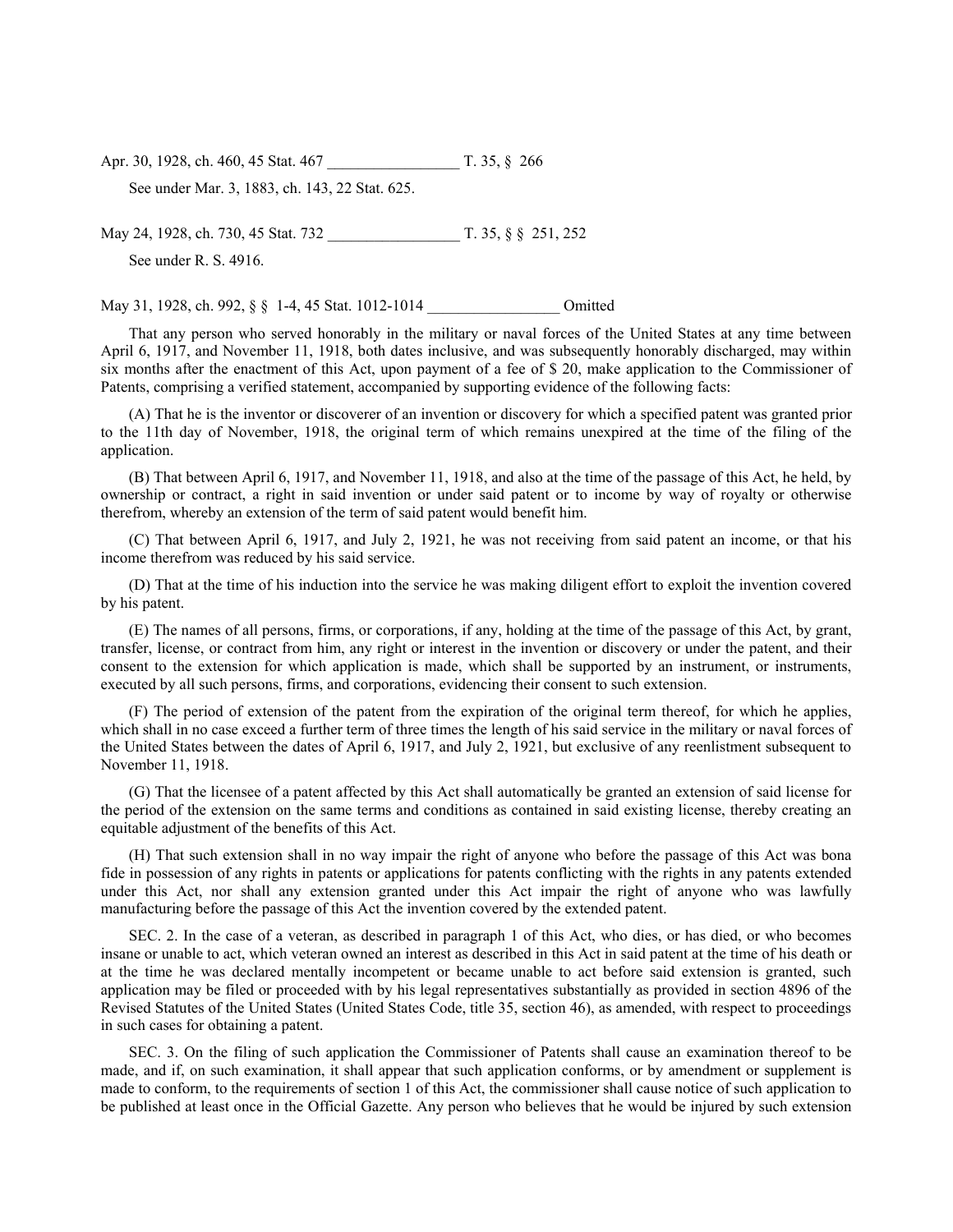may within forty-five days from such publication oppose the same on the ground that any of the statements of the application for extension required by section 1 of this Act is not true in fact, which said notice of opposition shall be verified before an officer authorized by the laws of any State or Territory or the District of Columbia to administer oaths. In all cases where notice of opposition is filed the Commissioner of Patents shall notify the applicant for extension thereof and set a day of hearing. If after such hearing the Commissioner of Patents is of the opinion that such extension should not be granted, he may deny the application therefor, stating in writing his reasons for such denial. Where an extension is refused the applicant therefor shall have the same remedy by appeal from the decision of the commissioner as is now provided by law where an application for patent is refused. If no opposition to the grant of the extension if filed, or if, after opposition is filed, it shall be decided that the applicant is entitled to the extension asked for, the Commissioner of Patents shall issue a certificate that the term of said patent is extended for the additional period for which application has been made as aforesaid, and shall cause notice of such extension to be published in the Official Gazette and marked upon copies of the patent for sale by the Patent Office, in such manner as the commissioner may determine.

SEC. 4. Thereupon said patent shall have the same force and effect in law as though it had been originally granted for seventeen years plus the term of such extension: *Provided, however,* That in any action, at law or in equity, for infringement after the expiration of seventeen years from the grant of the patent and during the period of such extension, the defendant may plead the general issue, and having given notice in writing to the plaintiff or his attorney thirty days before, may prove on trial that any of the statements of the application for extension required by section 1 of this Act is not true in fact; and if any one or more of such statements shall be found untrue in fact, judgment shall be rendered for the defendant, with costs: *Provided further,* That no person whose patent shall be extended under the provisions of this Act shall be permitted to make any claim for damages against the United States for the period of the extension, and the rights of the United States shall remain in all respects as if these patents had not been extended.

Mar. 2, 1929, ch. 488, § 2 (b), 45 Stat. 1475 T. 35, § § 141, 145, 146 See under R. S. 4911, 4915.

Apr. 11, 1930, ch. 132, § § 1, 2, 3, 46 Stat. 155\_\_\_\_\_\_\_\_\_\_\_\_\_\_\_\_\_ T. 35, § § 3, 7, 12, 13, 41

See under R. S. 476, 482, 4934.

Apr. 11, 1930, ch. 132, § 5, 46 Stat. 156 **Omitted** 

SEC. 5. The money required for the Patent Office each year, commencing with the fiscal year 1932, shall be appropriated by law out of the revenues of that office, except as otherwise provided by law.

May 23, 1930, ch. 312, § § 1, 2, 3, 46 Stat. 376

T. 35, § § 101, 102, 111, 112, 115, 154, 162, 171

See under R. S. 4884, 4886, 4888, 4892.

May 23, 1930, ch. 312, § 4, 46 Stat. 376 T. 35, § 163

SEC. 4. The President may by Executive order direct the Secretary of Agriculture (1) to furnish the Commissioner of Patents such available information of the Department of Agriculture, or (2) to conduct through the appropriate bureau or division of the department such research upon special problems, or (3) to detail to the Commissioner of Patents such officers and employees of the department, as the commissioner may request for the purposes of carrying this Act into effect.

May 23, 1930, ch. 312, § 5, 46 Stat. 376 \_\_\_\_\_\_\_\_\_\_\_\_\_\_\_\_\_ Omitted

SEC. 5. Notwithstanding the foregoing provisions of this Act, no variety of plant which has been introduced to the public prior to the approval of this Act shall be subject to patent.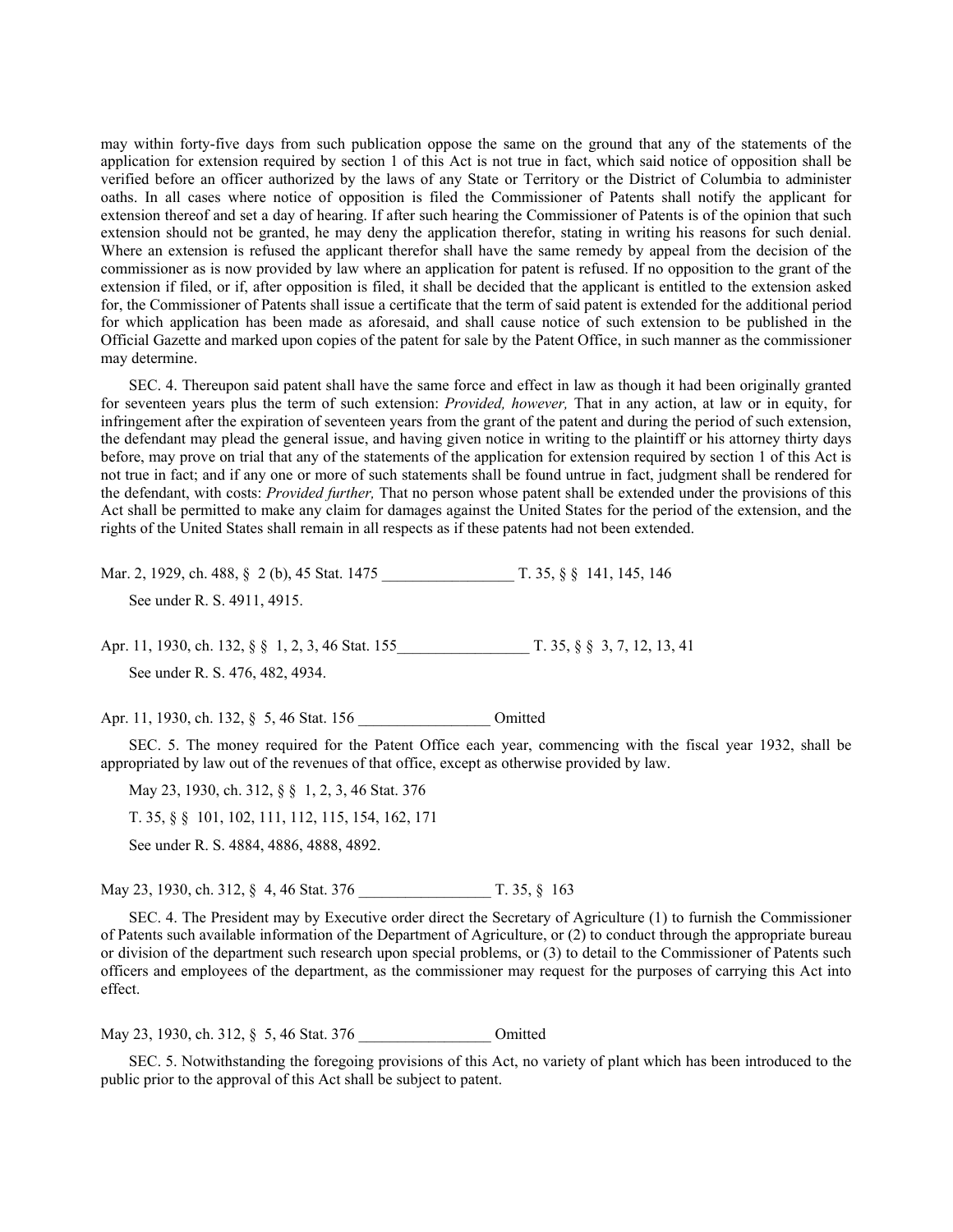May 23, 1930, ch. 312, § 6, 46 Stat 376 \_\_\_\_\_\_\_\_\_\_\_\_\_\_\_\_\_ § 3 of bill

SEC. 6. If any provision of this Act is declared unconstitutional or the application thereof to any person or circumstance is held invalid, the validity of the remainder of the Act and the application thereof to other persons or circumstances shall not be affected thereby.

June 30, 1932, ch. 314, § § 308, 309, 47 Stat. 410 T. 35, § 12, 13, 41 See under R. S. 4934.

June 19, 1936, ch. 594, 49 Stat. 1529 \_\_\_\_\_\_\_\_\_\_\_\_\_\_\_\_\_ T. 35, § 102, 119, 172

See under R.S. 4887.

May 9, 1938, ch. 188, § 477, 52 Stat. 342 T. 35, § 33

That it shall be unlawful for any person who has not been duly recognized to practice before the United States Patent Office in accordance with the provisions of Section 487 of the Revised Statutes (U. S. C., title 35, sec. 11) and the rules of the Patent Office to hold himself out or knowingly permit himself to be held out as a patent solicitor, patent agent, or patent attorney, or otherwise in any manner hold himself out, either directly or indirectly, as authorized to represent applicants for patent in their business before the Patent Office, and it shall be unlawful for any person who has, under the authority of section 487 of the Revised Statutes (U. S. C., title 35, sec. 11) been disbarred or excluded from practice before the Patent Office, and has not been reinstated, to hold himself out in any manner whatever as entitled to represent or assist persons in the transaction of business before the Patent Office or any division thereof; and any offense against the foregoing provision shall be a misdemeanor and be punished by a fine of not less than \$ 50 and not exceeding \$ 500.

Aug. 5, 1939, ch. 450, § 1, 53 Stat. 1212 \_\_\_\_\_\_\_\_\_\_\_\_\_\_\_\_\_ T. 35, § § 101, 102, 119, 171, 172

See under R. S. 4886, 4887, 4920, 4929.

Aug. 5, 1939, ch. 450, § 2, 53 Stat. 1212 Sec. 4 (d) of bill

SEC. 2. This Act shall take effect one year after its approval and shall apply to all applications for patent filed after it takes effect and to all patents granted on such applications: *Provided, however,* That all applications for patents filed prior to the time this Act takes effect and all patents granted on such applications are to be governed by the statutes in force at the time of approval of this Act as if such statutes had not been amended.

Aug. 5, 1939, ch. 451, § § 1, 2, 3, 4, 53 Stat. 1212 T. 35, § § 134, 135, 141, 145, 146 See under R. S. 4904, 4909, 4911, 4915.

Aug. 5, 1939, ch. 452, § 1, 53 Stat. 1213 T. 35, § § 132, 135 See under R. S. 4903.

Aug. 7, 1939, ch. 568, 53 Stat. 1264 \_\_\_\_\_\_\_\_\_\_\_\_\_\_\_\_\_ T. 35, § § 133, 267 See under R. S. 4894.

Aug. 9, 1939, ch. 619, § § 2, 3, 53 Stat. 1293 \_\_\_\_\_\_\_\_\_\_\_\_\_\_\_\_\_ T. 35, § § 12, 13, 41, 151 See under R. S. 4885, 4934.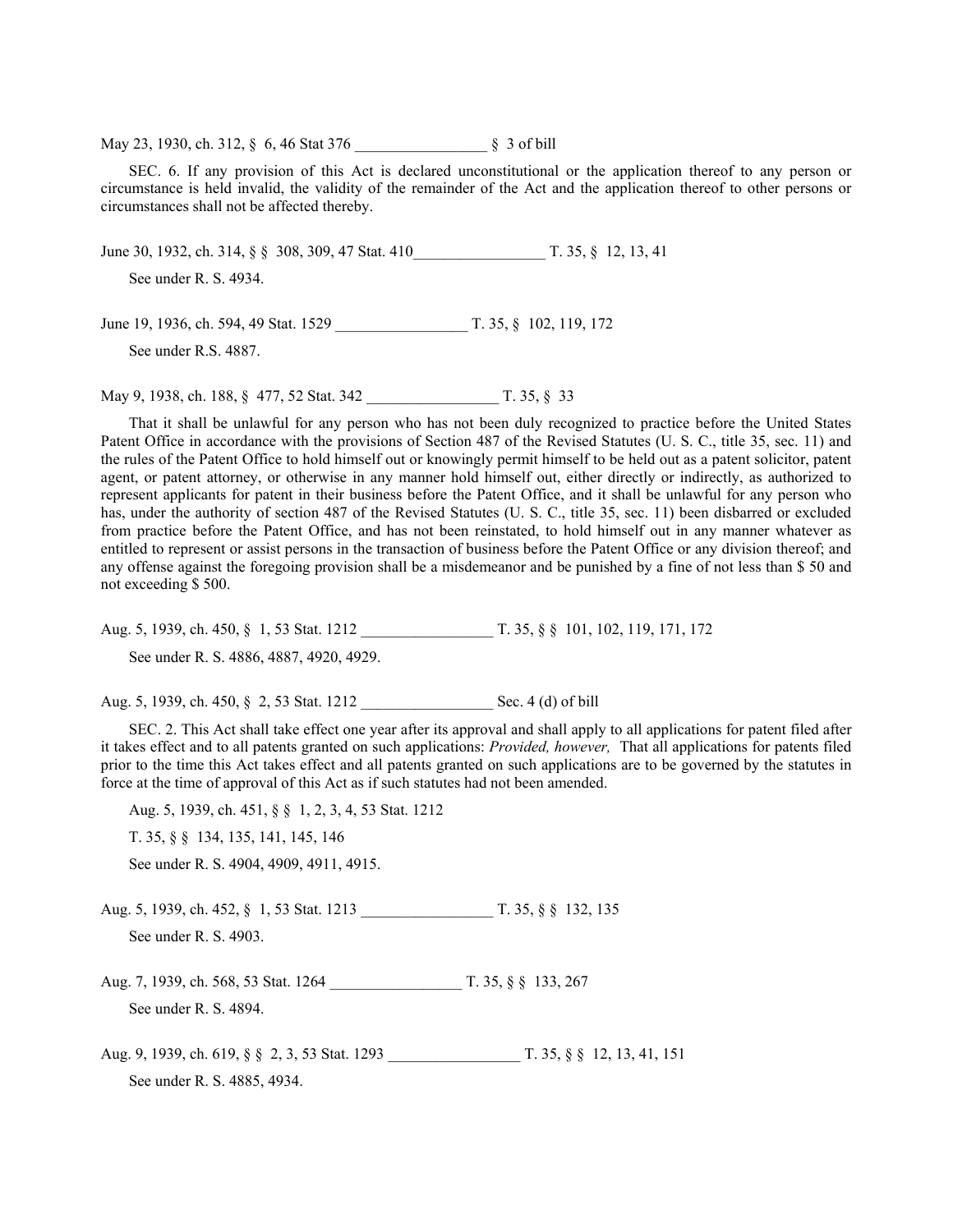Aug. 18, 1941, ch. 370, 55 Stat. 634 T. 35, § 261

See under R. S. 4898.

Aug. 1, 1946, ch. 726, 60 Stat. 778  $\qquad \qquad$  T. 35, § § 283-6, 291

See under R. S. 4921.

July 5, 1946, ch. 541, § 301 (part), 60 Stat. 471 \_\_\_\_\_\_\_\_\_\_\_\_\_\_\_\_\_ T. 35, § 41

*Provided,* That hereafter on July 1, 1946, and thereafter 25 cents per copy shall be charged for uncertified copies of specifications and drawings of patents, and 10 cents per copy for design patents and certificates of trade-mark registration.

Aug. 8, 1946, ch. 910, § 9, 60 Stat. 943 T. 35, § 104

SEC. 9. That in proceedings in the Patent Office and in the courts of the United States an applicant for a patent for an invention, discovery, or a design, or a patentee, shall not be permitted to establish the date of invention or discovery by reference to knowledge or use thereof, or other activity with respect thereto, in a country foreign to the United States, other than the filing in a foreign country of an application for a patent for the same invention, discovery, or design which, in accordance with and subject to the provisions of section 4887 of the Revised Statutes, as amended, or in accordance with and subject to the provisions of this Act, is entitled to have the same force and effect as it would have had if filed in the United States on the date on which it was filed in such foreign country: *Provided,* That where an invention was made by a person, civil or military, during the time such person was domiciled in the United States or its possessions and was serving in a foreign country in connection with the prosecution of the war on behalf of the United States or its allies, the inventor thereof shall be entitled, in interference and other proceedings arising in connection with such invention, to the same rights of priority with respect to such invention as if the same had been made in the United States.

Mar. 4, 1950, ch. 50, 64 Stat. 11\_\_\_\_\_\_\_\_\_\_\_\_\_\_\_\_\_ T. 35, § 7 See under R. S. 482. June 15, 1950, ch. 249, 64 Stat. 215 \_\_\_\_\_\_\_\_\_\_\_\_\_\_\_\_\_ T. 35, § § 12, 13, 41

See under R. S. 4934.

Oct. 31, 1951, ch. 655, § 53a, 65 Stat. 728 \_\_\_\_\_\_\_\_\_\_\_\_\_\_\_\_\_ T. 35, § § 146, 291

SEC. 53a. (a) Upon the filing of a complaint in the United States District Court for the District of Columbia wherein remedy is sought under section 4915 or section 4918 of the Revised Statutes, as amended (35 U. S. C., secs. 63 and 66), without seeking other remedy, if it shall appear that there is an adverse party residing in a foreign country, or adverse parties residing in a plurality of districts not embraced within the same State, the court shall have jurisdiction thereof and process shall, unless the adverse party or parties voluntarily make appearance, be issued against all of the adverse parties and served anywhere within the United States, except that process issued against parties residing in foreign countries pursuant to this section may be served by publication or otherwise as the court may direct.

(b) The provision of subsection (a) of this section shall be deemed to be in effect as of September 1, 1948.

Feb. 1, 1952, ch. 4, § § 1-9, 11, 12, 66 Stat. 3-6

T. 35, § § 181-188

That whenever publication or disclosure by the grant of a patent or an invention in which the Government has a property interest might, in the opinion of the head of the interested Government agency, be detrimental to the national security, the Secretary of Commerce upon being so notified shall order that the invention be kept secret and shall withhold the grant of a patent therefor under the conditions set forth hereinafter.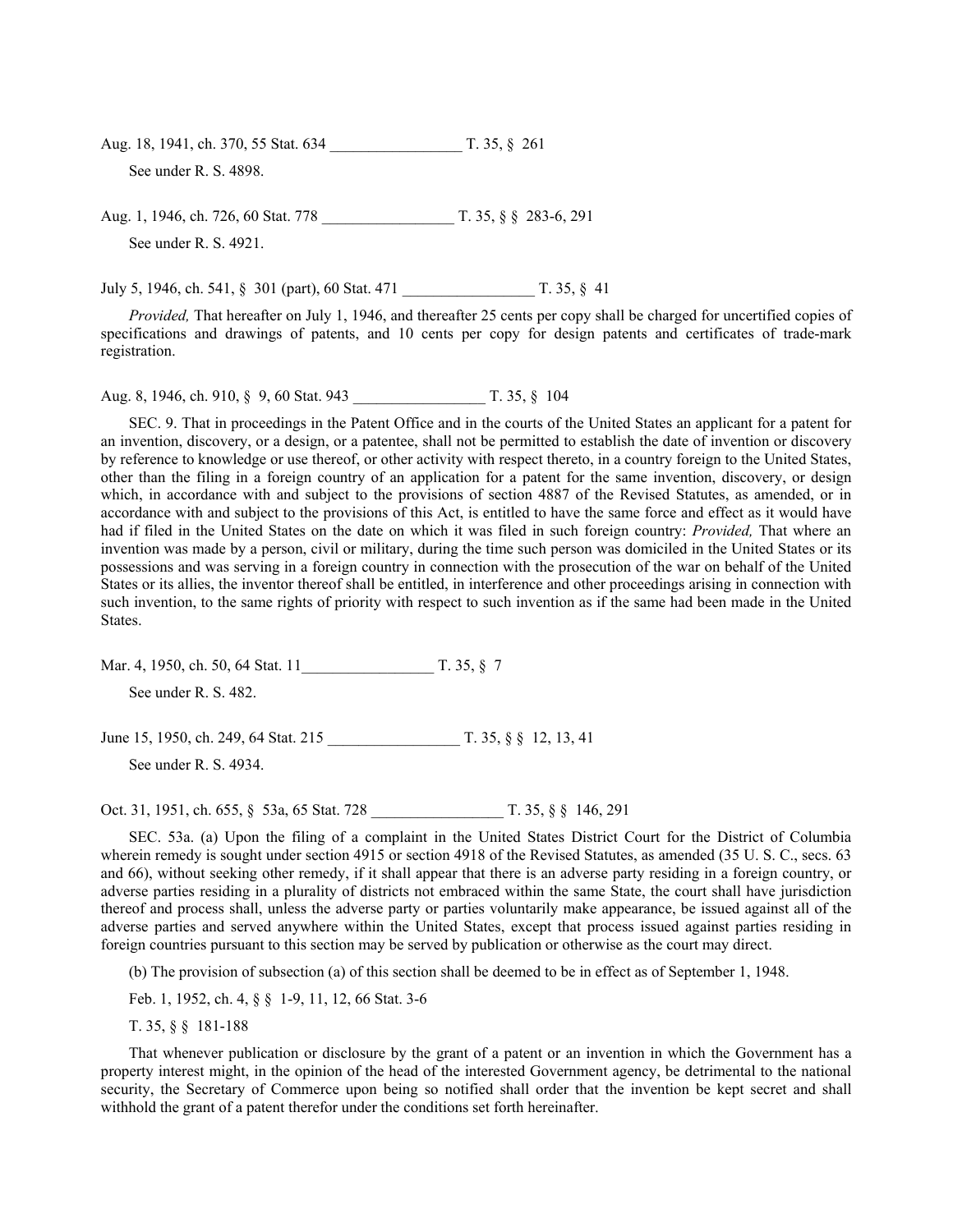Whenever the publication or disclosure of an invention by the granting of a patent, in which the Government does not have a property interest, might, in the opinion of the Secretary of Commerce, be detrimental to the national security, he shall make the application for patent in which such invention is disclosed available for inspection to the Atomic Energy Commission, the Secretary of Defense, and the chief officer of any other department or agency of the Government designated by the President as a defense agency of the United States.

Each individual to whom the application is disclosed shall sign a dated acknowledgment thereof, which acknowledgment shall be entered in the file of the application. If, in the opinion of the Atomic Energy Commission, the Secretary of a Defense Department, or the chief officer of another department or agency so designated, the publication or disclosure of the invention by the granting of a patent therefor would be detrimental to the national security, the Atomic Energy Commission, the Secretary of a Defense Department, or such other chief officer shall notify the Secretary of Commerce and the Secretary of Commerce shall order that the invention be kept secret and shall withhold the grant of a patent for such period as the national interest requires, and notify the applicant thereof. Upon proper showing by the head of the department or agency who caused the secrecy order to be issued that the examination of the application might jeopardize the national interest, the Secretary of Commerce shall thereupon maintain the application in a sealed condition and notify the applicant thereof. The owner of an application which has been placed under a secrecy order shall have a right to appeal from the order to the Secretary of Commerce under rules prescribed by him.

An invention shall not be ordered kept secret and the grant of a patent withheld for a period of not more than one year. The Secretary of Commerce shall renew the order at the end thereof, or at the end of any renewal period, for additional periods of one year upon notification by the head of the department or the chief officer of the agency who caused the order to be issued that an affirmative determination has been made that the national interest continues so to require. An order in effect, or issued, during a time when the United States is at war, shall remain in effect for the duration of hostilities and one year following cessation of hostilities. An order in effect, or issued, during a national emergency declared by the President shall remain in effect for the duration of the national emergency and six months thereafter. The Secretary of Commerce may rescind any order upon notification by the heads of the departments and the chief officers of the agencies who caused the order to be issued that the publication or disclosure of the invention is no longer deemed detrimental to the national security.

SEC. 2. The invention disclosed in an application for patent subject to an order made pursuant to section 1 hereof may be held abandoned upon its being established by the Secretary of Commerce that in violation of said order the invention has been published or disclosed or that an application for a patent therefor has been filed in a foreign country by the inventor, his successors, as- signs, or legal representatives, or anyone in privity with him or them, without the consent of the Secretary of Commerce. The abandonment shall be held to have occurred as of the time of violation. The consent of the Secretary of Commerce shall not be given without the concurrence of the heads of the departments and the chief officers of the agencies who caused the order to be issued. A holding of abandonment shall constitute forfeiture by the applicant, his successors, assigns, or legal representatives, or anyone in privity with him or them, of all claims against the United States based upon such invention.

SEC. 3. An applicant, his successors, assigns, or legal representatives, whose patent is withheld as herein provided, shall have the right, beginning at the date the applicant is notified that, except for such order, his application is otherwise in condition for allowance, or the effective date of this Act, whichever is later, and ending six years after a patent is issued thereon, to apply to the head of any department or agency who caused the order to be issued for compensation for the damage caused by the order of secrecy and/or for the use of the invention by the Government, resulting from his disclosure. The right to compensation for use shall begin on the date of the first use of the invention by the Government. The head of the department or agency is authorized, upon the presentation of claim, to enter into an agreement with the applicant, his successors, assigns, or legal representatives, in full settlement for the damage and/or use. This settlement agreement shall be conclusive for all purposes notwithstanding any other provision of law to the contrary. If full settlement of the claim cannot be effected, the head of the department or agency may award and pay to such applicant, his successors, assigns, or legal representatives, a sum not exceeding 75 per centum of the sum which the head of the department or agency considers just compensation for the damage and/or use. A claimant may bring suit against the United States in the Court of Claims or in the District Court of the United States for the district in which such claimant is a resident for an amount which when added to the award shall constitute just compensation for the damage and/or use of the invention by the Government. The owner of any patent issued upon an application that was subject to a secrecy order issued pursuant to section 1 hereof, who did not apply for compensation as above provided, shall have the right, after the date of issuance of such patent, to bring suit in the Court of Claims for just compensation for the damage caused by reason of the order of secrecy and/or use by the Government of the invention resulting from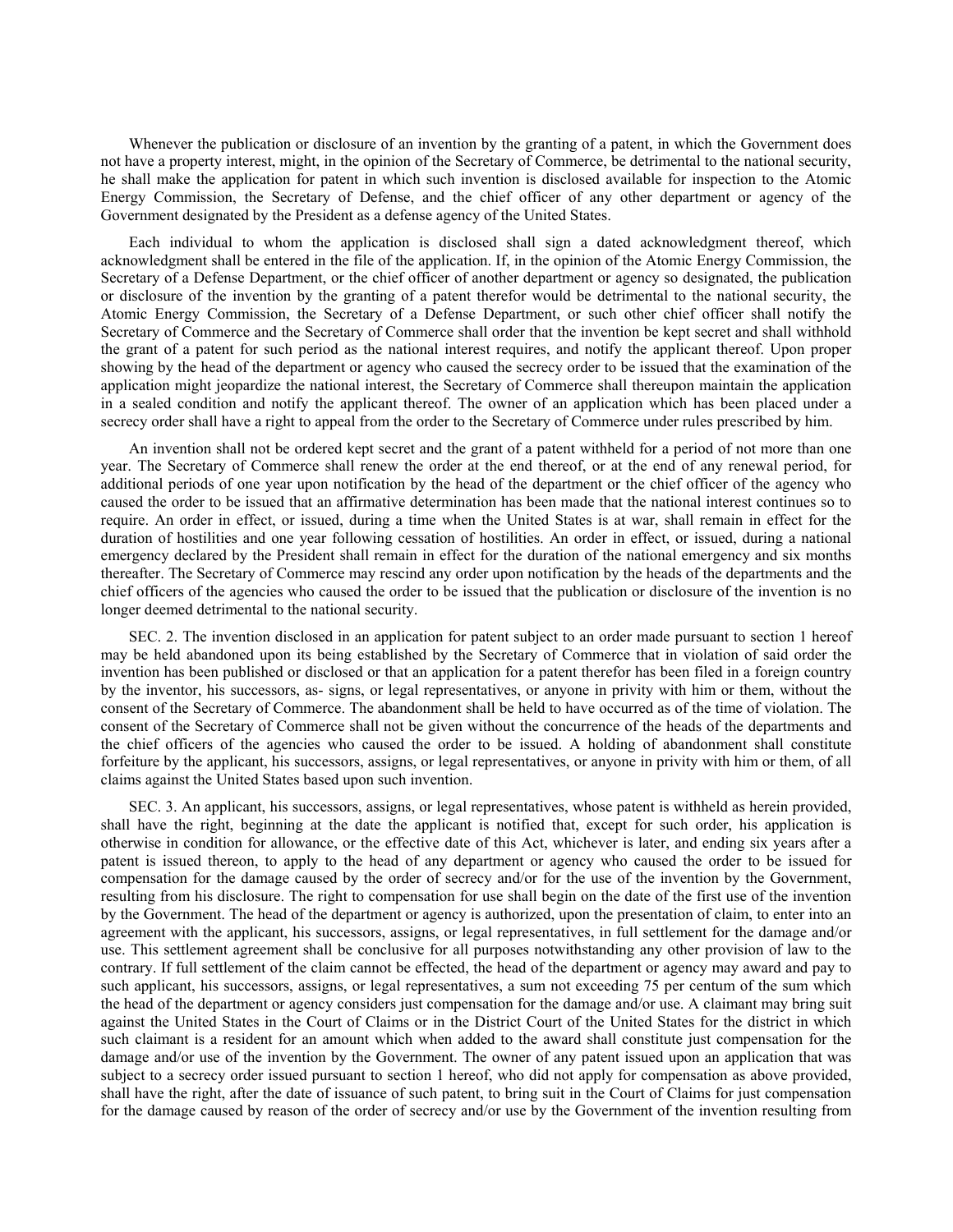his disclosure. The right to compensation for use shall begin on the date of the first use of the invention by the Government. In a suit under the provisions of this section, and in negotiations concerning settlement of a claim, the United States may avail itself of all defenses it may plead in an action under title 28, United States Code, section 1498 , as amended. This section shall not confer a right of action on anyone or his successors, assigns, or legal representatives who, while in the full-time employment or service of the United States, discovered, invented, or developed the invention on which the claim is based.

SEC. 4. Except when authorized by a license obtained from the Secretary of Commerce a person shall not file or cause or authorize to be filed in any foreign country prior to six months after filing in the United States an application for patent or for the registration of a utility model, industrial design, or model in respect of an invention made in this country. A license shall not be granted with respect to an invention subject to an order issued by the Secretary of Commerce pursuant to section 1 hereof without the concurrence of the head of the departments and the chief officers of the agencies who caused the order to be issued. The license may be granted retroactively where an application has been inadvertently filed abroad and the application does not disclose an invention within the categories prescribed under section 1 hereof.

The term ''application'' when used in this Act includes applications and any modifications, amendments, or supplements thereto, or divisions thereof.

SEC. 5. Notwithstanding any other provisions of law any person, and his successors, assigns, or legal representatives, shall not receive a United States patent for an invention if that person, or his successors, assigns, or legal representatives shall, without procuring the license prescribed in section 4 hereof, have made, or consented to or assisted another's making, application in a foreign country for a patent or for the registration of a utility model, industrial design, or model in respect of the invention. A United States patent issued to such person, his successors, assigns, or legal representatives shall be invalid.

SEC. 6. Whoever, during the period or periods of time an invention has been ordered to be kept secret and the grant of a patent thereon withheld pursuant to section 1 hereof, shall, with knowledge of such order and without due authorization, willfully publish or disclose or authorize or cause to be published or disclosed the invention, or material information with respect thereto, or whoever, in violation of the provisions of section 4 hereof, shall file or cause or authorize to be filed in any foreign country an application for patent or for the registration of a utility model, industrial design, or model in respect of any invention made in the United States, shall, upon conviction, be fined not more than \$ 10,000 or imprisoned for not more than two years, or both.

SEC. 7. The prohibitions and penalties of this Act shall not apply to any officer or agent of the United States acting wthin the scope of his authority, nor to any person acting upon his written instructions or permission.

SEC. 8. The Atomic Energy Commission, the Secretary of a defense department, the chief officer of any other department or agency of the Government designated by the President as a defense agency of the United States, and the Secretary of Commerce, may separately issue rules and regulations to enable the respective department or agency to carry out the provisions of this Act, and may delegate any power conferred by this Act.

SEC. 9. If any provision of this Act or of any section hereof shall be held invalid, the remainder of the Act shall not be affected thereby.

SEC. 11. Nothing in this Act shall be construed to alter, amend, revoke, repeal, or otherwise affect the provisions of the Atomic Energy Act of 1946 (60 Stat. 755), as amended.

SEC. 12. This Act may be cited as the ''Invention Secrecy Act of 1951''.

2. Comparative Text of Statutes Amended

In compliance with paragraph 2a (2) of rule XIII of the Rules of the House of Representatives, a comparative print of the part of an act to be amended by section 2 of the bill follows. This amendment merely changes references to the old statutes to appropriate references to proposed title 35.

The comparative text of the proposed amendment is set forth below with omissions indicated by brackets and additions by italics.

Section 2 of the Bill

Amends Act July 5, 1946, ch. 540, § 21, 60 Stat. 435, (15 U. S. C., 1946 ed., § 1071).